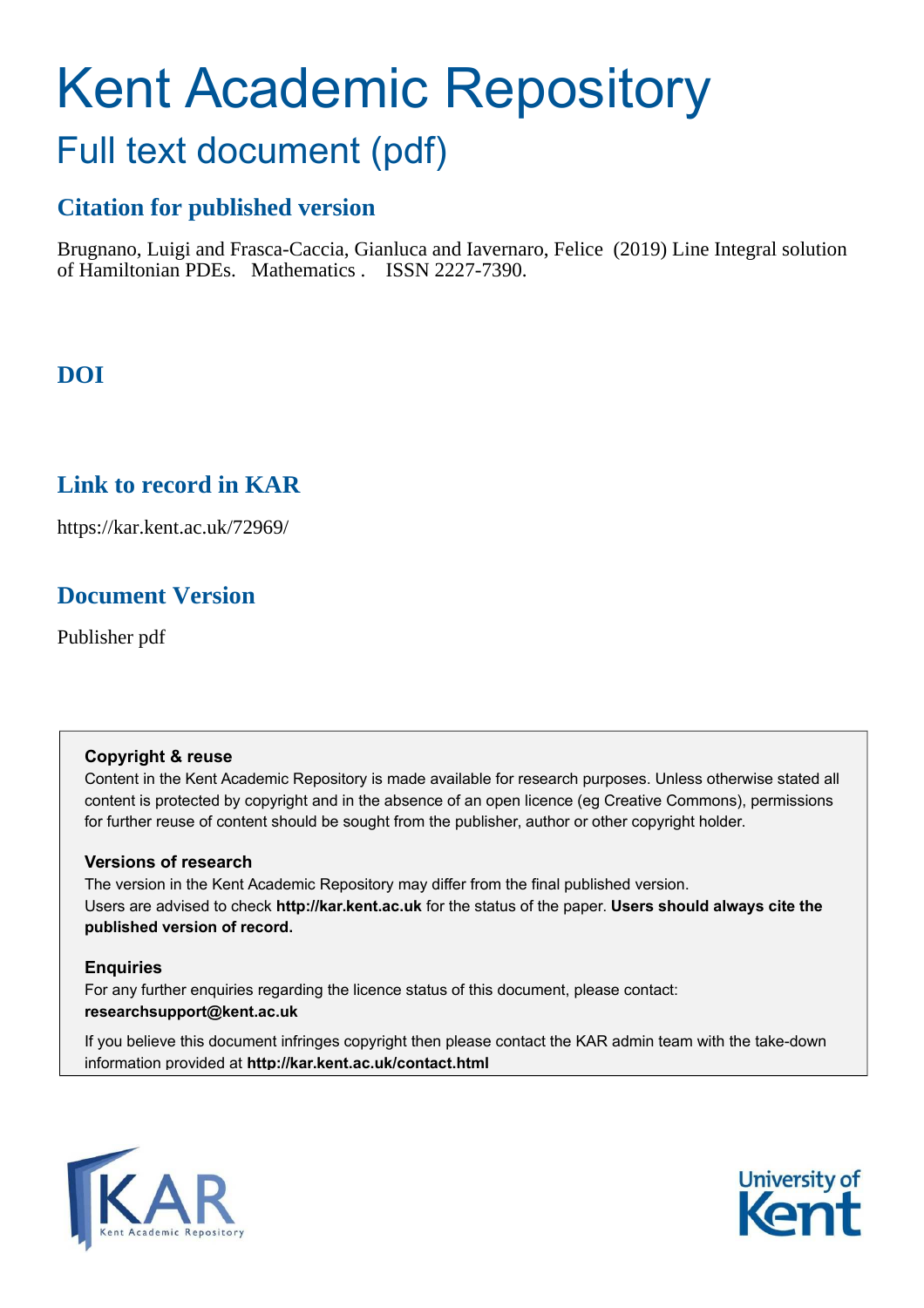



## *Review* **Line Integral Solution of Hamiltonian PDEs**

## **Luigi Brugnano 1,[\\*](https://orcid.org/0000-0002-6290-4107) , Gianluca Frasca-Caccia [2](https://orcid.org/0000-0002-4703-1424) and Felice Iavernaro [3](https://orcid.org/0000-0002-9716-7370)**

- <sup>1</sup> Dipartimento di Matematica e Informatica "U. Dini", Università di Firenze, Viale Morgagni 67/A, 50134 Firenze, Italy
- <sup>2</sup> School of Mathematics, Statistics & Actuarial Science, University of Kent, Sibson Building, Parkwood Road, Canterbury CT2 7FS, UK; G.Frasca-Caccia@kent.ac.uk
- <sup>3</sup> Dipartimento di Matematica, Università di Bari, Via Orabona 4, 70125 Bari, Italy; felice.iavernaro@uniba.it
- **\*** Correspondence: luigi.brugnano@unifi.it

Received: 8 January 2019; Accepted: 12 March 2019; Published: 18 March 2019



**Abstract:** In this paper, we report on recent findings in the numerical solution of Hamiltonian Partial Differential Equations (PDEs) by using energy-conserving line integral methods in the Hamiltonian Boundary Value Methods (HBVMs) class. In particular, we consider the semilinear wave equation, the nonlinear Schrödinger equation, and the Korteweg–de Vries equation, to illustrate the main features of this novel approach.

**Keywords:** Hamiltonian problems; energy-conserving methods; Hamiltonian Boundary Value Methods; HBVMs; line integral methods; spectral methods; Hamiltonian PDEs; semilinear wave equation; nonlinear Schrödinger equation; Korteweg–de Vries equation

**MSC:** 65P10, 65M70, 65M20, 65L05, 65L06

#### **1. Introduction**

The numerical solution of ordinary differential equations (ODE) problems, though researched for over sixty years, is still a very active field of investigation, following several trends, such as:

- (a) the search for methods suited for specific relevant classes of problems;
- (b) their efficient implementation on a computer;
- (c) the extension of existing methods to cope with wider classes of problems.

<span id="page-1-0"></span>Point (a) is particularly interesting, since it is presently well understood that relevant classes of problems do possess specific *geometric properties* in their solutions and, often, one is interested in reproducing such properties in the discrete solution obtained by a numerical method. As matter of fact, the term *Geometric Integration* has been coined to denote the study of numerical methods able to preserve such properties. These latter methods, in turn, are named *geometric integrators*. As an example, when dealing with dissipative problems, *A*-stable methods are geometric integrators, since they retain the asymptotic stability of equilibria. Nevertheless, when stability results by first approximation do not apply, things become much more involved. This is the case, for example, of Hamiltonian problems, i.e., problems in the form

$$
\dot{y} = J \nabla H(y) =: f(y), \qquad y(0) = y_0 \in \mathbb{R}^{2m}, \tag{1}
$$

with *J* = −*J* ⊤ and *H* a scalar function (which we shall hereafter assume to be suitably regular), called the *Hamiltonian* or *energy*. Due to the skew-symmetry of *J*, this latter function turns out to be conserved along the solution of [\(1\)](#page-0-0). In fact, one has:

$$
\frac{\mathrm{d}}{\mathrm{d}t}H(y) = \nabla H(y)^\top y = \nabla H(y)^\top J \nabla H(y) = 0.
$$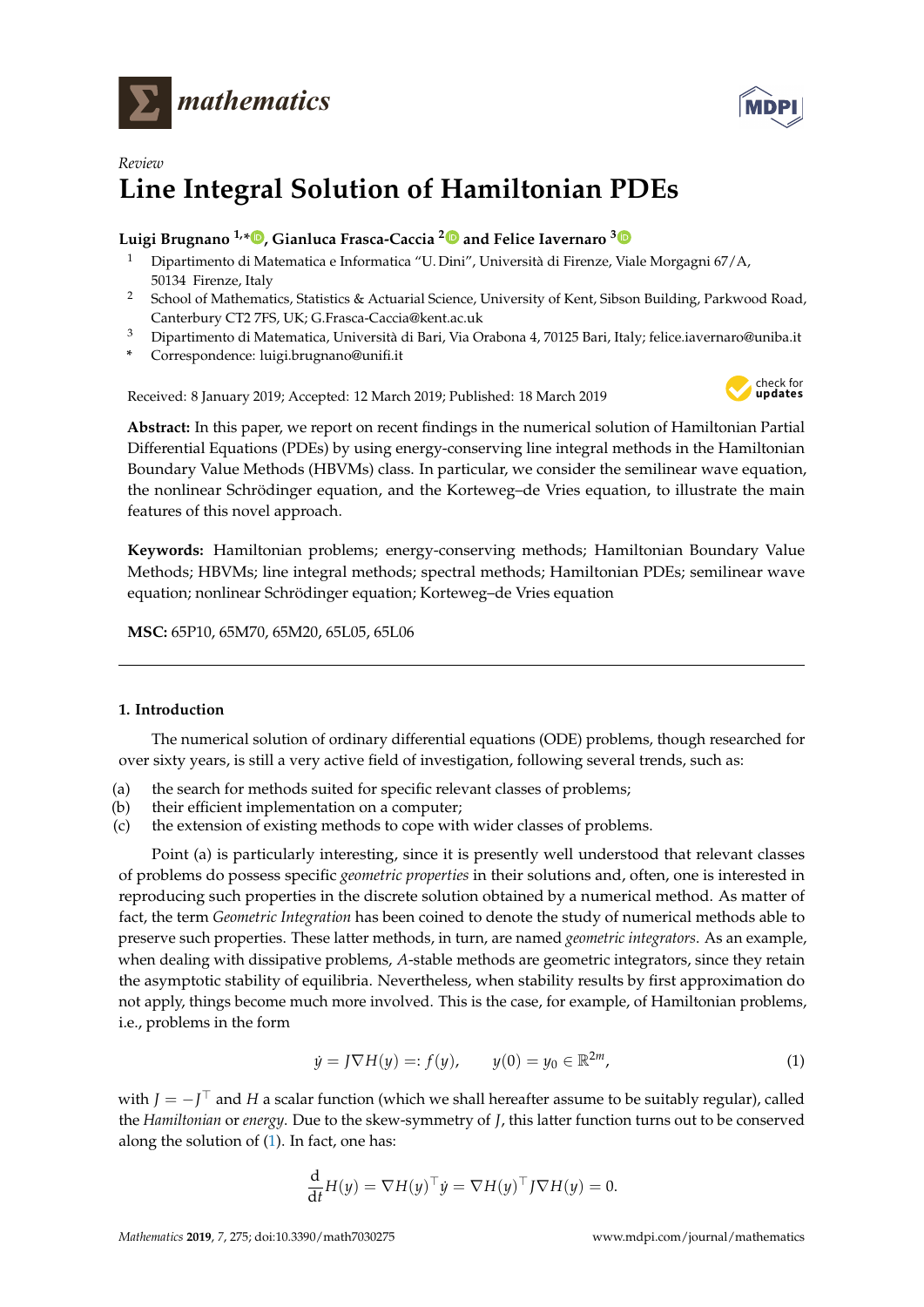Hamiltonian problems are very important in the applications and, for this reason, their numerical simulation has been the subject of much research: we refer the reader, e.g., to the monographs  $[1–5]$  $[1–5]$ and references therein. In particular, numerical methods able to conserve *H* are geometric integrators, referred to as *energy-conserving methods*.

<span id="page-2-0"></span>Point (b) is also paramount: in fact, no numerical method can be really useful, if it cannot be efficiently implemented on a computer. Therefore, a particular care has to be devoted to devise robust implementation techniques, in order to make the studied methods suitable for solving a wide class of problems. In particular, the availability of efficient Newton-type procedures for solving the discrete problems generated by the methods turns out to be central, when numerically solving the Hamiltonian problems described at the next point.

<span id="page-2-3"></span><span id="page-2-1"></span>At last, point (c) is one of the main focuses of the present paper. In fact, according to [\[5\]](#page-25-1) (p. 157), one effective way of solving *Hamiltonian PDEs* is to discretize, at first, the space variable(s). In so doing, under appropriate space discretizations, one obtains a large-size Hamiltonian problem, which can be then solved by using a suitable geometric integrator. In particular, for the sake of simplicity and brevity, in this paper we shall deal with initial-boundary value problems in one space dimension, equipped with periodic boundary conditions, even though the arguments can be extended to cope with higher space dimensions, as is sketched in Section [3.3.](#page-11-0) As was anticipated above, the numerical solution of the Hamiltonian problems arising from the space discretization of Hamiltonian PDEs will require the use of effective Newton-type procedures, in order to avoid severe step-size limitations.

<span id="page-2-2"></span>With these premises, the present paper is devoted to reporting on recent findings in the numerical solution of Hamiltonian PDEs by using *Hamiltonian Boundary Value Methods (HBVMs)*, a class of energy-conserving Runge-Kutta methods for Hamiltonian problems. The novelty in their use stems from the fact that they provide effective and arbitrarily high-order energy-conserving methods for the time integration of the Hamiltonian semi-discrete problems obtained from Hamiltonian PDEs. In fact, low order methods have been mainly considered for this purpose, so far (see, e.g., [\[6–](#page-25-2)[11\]](#page-25-3)). Further approaches can be found in [\[12](#page-25-4)[–20\]](#page-25-5). In more details, the structure of this paper is as follows:

- <span id="page-2-4"></span>in Section [2](#page-1-0) we recall the main facts about HBVMs, also sketching their efficient *blended* implementation;
- in Section [3](#page-8-0) we describe the space discretization of the semilinear wave equation, and the efficient solution of the resulting Hamiltonian ODE problem via HBVMs. For this equation we shall provide full details, whereas the whole procedure will be only sketched for the subsequent equations;
- in Section  $4$  we see that the same approach can be used for the nonlinear Schrödinger equation;
- in Section [5](#page-15-0) we consider, instead, the Korteweg–de Vries equation;
- Section [6](#page-17-0) contains some numerical tests, aimed at showing the effectiveness of the proposed approach;
- <span id="page-2-5"></span>at last, a few conclusions are made in Section [7.](#page-24-0)

#### **2. Hamiltonian Boundary Value Methods (HBVMs)**

HBVMs are energy-conserving methods derived within the framework of *(discrete) line integral methods*, initially proposed in [\[21–](#page-25-6)[25\]](#page-25-7), and later refined in [\[26](#page-26-0)[–31\]](#page-26-1). The approach has also been extended along several directions [\[28](#page-26-2)[,32](#page-26-3)[–38\]](#page-26-4), including Hamiltonian BVPs [\[39\]](#page-26-5), constrained Hamiltonian problems [\[40\]](#page-26-6), highly-oscillatory problems [\[41](#page-26-7)[–43\]](#page-26-8), and Hamiltonian PDEs [\[41,](#page-26-7)[44–](#page-26-9)[48\]](#page-26-10). We also refer to the review paper [\[49\]](#page-26-11) and to the monograph [\[2\]](#page-25-8).

The basic idea *line integral methods* rely on is that the conservation of an invariant can be recast as the vanishing of a corresponding line-integral. In the case of the Hamiltonian *H* for [\(1\)](#page-0-0), one has:

<span id="page-2-6"></span>
$$
H(y(t)) - H(y_0) = \int_0^t \nabla H(y(\tau))^\top \dot{y}(\tau) d\tau = \int_0^t \nabla H(y(\tau))^\top J \nabla H(y(\tau)) d\tau = 0,
$$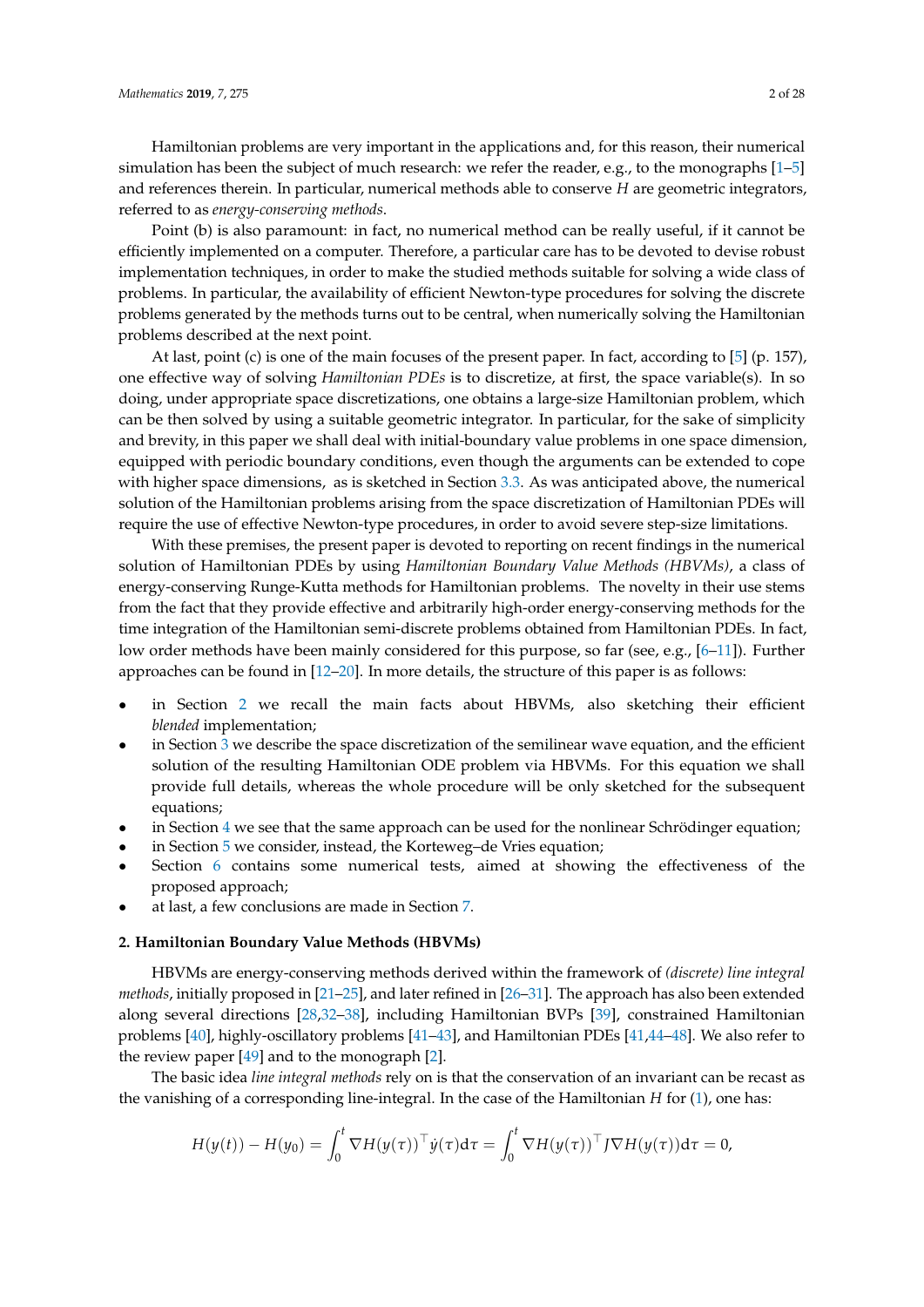due to the fact that the integrand is identically zero. Consequently,  $H(y(t)) = H(y_0)$ , for all  $t \ge 0$ . Nevertheless, when dealing with a *discrete time* dynamics, ruled by a time-step *h* > 0, one can consider a path  $\sigma : [0, h] \to \mathbb{R}^{2m}$  such that

<span id="page-3-2"></span>
$$
\sigma(0) = y_0, \qquad \sigma(h) =: y_1, \qquad y_1 \approx y(h), \tag{2}
$$

and

$$
H(y_1) - H(y_0) = H(\sigma(h)) - H(\sigma(0)) = \int_0^h \nabla H(\sigma(t))^\top \dot{\sigma}(t) dt = h \int_0^1 \nabla H(\sigma(ch))^\top \dot{\sigma}(ch) dc = 0, \tag{3}
$$

but without requiring the integrand to be identically zero. In such a case, there are infinitely many paths satisfying [\(2\)](#page-2-0) and [\(3\)](#page-2-1), each providing a corresponding line integral method. In particular, we here consider a polynomial path, which we expand along the orthonormal Legendre basis:

<span id="page-3-0"></span>
$$
P_i \in \Pi_i, \qquad \int_0^1 P_i(c) P_j(c) \mathrm{d}c = \delta_{ij}. \qquad \forall i, j = 0, 1, \dots,
$$
\n
$$
(4)
$$

where, as is usual, Π<sub>*i*</sub> is the set of polynomials of degree *i* and  $δ_{ij}$  is the Kronecker symbol. In order to obtain a path  $\sigma \in \Pi_s$  satisfying [\(2\)](#page-2-0) and [\(3\)](#page-2-1), let us then consider the expansion

$$
\dot{\sigma}(ch) = \sum_{j=0}^{s-1} P_j(c)\gamma_j(\sigma), \qquad c \in [0,1], \tag{5}
$$

<span id="page-3-5"></span>in terms of the *s* unknown vector coefficients  $\{\gamma_i(\sigma)\}\$ . In order to fulfill [\(2\)](#page-2-0), integrating both sides of [\(5\)](#page-2-2) and taking into account that (see [\(4\)](#page-2-3))  $\int_0^1 P_j(c)dc = \delta_{j0}$ , one obtains:

<span id="page-3-1"></span>
$$
\sigma(ch) = y_0 + h \sum_{j=0}^{s-1} \int_0^c P_j(\tau) d\tau \gamma_j(\sigma), \qquad c \in [0,1], \qquad \Rightarrow \qquad y_1 \equiv \sigma(h) = y_0 + h \gamma_0(\sigma). \tag{6}
$$

Taking into account [\(5\)](#page-2-2), condition [\(3\)](#page-2-1) becomes

$$
\int_0^1 \nabla H(\sigma(ch))^\top \dot{\sigma}(ch) dc = \int_0^1 \nabla H(\sigma(ch))^\top \sum_{j=0}^{s-1} P_j(c) \gamma_j(\sigma) dc
$$

$$
= \sum_{j=0}^{s-1} \left( \int_0^1 P_j(c) \nabla H(\sigma(ch)) dc \right)^\top \gamma_j(\sigma) = 0,
$$

which is satisfied by choosing (see  $(1)$ ):

$$
\gamma_j(\sigma) = J \int_0^1 P_j(c) \nabla H(\sigma(ch)) \, \mathrm{d}c \equiv \int_0^1 P_j(c) f(\sigma(ch)) \, \mathrm{d}c,\tag{7}
$$

<span id="page-3-3"></span>because of the skew-symmetry of matrix *J*. Therefore, this specific energy-conserving line integral method is defined by the polynomial path *σ*, whose coefficients satisfy the following set of *s* nonlinear vector equations, derived from  $(6)$  and  $(7)$ :

<span id="page-3-4"></span>
$$
\gamma_j(\sigma) = \int_0^1 P_j(c) f\left(y_0 + h \sum_{i=0}^{s-1} \int_0^c P_i(\tau) d\tau \gamma_i(\sigma)\right) d\sigma, \qquad j = 0, \dots, s-1.
$$
 (8)

Moreover, it can be proved that  $\sigma(h) - y(h) = O(h^{2s+1})$ , i.e., the approximation procedure has order 2*s* [\[30\]](#page-26-12) (Theorem 1) (see also [\[49\]](#page-26-11)). However, this procedure does not yet provide a numerical method since, quoting e.g., Dahlquist and Björk [\[50\]](#page-26-13) (p. 521), "*as is well known, even many relatively simple integrals cannot be expressed in finite terms of elementary functions, and thus must be evaluated*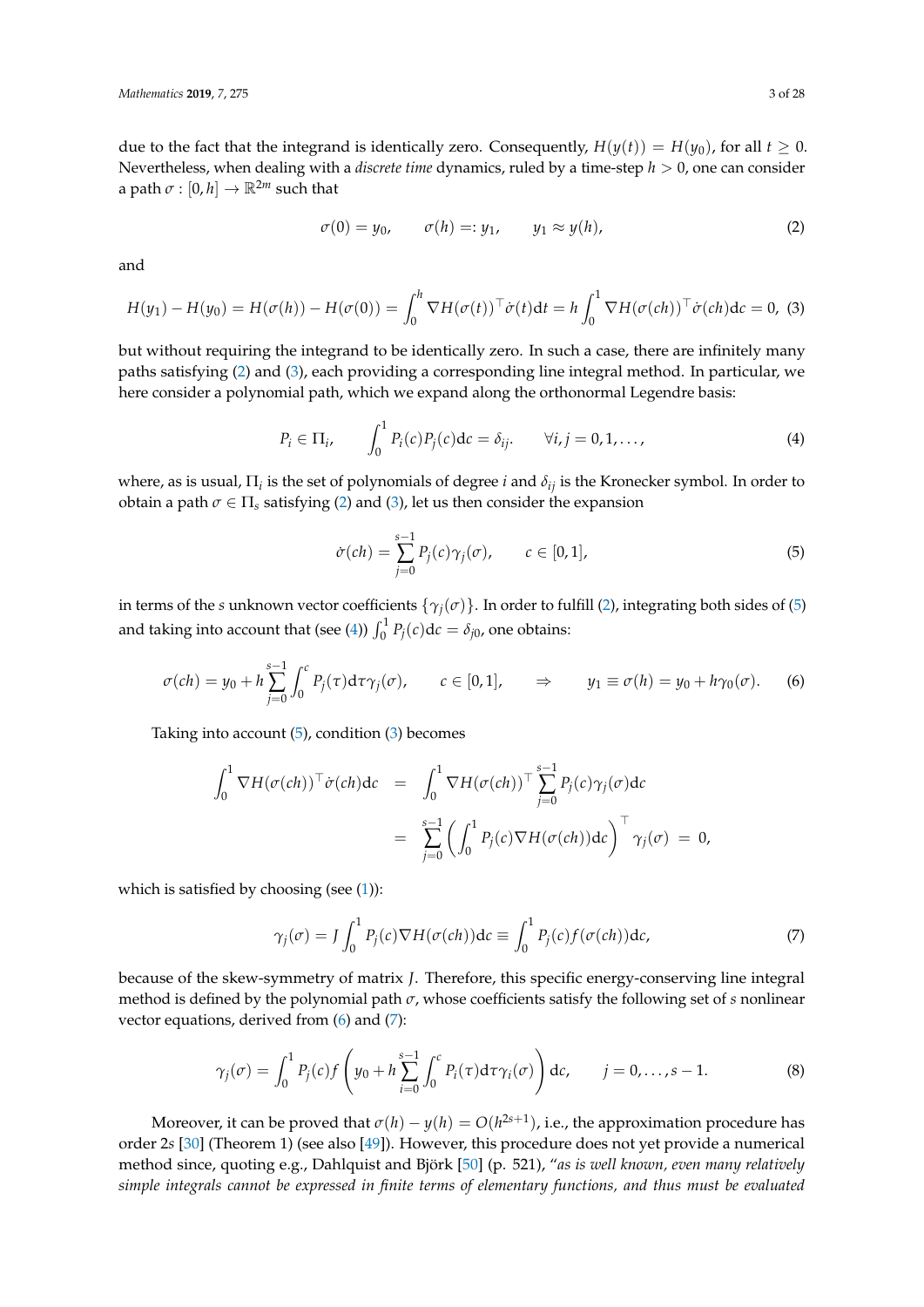*by numerical methods*." In particular, since we are dealing with a polynomial approximation, we consider the Gaussian interpolatory quadrature rule, based at the zeros  $0 < c_1 < \cdots < c_k < 1$  of  $P_k$ , whose weights we denote, respectively, by  $b_1, \ldots, b_k$ , which is well-known to have order 2 $k$  (i.e., it is exact for polynomial integrands up to order  $2k - 1$ ). Consequently, with reference to [\(7\)](#page-2-5), we obtain the approximation

<span id="page-4-1"></span>
$$
\gamma_j(\sigma) \approx \sum_{\ell=1}^k b_\ell P_j(c_\ell) f(\sigma(c_\ell h)) =: \hat{\gamma}_j, \qquad j = 0, \dots, s-1,
$$
\n(9)

where, for the sake of brevity, we continue to denote *σ* the polynomial approximation. The new discrete problem is then given by

$$
\hat{\gamma}_j = \sum_{\ell=1}^k b_\ell P_j(c_\ell) f\left(y_0 + h \sum_{i=0}^{s-1} \int_0^{c_\ell} P_i(\tau) d\tau \hat{\gamma}_i\right), \qquad j = 0, \ldots, s-1,
$$
\n(10)

which remarkably has, alike [\(8\)](#page-2-6), dimension *s*, independently of *k*.

**Definition 1.** *The discrete problem* [\(10\)](#page-3-0) *defines a HBVM*( $k, s$ ) *method. The limit as*  $k \to \infty$ *, given by* [\(8\)](#page-2-6)*, defines a HBVM*(∞,*s*) *formula.*

It is possible to prove the following result [\[2,](#page-25-8)[49\]](#page-26-11).

**Theorem 1.** For all  $k \geq s$ , by using the k Gauss-Legendre abscissae, a HBVM( $k, s$ ) method is symmetric *and of order* 2*s. Moreover, it reduces to the s-stage Gauss collocation method, when k* = *s. Concerning energy-conservation when applied for solving [\(1\)](#page-0-0), one has:*

<span id="page-4-4"></span><span id="page-4-0"></span>
$$
H(y_1) - H(y_0) = \begin{cases} 0, & \text{if } H \in \Pi_v \text{ with } v \le 2k/s, \\ O(h^{2k+1}), & \text{otherwise.} \end{cases}
$$
(11)

It is worth mentioning that, because of [\(11\)](#page-3-1), by choosing *k* large enough one can either obtain:

- an *exact* conservation of energy, when *H* is a polynomial;
- a *practical* conservation of energy, otherwise. In fact, in such a case, it is enough that the energy error falls within the round-off error level.

#### *2.1. Runge-Kutta form of HBVM*(*k*,*s*)

It is possible to see that, actually, a HBVM(*k*,*s*) method is a *k*-stage Runge-Kutta method. In fact, by setting in [\(9\)](#page-3-2)  $Y_{\ell} := \sigma(c_{\ell}h)$ ,  $\ell = 1, ..., k$ , one obtains:

<span id="page-4-3"></span><span id="page-4-2"></span>
$$
Y_i \equiv \sigma(c_i h) = y_0 + h \sum_{j=0}^{s-1} \int_0^{c_i} P_j(\tau) d\tau \hat{\gamma}_j = y_0 + h \sum_{j=0}^{s-1} \int_0^{c_i} P_j(\tau) d\tau \sum_{\ell=1}^k b_\ell P_j(c_\ell) f(Y_\ell)
$$
  

$$
= y_0 + h \sum_{j=1}^k \left[ b_j \sum_{\ell=0}^{s-1} \int_0^{c_i} P_\ell(\tau) d\tau P_\ell(c_j) \right] f(Y_j), \qquad i = 1, ..., k,
$$
 (12)

with the new approximation given by

$$
y_1 = y_0 + h\hat{\gamma}_0 \equiv y_0 + h\sum_{i=1}^k b_i f(Y_i).
$$
 (13)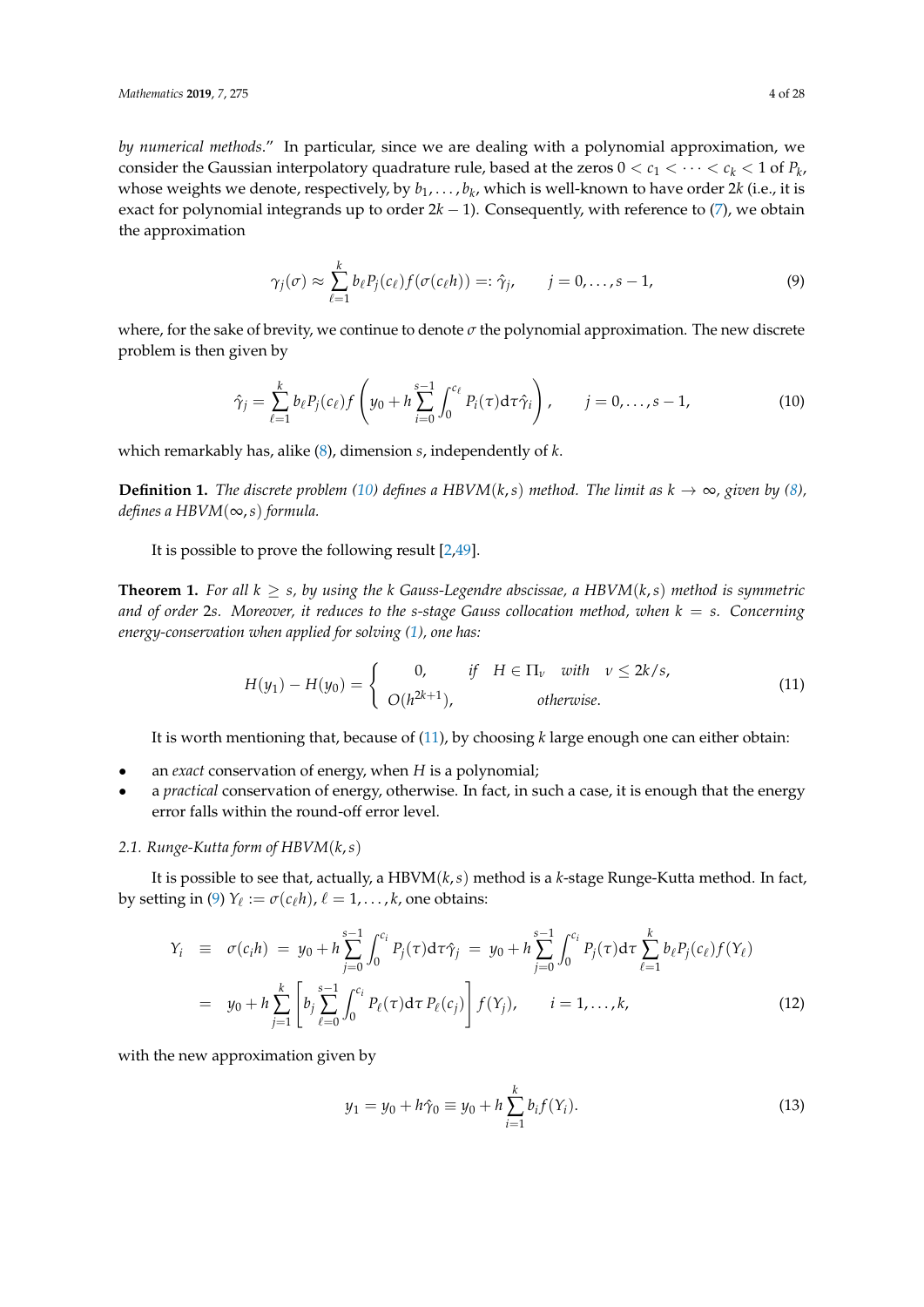*Mathematics* **2019**, *7*, 275 5 of 28

It can be readily seen that [\(12\)](#page-3-3) and [\(13\)](#page-3-4) define the *k*-stage Runge-Kutta method with Butcher tableau

$$
\frac{c}{b^{\top}} \frac{\mathcal{I}_s \mathcal{P}_s^{\top} \Omega}{b^{\top}}
$$
 (14)

<span id="page-5-1"></span>with

<span id="page-5-0"></span>
$$
c = \begin{pmatrix} c_1 \\ \vdots \\ c_k \end{pmatrix}, \qquad b = \begin{pmatrix} b_1 \\ \vdots \\ b_k \end{pmatrix}, \qquad \Omega = \begin{pmatrix} b_1 \\ & \ddots \\ & & b_k \end{pmatrix}, \tag{15}
$$

and

$$
\mathcal{P}_s = \left( \begin{array}{ccc} P_0(c_1) & \dots & P_{s-1}(c_1) \\ \vdots & & \vdots \\ P_0(c_k) & \dots & P_{s-1}(c_k) \end{array} \right), \ \mathcal{I}_s = \left( \begin{array}{ccc} \int_0^{c_1} P_0(x) dx & \dots & \int_0^{c_1} P_{s-1}(x) dx \\ \vdots & & \vdots \\ \int_0^{c_k} P_0(x) dx & \dots & \int_0^{c_k} P_{s-1}(x) dx \end{array} \right) \ \in \mathbb{R}^{k \times s}.
$$
 (16)

For this Runge-Kutta method, the stage Equation [\(12\)](#page-3-3) has (block) dimension *k* and is given by

<span id="page-5-4"></span>
$$
Y = e \otimes y_0 + h \mathcal{I}_s \mathcal{P}_s^{\top} \Omega \otimes I_{2m} f(Y), \qquad Y = \begin{pmatrix} Y_1 \\ \vdots \\ Y_k \end{pmatrix}, \quad f(Y) = \begin{pmatrix} f(Y_1) \\ \vdots \\ f(Y_k) \end{pmatrix}, \quad e = \begin{pmatrix} 1 \\ \vdots \\ 1 \end{pmatrix} \in \mathbb{R}^k,
$$

having set, in general,  $I_r \in \mathbb{R}^{r \times r}$  the identity matrix. Nonetheless, the equivalent discrete problem [\(10\)](#page-3-0), whose dimension is *s* independently of *k*, turns out to be given by:

$$
F(\hat{\gamma}) := \hat{\gamma} - \mathcal{P}_s^{\perp} \Omega \otimes I_{2m} f\left(e \otimes y_0 + h\mathcal{I}_s \otimes I_{2m} \hat{\gamma}\right) = \mathbf{0},\tag{17}
$$

where

$$
\hat{\gamma} = \begin{pmatrix} \hat{\gamma}_0 \\ \vdots \\ \hat{\gamma}_{s-1} \end{pmatrix}, \qquad \hat{\gamma}_i \in \mathbb{R}^{2m}, \quad i = 0, \dots, s-1.
$$
 (18)

Once [\(17\)](#page-4-0) is solved, according to [\(13\)](#page-3-4) the new approximation is given by  $y_1 = y_0 + h\hat{\gamma}_0$ .

#### *2.2. Special Second-Order Problems*

Sometimes, the problem [\(1\)](#page-0-0) assumes the form of a *special second-order problem*,

$$
\ddot{q} = \nabla U(q), \qquad q(0) = q_0, \ \dot{q}(0) = p_0 \in \mathbb{R}^m,
$$
\n(19)

for which, setting  $p = \dot{q}$ ,  $y =$  *q p* and  $H(y) \equiv H(q, p) = \frac{1}{2}p^{\top}p - U(q)$ . In such a case, the dimension of the blocks of the discrete problem can be halved. In fact, by using [\(14\)](#page-4-1) for solving [\(19\)](#page-4-2), one sees that the stage equations for *q* and *p* are respectively given by:

<span id="page-5-2"></span>
$$
Q = \boldsymbol{e} \otimes q_0 + h \mathcal{I}_s \mathcal{P}_s^{\top} \Omega \otimes I_m P, \qquad P = \boldsymbol{e} \otimes p_0 + h \mathcal{I}_s \mathcal{P}_s^{\top} \Omega \otimes I_m \nabla U(Q), \qquad (20)
$$

having set

<span id="page-5-3"></span>
$$
Q = \begin{pmatrix} Q_1 \\ \vdots \\ Q_k \end{pmatrix}, \qquad P = \begin{pmatrix} P_1 \\ \vdots \\ P_k \end{pmatrix}, \qquad \nabla U(Q) = \begin{pmatrix} \nabla U(Q_1) \\ \vdots \\ \nabla U(Q_k) \end{pmatrix}.
$$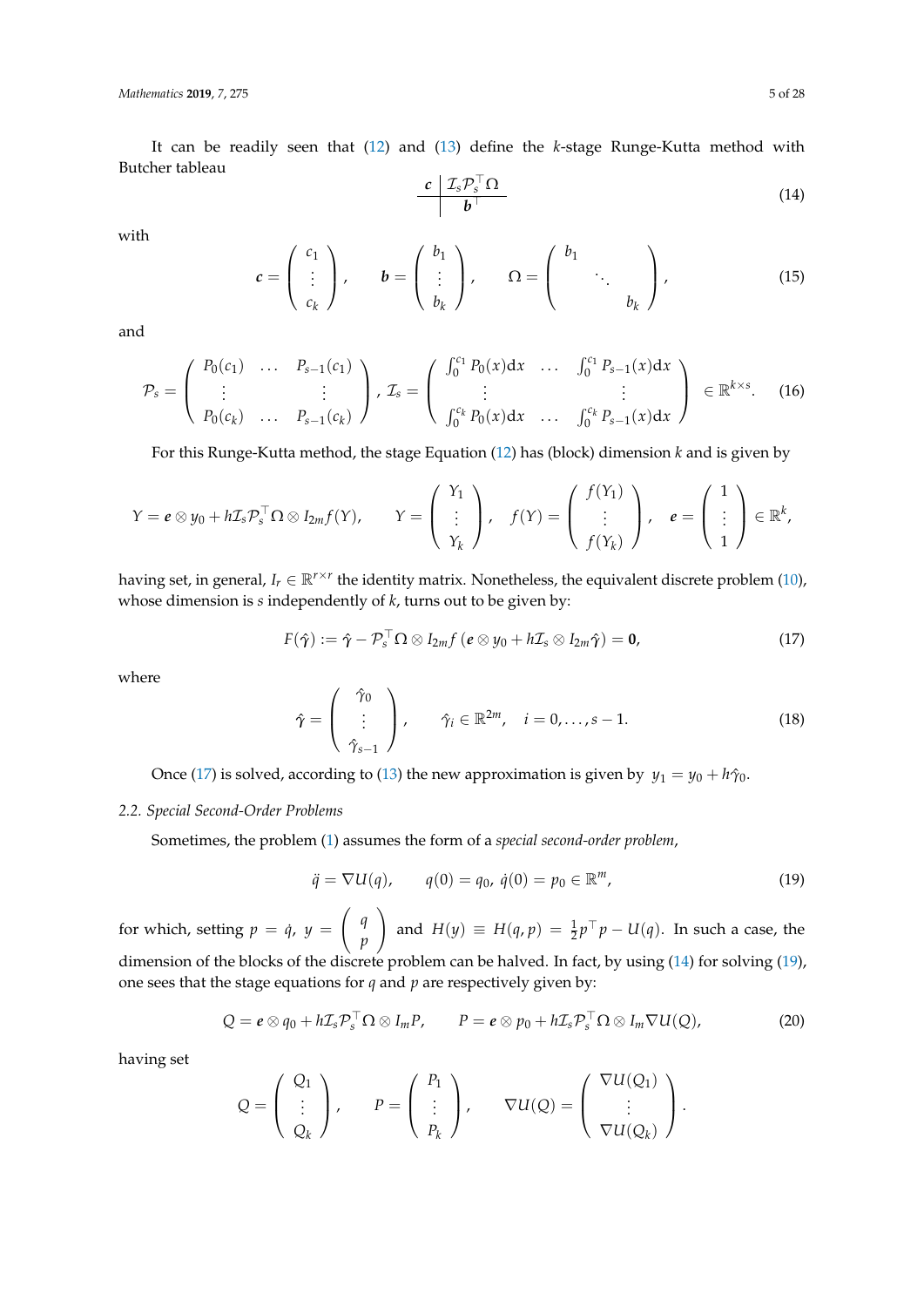*Mathematics* **2019**, *7*, 275 6 of 28

Plugging the second equation in [\(20\)](#page-4-3) into the first one, considering that  $\mathcal{I}_s \mathcal{P}_s^{\perp} \Omega e = c$  and, moreover,

$$
\mathcal{P}_s^{\top} \Omega \mathcal{I}_s = X_s \equiv \begin{pmatrix} \xi_0 & -\xi_1 \\ \xi_1 & 0 & \ddots \\ & \ddots & \ddots & -\xi_{s-1} \\ & & \xi_{s-1} & 0 \end{pmatrix}, \quad \xi_i = \left(2\sqrt{|4i^2 - 1|}\right)^{-1}, \quad i = 0, \ldots, s-1, \quad (21)
$$

<span id="page-6-5"></span>one then obtains:

<span id="page-6-1"></span><span id="page-6-0"></span>
$$
Q = e \otimes q_0 + hc \otimes p_0 + h^2 \mathcal{I}_s X_s \mathcal{P}_s^{\top} \Omega \otimes I_m \nabla U(Q).
$$
 (22)

Setting (compare with [\(18\)](#page-4-4))

$$
\bar{\gamma} \equiv \left( \begin{array}{c} \bar{\gamma}_0 \\ \vdots \\ \bar{\gamma}_{s-1} \end{array} \right) = \mathcal{P}_s^{\top} \Omega \otimes I_m \nabla U(Q), \qquad \bar{\gamma}_i \in \mathbb{R}^m, \quad i = 0, \ldots, s-1,
$$
 (23)

and taking into account [\(22\)](#page-5-0), one then obtains the new discrete problem (compare with [\(17\)](#page-4-0)):

$$
G(\bar{\gamma}) := \bar{\gamma} - \mathcal{P}_s^{\top} \Omega \otimes I_m \nabla U \left( e \otimes q_0 + h c \otimes p_0 + h^2 \mathcal{I}_s X_s \otimes I_m \bar{\gamma} \right) = \mathbf{0}.
$$
 (24)

Once it has been solved, it can be seen that the new approximations are given by (see, e.g.,  $[2]$ (Chapter 4)):

$$
q_1 = q_0 + hp_0 + h^2 (\xi_0 \bar{\gamma}_0 - \xi_1 \bar{\gamma}_1), \qquad p_1 = p_0 + h \bar{\gamma}_0,
$$

where  $\xi_0$  and  $-\xi_1$  are the nonzero entries on the first row of matrix  $X_s$  defined in [\(21\)](#page-5-1).

#### *2.3. Blended Iteration*

<span id="page-6-6"></span>The efficient solution of the discrete problem [\(17\)](#page-4-0) has been studied in a series of papers [\[2](#page-25-8)[,51–](#page-27-0)[53\]](#page-27-1). We here recall the main facts about the so called *blended implementation* of HBVMs, which represents a Newton-type iteration for solving [\(17\)](#page-4-0). This approach, at first sketched in [\[54\]](#page-27-2), has then been analyzed in [\[55\]](#page-27-3) and developed in [\[56](#page-27-4)[–58\]](#page-27-5). It has been then implemented in the Fortran codes BiM [\[59\]](#page-27-6) and BiMD [\[60\]](#page-27-7), for the numerical solution of stiff ODE-IVPs and linearly implicit DAEs: both codes can be retrieved at [\[61\]](#page-27-8); the latter code is also available at the *Test Set for IVP Solvers* [\[62\]](#page-27-9). The blended implementation of HBVMs has then been considered in [\[53\]](#page-27-1) and implemented in the Matlab function hbvm available at the url [\[63\]](#page-27-10). We also mention that, more recently, this approach has been also considered for RKN methods [\[64\]](#page-27-11).

Let us then consider the simplified Newton iteration for solving [\(17\)](#page-4-0) which, by taking into account [\(21\)](#page-5-1) amounts to solving the following set of linear systems:

<span id="page-6-3"></span><span id="page-6-2"></span>
$$
\left[I_s \otimes I_{2m} - hX_s \otimes f'(y_0)\right] \Delta \hat{\gamma}^{\ell} = -F(\hat{\gamma}^{\ell}), \qquad \ell = 0, 1, \ldots,
$$
\n(25)

with *f* ′ (*y*0) the Jacobian of *f* evaluated at *y*0. This iteration, though straightforward and very effective, requires, however, the factorization of a 2  $\text{ms} \times 2 \text{ ms}$  matrix, which can be cumbersome, when *s* and/or *m* are large. To get rid of this problem, by considering that matrix *X<sup>s</sup>* is nonsingular one at first considers the following equivalent formulation of [\(25\)](#page-5-2), having set  $\rho_s$  a positive, and for the moment unspecified, parameter:

<span id="page-6-4"></span>
$$
\rho_s\left[X_s^{-1}\otimes I_{2m}-hI_s\otimes f'(y_0)\right]\Delta\hat{\gamma}^\ell=-\left(\rho_sX_s^{-1}\otimes I_{2m}\right)F(\hat{\gamma}^\ell),\qquad \ell=0,1,\ldots
$$
 (26)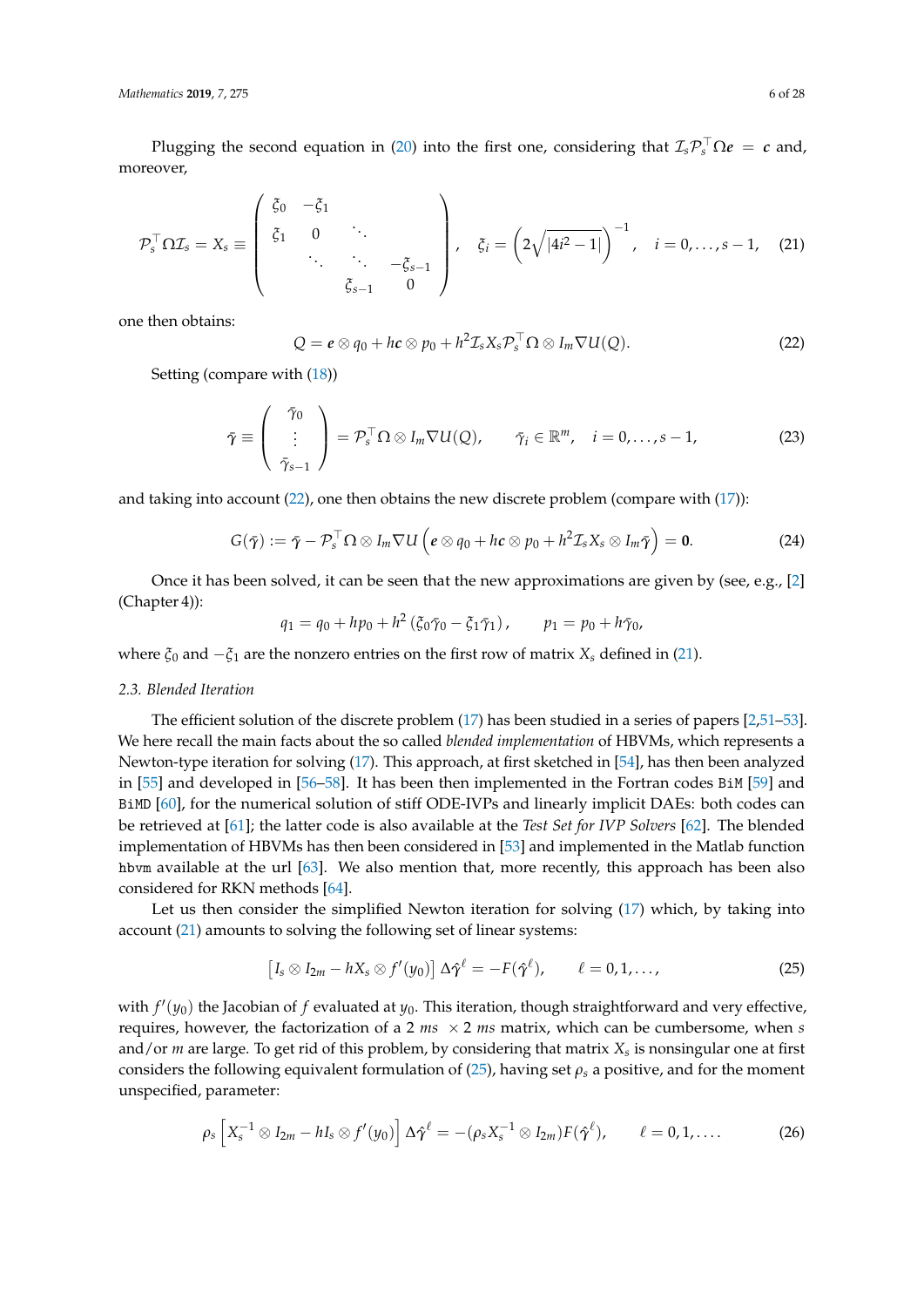The next step is to consider the *blending* of the two equivalent formulations [\(25\)](#page-5-2) and [\(26\)](#page-5-3) with weights  $\theta_s$  and  $I_s \otimes I_{2m} - \theta_s$ , respectively, where:

<span id="page-7-0"></span>
$$
\theta_s = I_s \otimes \Sigma^{-1}, \qquad \Sigma = [I_{2m} - h\rho_s f'(y_0)]. \tag{27}
$$

In so doing, one obtains a new linear system, whose coefficient matrix has the inverse which can be approximated by *θ<sup>s</sup>* . Skipping the details (for which we refer to [\[53\]](#page-27-1), see also [\[2,](#page-25-8)[49\]](#page-26-11)), one then obtains the following *blended iteration* for solving [\(17\)](#page-4-0):

$$
\boldsymbol{\eta}^{\ell}=-F(\hat{\boldsymbol{\gamma}}^{\ell}), \qquad \boldsymbol{\eta}_1^{\ell}=\left(\rho_s X_s^{-1}\otimes I_{2m}\right)\boldsymbol{\eta}^{\ell}, \qquad \Delta\hat{\boldsymbol{\gamma}}^{\ell}=\theta_s\left[\boldsymbol{\eta}_1^{\ell}+\theta_s\left(\boldsymbol{\eta}^{\ell}-\boldsymbol{\eta}_1^{\ell}\right)\right], \quad \ell=0,1,\ldots, \quad (28)
$$

which only requires to factor the matrix  $\Sigma$  in [\(27\)](#page-6-0), having the same size as that of the continuous problem. Concerning the choice of the parameter *ρ<sup>s</sup>* , as is shown in [\[55\]](#page-27-3), the optimal choice, based on a linear convergence analysis, turns out to be:

$$
\rho_s = \min_{\lambda \in \sigma(X_s)} |\lambda|,\tag{29}
$$

where, as is usual,  $\sigma(X_s)$  is the spectrum of  $X_s$ .

In the case of the special second-order problem [\(19\)](#page-4-2), the simplified Newton iteration for solving [\(24\)](#page-5-4) becomes:

<span id="page-7-1"></span>
$$
\left[I_s\otimes I_m - h^2X_s^2\otimes \nabla^2 U(q_0)\right]\Delta\bar{\gamma}^\ell = -G(\bar{\gamma}^\ell), \qquad \ell=0,1,\ldots,
$$
\n(30)

with  $\nabla^2 U(q_0)$  the Hessian of *U* evaluated at  $q_0$ . Consequently, similar steps as above can be repeated, via the following formal substitutions:

$$
F \to G
$$
,  $\hat{\gamma} \to \tilde{\gamma}$ ,  $f'(y_0) \to \nabla^2 U(q_0)$ ,  $I_{2m} \to I_m$ ,  $h \to h^2$ ,  $X_s \to X_s^2$ ,  $\rho_s \to \rho_s^2$ .

As a result, the blended iteration for solving [\(24\)](#page-5-4) is given by:

$$
\boldsymbol{\eta}^{\ell} = -G(\bar{\boldsymbol{\gamma}}^{\ell}), \qquad \boldsymbol{\eta}_{1}^{\ell} = \left(\rho_{s}^{2}X_{s}^{-2} \otimes I_{m}\right)\boldsymbol{\eta}^{\ell}, \qquad \Delta\bar{\boldsymbol{\gamma}}^{\ell} = \theta_{s}\left[\boldsymbol{\eta}_{1}^{\ell} + \theta_{s}\left(\boldsymbol{\eta}^{\ell} - \boldsymbol{\eta}_{1}^{\ell}\right)\right], \quad \ell = 0, 1, \ldots, \quad (31)
$$

with the parameter  $\rho_s$  still given by [\(29\)](#page-6-1) and

$$
\theta_s = I_s \otimes \Sigma^{-1}, \qquad \Sigma = [I_m - h^2 \rho_s^2 \nabla^2 U(q_0)]. \tag{32}
$$

Consequently, also in such a case, one has only to factor a matrix having the same size as that of the continuous problem.

#### *2.4. Blended Iteration for Semilinear Problems*

Once more, we stress that the availability of a Newton-type iteration for solving [\(17\)](#page-4-0) is paramount, in order to avoid severe step-size limitations, when such a problem is derived from the space discretization of Hamiltonian PDEs. In fact, in such a case, the resulting ODE problem turns out to be in the form

<span id="page-7-2"></span>
$$
\dot{y} = Ay + g(y), \qquad y(0) = y_0 \in \mathbb{R}^{2m}, \tag{33}
$$

with the dimension and the norm of matrix *A* tending to infinity, as the space discretization is made more and more accurate, whereas  $\|g\|$  remains bounded, if the solution is bounded. Consequently, one can consider a constant approximation of the Jacobian of the right-hand side of [\(33\)](#page-6-2), given by the matrix *A* of the linear term. As a result, the matrix  $\Sigma$  defined in [\(27\)](#page-6-0) becomes

$$
\Sigma = I_{2m} - h\rho_s A,\tag{34}
$$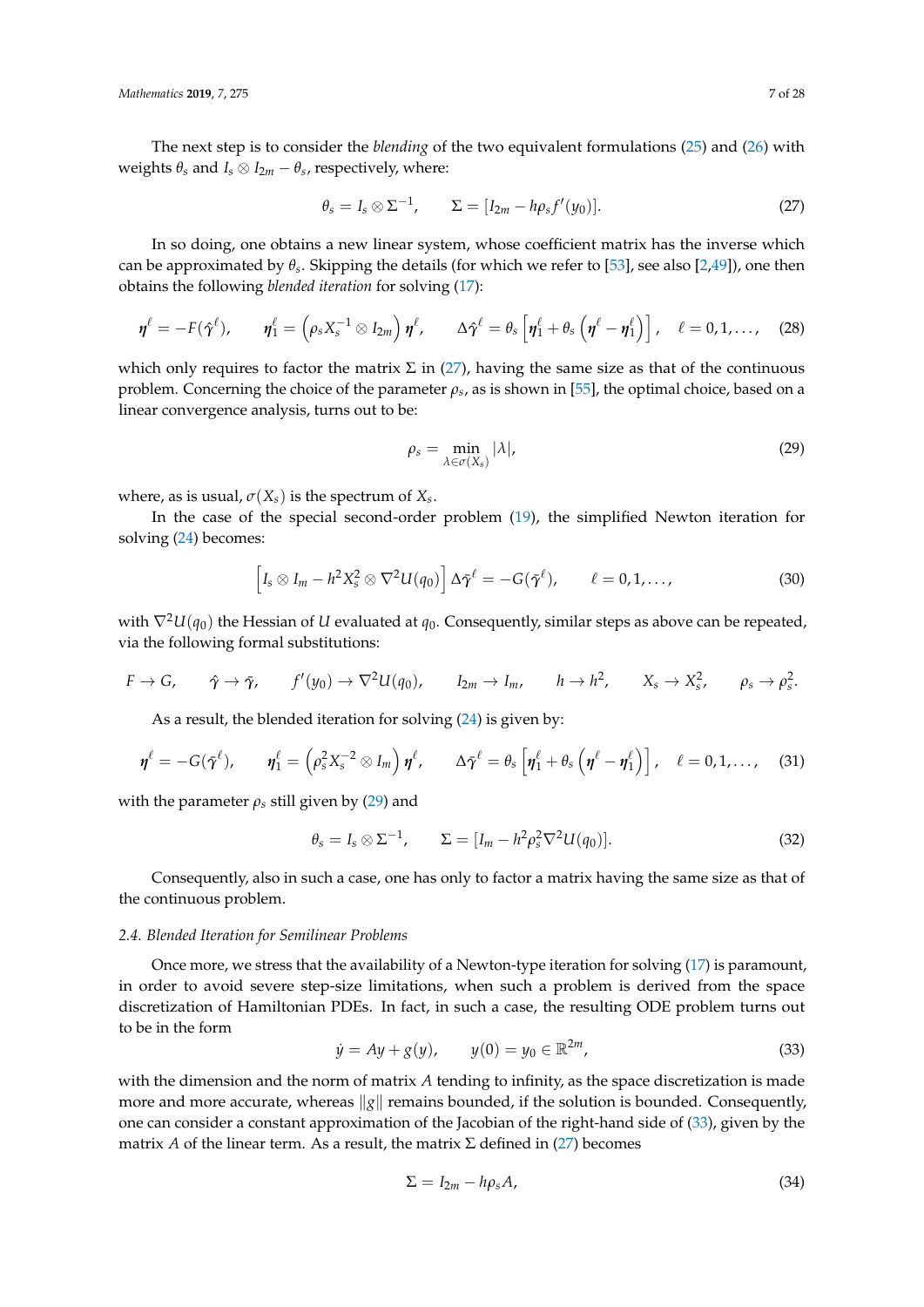which is *constant for all time-steps* and, consequently, it needs to be factored only once.

Similarly, when problem [\(19\)](#page-4-2) is in the form

<span id="page-8-1"></span>
$$
\ddot{q} = -A^2 q + g(q), \qquad q(0) = q_0, \ \dot{q}(0) = p_0 \in \mathbb{R}^m,
$$
\n(35)

<span id="page-8-0"></span>with  $A^2$  symmetric and semi-positive definite, and  $||A^2|| \gg ||g||$ , one can approximate the matrix  $\Sigma$ in [\(32\)](#page-6-3) as

$$
\Sigma = I_m + h^2 \rho_s^2 A^2,\tag{36}
$$

which, also in this case, is *constant for all time-steps* and needs to be factored only once.

We end this subsection by stressing that, for the problems that we shall consider in the sequel, matrix *A* in [\(34\)](#page-6-4), or matrix  $A^2$  in [\(36\)](#page-7-0), has a block structure with *diagonal blocks*. As a result, the corresponding blended iterations [\(28\)](#page-6-5) and [\(31\)](#page-6-6) are computationally inexpensive. Moreover, the linear algebra can be made still more efficient, as is done in the Matlab function hbvm available at [\[63\]](#page-27-10), by considering a matrix formulation of the iteration [\[2,](#page-25-8)[65\]](#page-27-12).

#### <span id="page-8-2"></span>*2.5. HBVMs as Spectral Methods in Time*

To conclude this quick introduction to HBVMs, we mention their use as *spectral methods in time*, which has been the subject of recent investigations [\[41–](#page-26-7)[43\]](#page-26-8). We mention that the use of Runge-Kutta methods as spectral methods in time has been considered previously in [\[66](#page-27-13)[–69\]](#page-27-14) (see also [\[30\]](#page-26-12)). In more details, if we consider the expansion of the right-hand side of [\(1\)](#page-0-0), on the interval [0, *h*], along the Legendre basis [\(4\)](#page-2-3), one has:

<span id="page-8-4"></span>
$$
\dot{y}(ch) = f(y(ch)) \equiv \sum_{j \ge 0} P_j(c)\gamma_j(y), \qquad c \in [0, 1], \tag{37}
$$

where  $\gamma_i(y)$  is defined according to [\(7\)](#page-2-5), by formally replacing  $\sigma$  by  $y$ . On the other hand, the polynomial approximation *σ* defined in [\(5\)](#page-2-2) is obtained by truncating the previous series after *s* terms. However, by considering that

$$
\int_0^1 \|f(y(ch))\|_2^2 \mathrm{d}c = \sum_{j \geq 0} \|\gamma_j(y)\|_2^2,
$$

<span id="page-8-5"></span>one has that

$$
\|\gamma_j(y)\|_2\to 0, \qquad j\to\infty,
$$

the more regular  $f(y)$ , the faster the convergence to 0 of  $\|\gamma_i(y)\|_2$ , as  $j \to \infty$ . Consequently, when using a finite precision arithmetic with machine epsilon *ε*, if one truncates the expansion [\(37\)](#page-7-1) when the Fourier coefficient  $\gamma_s(y)$  is negligible, w.r.t. the previous ones, then one obtains that [\(37\)](#page-7-1) and [\(5\)](#page-2-2) become indistinguishable, in the used finite precision arithmetic. A straightforward criterion for this to happen, considered in [\[41,](#page-26-7)[42\]](#page-26-14), is to require that

<span id="page-8-3"></span>
$$
\|\gamma_s(y)\|_2 < tol \cdot \max_{j=0,\dots,s-1} \|\gamma_j(y)\|_2,\tag{38}
$$

with *tol*  $\approx \varepsilon$ . Moreover, the analysis in [\[43\]](#page-26-8) shows that one could even use *tol*  $\approx \sqrt{\varepsilon}$  in [\(38\)](#page-7-2), still obtaining full machine accuracy at *t* = *h*. At last (see [\(9\)](#page-3-2)), by choosing *k* large enough, one may obtain full machine accuracy in the approximation of  $\gamma_j(\sigma)$  by means of  $\hat{\gamma}_j$ ,  $j = 0, \ldots, s - 1$ . As a result, the use of HBVMs as spectral methods in time (which we shall denote by SHBVMs, as an abbreviation for *spectral HBVMs*) usually requires the use of relatively large values of *s* and *k*. This, in turn, is not a big issue; in fact:

- on one hand, we have the availability of the blended iteration  $(28)$  (or  $(31)$ ), whose computational cost is mildly affected by such parameters, also considering the approximation [\(34\)](#page-6-4) (or [\(36\)](#page-7-0));
- on the other hand, SHBVMs will allow the use of relatively large time-steps.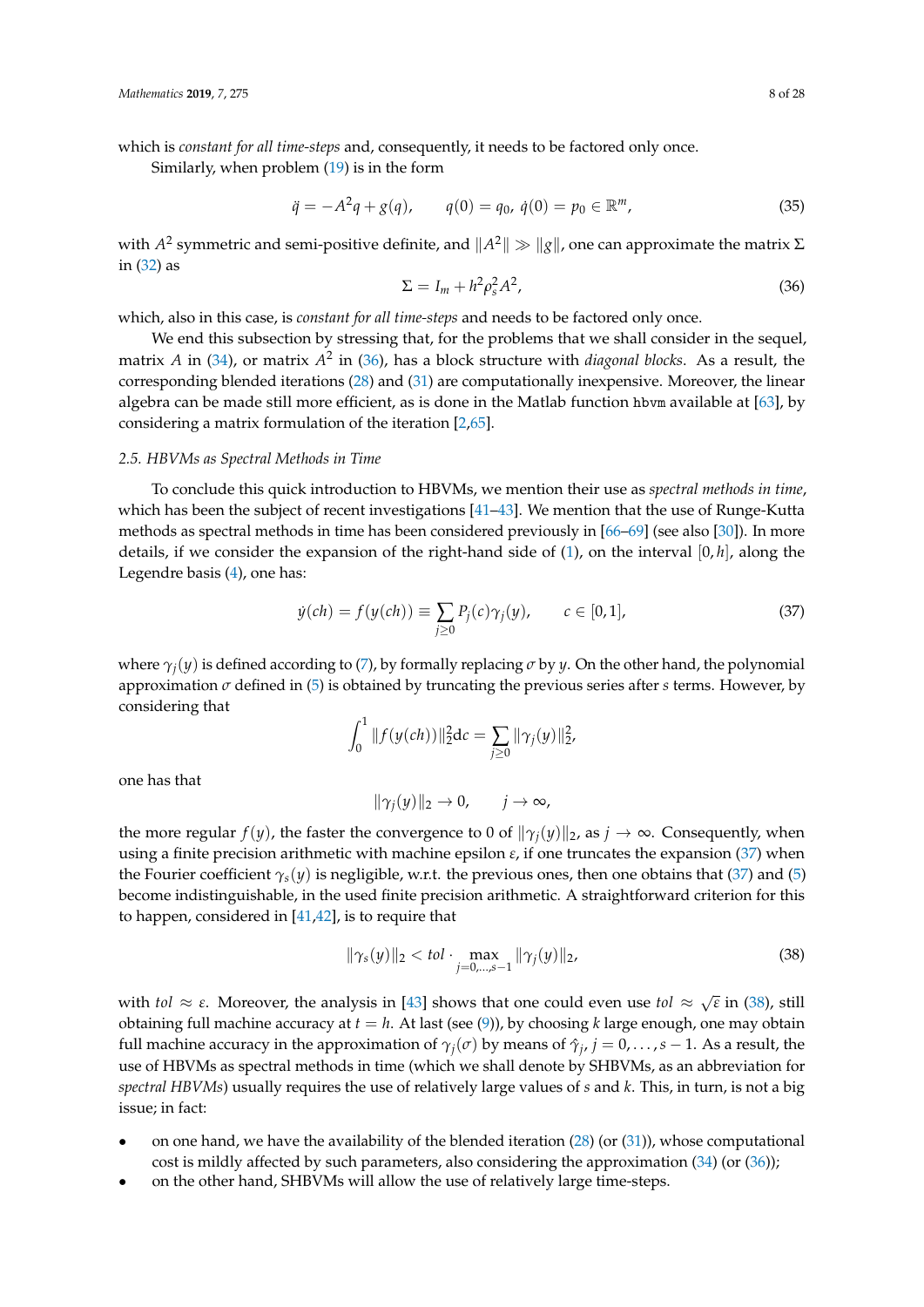Summing all up, overall SHBVMs will result in being extremely effective and competitive, as is testified by the numerical tests reported in Section [6](#page-17-0) (see also [\[41–](#page-26-7)[43\]](#page-26-8)).

#### **3. The Semilinear Wave Equation**

The first Hamiltonian PDE that we consider is the semilinear wave equation:

<span id="page-9-1"></span><span id="page-9-0"></span>
$$
u_{tt}(x,t) = u_{xx}(x,t) - f'(u(x,t)), \qquad (x,t) \in [a,b] \times [0,T],
$$
  
\n
$$
u(x,0) = u_0(x), \quad u_t(x,0) = v_0(x), \qquad x \in [a,b],
$$
\n(39)

<span id="page-9-6"></span>with *f'* the derivative of *f*. The problem [\(39\)](#page-8-1) is completed by prescribing periodic boundary conditions. Hereafter, we shall assume the solution to be suitably regular, as a periodic function in space. Moreover, for the sake of brevity, we shall omit the arguments of the involved functions, when not necessary. By setting  $v = u_t$ , one obtains that [\(39\)](#page-8-1) is a Hamiltonian PDE, with *Hamiltonian functional* 

$$
\mathcal{H}[u,v](t) = \frac{1}{2} \int_{a}^{b} \left[ v^2(x,t) + u_x^2(x,t) + 2f(u(x,t)) \right] dx =: \int_{a}^{b} L(x,t,u,u_x,v) dx,
$$
 (40)

so that, by setting

<span id="page-9-7"></span><span id="page-9-5"></span>
$$
\nabla \mathcal{H} = \left( \begin{array}{c} \delta_u \mathcal{H} \\ \delta_v \mathcal{H} \end{array} \right),
$$

the vector of the *functional derivatives* of H, with

$$
\delta_u \mathcal{H} = (\partial_u - \partial_x \partial_{u_x}) L \equiv f'(u) - u_{xx}, \qquad \delta_v \mathcal{H} = \partial_v L \equiv v,
$$

one has:

<span id="page-9-2"></span>
$$
\left(\begin{array}{c} u_t \\ v_t \end{array}\right) = J_2 \nabla \mathcal{H}, \qquad J_2 := \left(\begin{array}{c} 1 \\ -1 \end{array}\right), \tag{41}
$$

<span id="page-9-8"></span>which is formally in the form [\(1\)](#page-0-0). As in the ODE case, also now one has the conservation of the Hamiltonian.

**Theorem 2.** *Assuming that the solution of [\(39\)](#page-8-1) is suitably smooth in space, the Hamitonian [\(40\)](#page-8-2) is conserved, when periodic boundary conditions are prescribed.*

**Proof.** In fact, from [\(39\)](#page-8-1) and [\(40\)](#page-8-2), and taking into account that  $v = u_t$ , one has:

<span id="page-9-4"></span><span id="page-9-3"></span>
$$
\dot{\mathcal{H}}[u,v] = \int_{a}^{b} L_{t} dx = \int_{a}^{b} [vv_{t} + u_{x}u_{xt} + f'(u)u_{t}] dx = \int_{a}^{b} [u_{x}v_{x} + v(v_{t} + f'(u))] dx
$$
  
=  $\int_{a}^{b} [u_{x}v_{x} + vu_{xx}] dx = [u_{x}v]_{x=a}^{x=b} = 0,$ 

because of the periodic boundary conditions.  $\Box$ 

In order to numerically solve [\(39\)](#page-8-1), according to what sketched in the introduction, we at first discretize the space variable, with the aim of obtaining a corresponding Hamiltonian ODE problem. For this purpose, we consider the following orthonormal basis on the interval [*a*, *b*], which takes into account of the periodic boundary conditions [\[2,](#page-25-8)[44](#page-26-9)[–47,](#page-26-15)[49\]](#page-26-11):

$$
c_0(x) \equiv (b-a)^{-\frac{1}{2}}, \tag{42}
$$

$$
c_j(x) = \sqrt{\frac{2}{b-a}} \cos\left(2\pi j \frac{x-a}{b-a}\right), \qquad x \in [a, b], \tag{43}
$$

$$
s_j(x) = \sqrt{\frac{2}{b-a}} \sin\left(2\pi j \frac{x-a}{b-a}\right), \qquad j = 1, 2, .... \tag{44}
$$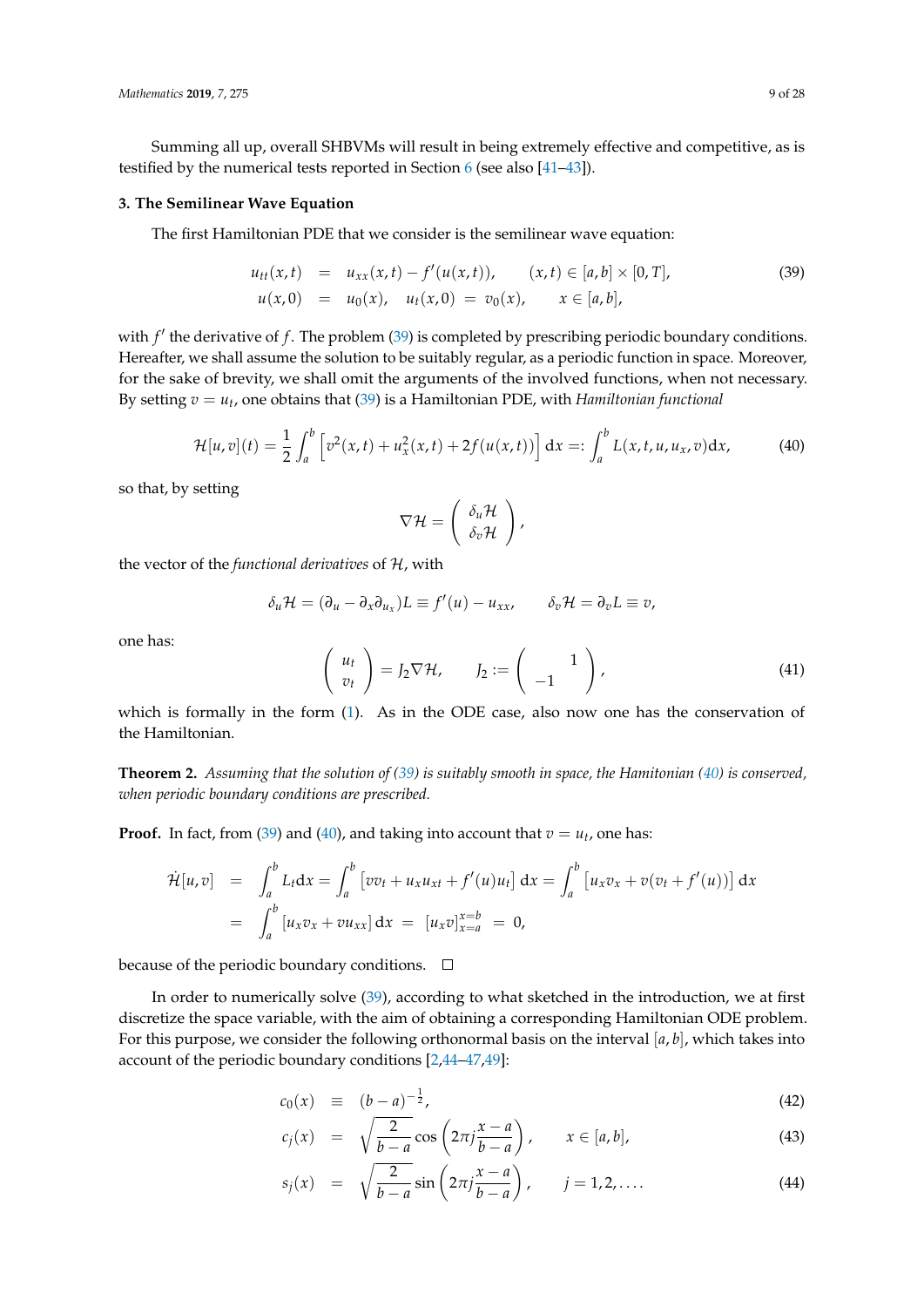In fact, for all allowed *i*, *j*, one has:

$$
\int_{a}^{b} c_{i}(x)c_{j}(x)dx = \delta_{ij} = \int_{a}^{b} s_{i}(x)s_{j}(x)dx, \qquad \int_{a}^{b} c_{i}(x)s_{j}(x)dx = 0.
$$
 (45)

Consequently, for suitable time dependent coefficients  $\alpha_0(t)$ ,  $\alpha_1(t)$ ,  $\beta_1(t)$ , ..., one has:

$$
u(x,t) = c_0(x)\alpha_0(t) + \sum_{j\geq 1} [c_j(x)\alpha_j(t) + s_j(x)\beta_j(t)].
$$
\n(46)

The infinite expansion [\(46\)](#page-9-0) can be cast in vector form, by defining the infinite-dimensional vectors

$$
\omega(x) = \left( c_0(x), s_1(x), c_1(x), \dots \right)^{\top}, \quad q(t) = \left( \alpha_0(t), \beta_1(t), \alpha_1(t), \dots \right)^{\top}, \quad (47)
$$

as

$$
u(x,t) = \omega(x)^\top q(t). \tag{48}
$$

By also introducing the infinite matrix

<span id="page-10-1"></span>
$$
D = \left(\frac{2\pi}{b-a}\right) \left(\begin{array}{cccc} 0 & & & \\ & 1 \cdot I_2 & & \\ & & 2 \cdot I_2 & \\ & & & \ddots \end{array}\right), \tag{49}
$$

and considering that  $(45)$  can be written in matrix form as

$$
\int_{a}^{b} \omega(x)\omega(x)^{\top} dx = I,
$$
\n(50)

the identity operator, we then prove the following result.

**Theorem 3.** *With reference to [\(42\)](#page-8-3)–[\(50\)](#page-9-2), problem [\(39\)](#page-8-1) can be rewritten as the special second-order problem*

$$
\ddot{q} = -D^2 q - \int_a^b \omega(x) f'(\omega(x)^\top q) dx, \qquad t \in [0, T],
$$
\n(51)  
\n
$$
q(0) = \int_a^b \omega(x) u_0(x) dx =: q_0, \qquad \dot{q}(0) = \int_a^b \omega(x) v_0(x) dx =: p_0.
$$

<span id="page-10-0"></span>*By setting*  $p = \dot{q}$ , this latter problem is Hamiltonian, with Hamiltonian function

$$
H(q, p) = \frac{1}{2} \left( p^\top p + q^\top D^2 q + 2 \int_a^b f(\boldsymbol{\omega}(x)^\top q) dx \right), \tag{52}
$$

*which turns out to be equivalent to the Hamiltonian functional [\(40\)](#page-8-2).* 

Proof. Problem [\(51\)](#page-9-3) is clearly Hamiltonian, w.r.t. the Hamiltonian [\(52\)](#page-9-4), since

 $\dot{q} = \partial_p H(q, p), \qquad \dot{p} = -\partial_q H(q, p).$ 

Let us then show that:

- $(51)$  is equivalent to  $(39)$ ;
- $(52)$  is equivalent to  $(40)$ .

Concerning the first point, we observe that

$$
u_{tt}(x,t) = \boldsymbol{\omega}(x)^{\top} \ddot{\boldsymbol{q}}(t), \qquad u_{xx}(x,t) = \boldsymbol{\omega}''(x)^{\top} \boldsymbol{q}(t) \equiv -\boldsymbol{\omega}(x)^{\top} D^2 \boldsymbol{q}(t),
$$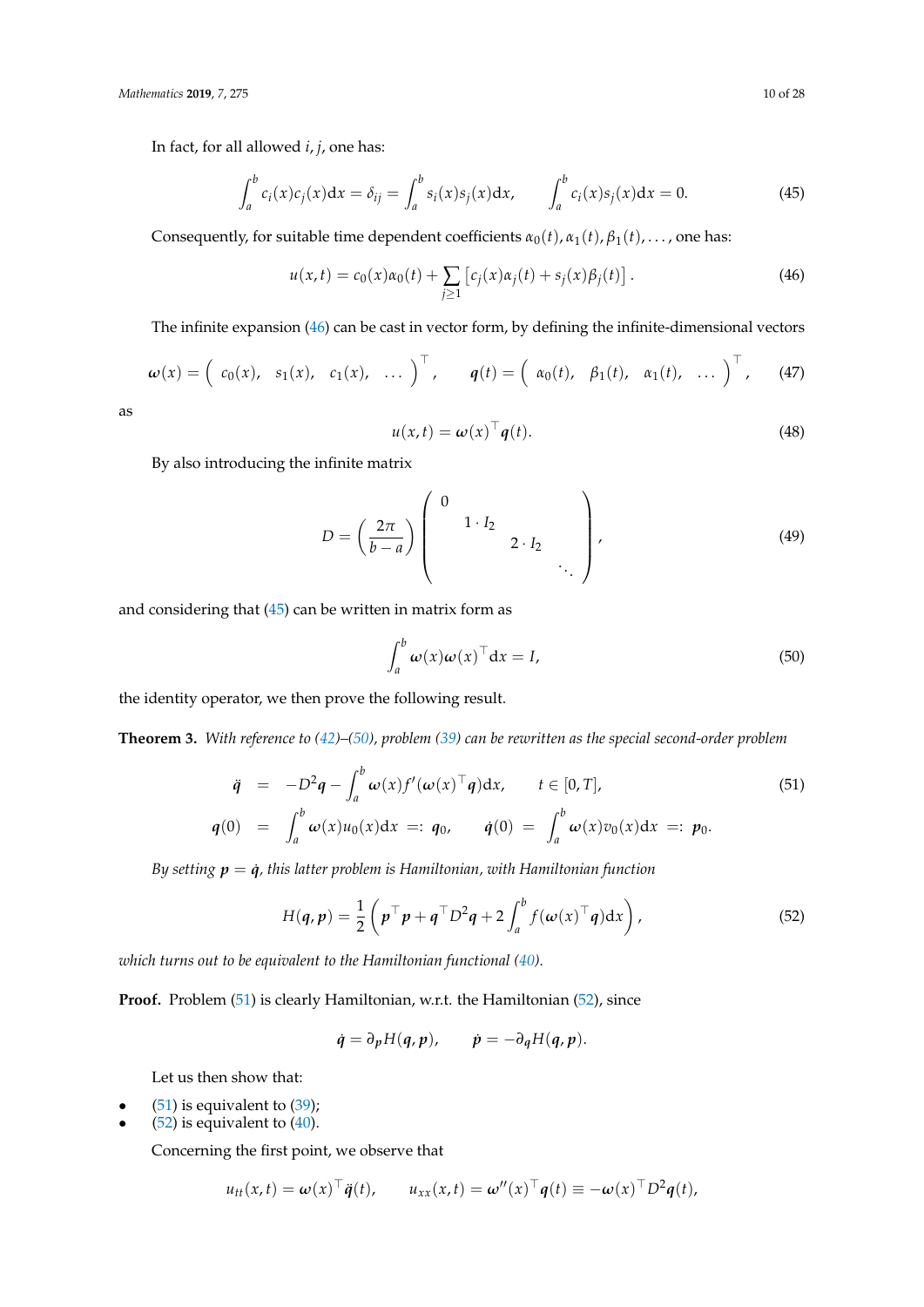with an obvious meaning of  $\omega''(x)$ , so that [\(39\)](#page-8-1) can be rewritten as

$$
\boldsymbol{\omega}(x)^{\top} \ddot{\boldsymbol{q}}(t) = -\boldsymbol{\omega}(x)^{\top} D^{2} \boldsymbol{q}(t) - f'(\boldsymbol{\omega}(x)^{\top} \boldsymbol{q}(t)), \qquad (x, t) \in [a, b] \times [0, T].
$$

Multiplying both sides by  $\omega(x)$ , then integrating in space from *a* to *b*, and taking into account [\(50\)](#page-9-2), give us [\(51\)](#page-9-3).

Concerning the second point, the statement easily follows by considering that  $v(x, t) = u_t(x, t)$  $\boldsymbol{\omega}(x)$   $\vdash p$ , and

$$
p^{\top} p = \int_a^b p^{\top} \omega(x) \omega(x)^{\top} p \mathrm{d}x = \int_a^b \dot{q}^{\top} \omega(x) \omega(x)^{\top} \dot{q} \mathrm{d}x = \int_a^b v^2 \mathrm{d}x.
$$

Moreover, by defining the matrix

<span id="page-11-1"></span>
$$
\bar{D} = \left(\frac{2\pi}{b-a}\right) \begin{pmatrix} 0 & & & \\ & 1 \cdot I_2 & & \\ & & 2 \cdot I_2 & \\ & & & \ddots \end{pmatrix} = -\bar{D}^\top,\tag{53}
$$

where matrix  $J_2$  is that defined in  $(41)$ , one has:

$$
u_x(x,t) = \boldsymbol{\omega}'(x)^{\top} \boldsymbol{q}(t) \equiv \left[\bar{D}\boldsymbol{\omega}(x)\right]^{\top} \boldsymbol{q}(t), \qquad \bar{D}\bar{D}^{\top} = D^2,
$$

so that, by taking again into account  $(50)$ , one obtains:

$$
q^{\top}D^2q = q^{\top}\bar{D}\bar{D}^{\top}q = \int_a^b q^{\top}\bar{D}\omega(x)\omega(x)^{\top}\bar{D}^{\top}q\mathrm{d}x = \int_a^b u_x^2\mathrm{d}x.
$$

The proof is completed by considering that, from [\(48\)](#page-9-5),  $f(\boldsymbol{\omega}(x) | \boldsymbol{q}(t)) = f(u(x, t)).$ 

#### *3.1. Discretization*

In order to solve problem [\(51\)](#page-9-3) on a computer, the infinite expansion [\(46\)](#page-9-0) must be truncated at a convenient index *N*. In so doing, [\(47\)](#page-9-6) and [\(49\)](#page-9-7) respectively become

$$
\omega(x) = \begin{pmatrix} c_0(x) \\ s_1(x) \\ c_1(x) \\ \vdots \\ s_N(x) \\ c_N(x) \end{pmatrix}, \quad \boldsymbol{q}(t) = \begin{pmatrix} \alpha_0(t) \\ \beta_1(t) \\ \alpha_1(t) \\ \vdots \\ \beta_N(t) \\ \alpha_N(t) \end{pmatrix}, \quad D = \left(\frac{2\pi}{b-a}\right) \begin{pmatrix} 0 \\ 1 \cdot I_2 \\ 2 \cdot I_2 \\ \vdots \\ 0 \cdot I_{r-1} \end{pmatrix}, \quad (54)
$$

<span id="page-11-0"></span>(observe that, for the sake of brevity, we continue to use the same notation *ω*, *q*, and *D* used for the infinite expansion, though, hereafter, they will refer to the finite counterparts [\(54\)](#page-10-0)) so that [\(48\)](#page-9-5) continues formally to hold, even though now *u* is no more the solution of [\(39\)](#page-8-1). Nevertheless, in the spirit of Fourier-Galerkin methods [\[70\]](#page-27-15) (the same Fourier-Galerkin procedure will be used for the Hamiltonian PDEs studied in the following sections), by requiring the residual obtained by plugging *u* into [\(39\)](#page-8-1) be orthogonal to the functional subspace

<span id="page-11-2"></span>
$$
V_N = \text{span} \{c_0(x), s_1(x), c_1(x), \ldots, s_N(x), c_N(x)\},
$$

which, for fixed *t*, contains *u*, one obtains a finite set of  $2N + 1$  ODEs, formally still given by [\(51\)](#page-9-3), for which Theorem [3](#page-9-8) continues formally to hold, with the only exception that now  $H(q, p)$  is no more equivalent to the Hamiltonian functional [\(40\)](#page-8-2), but only yields an approximation to it. Nevertheless,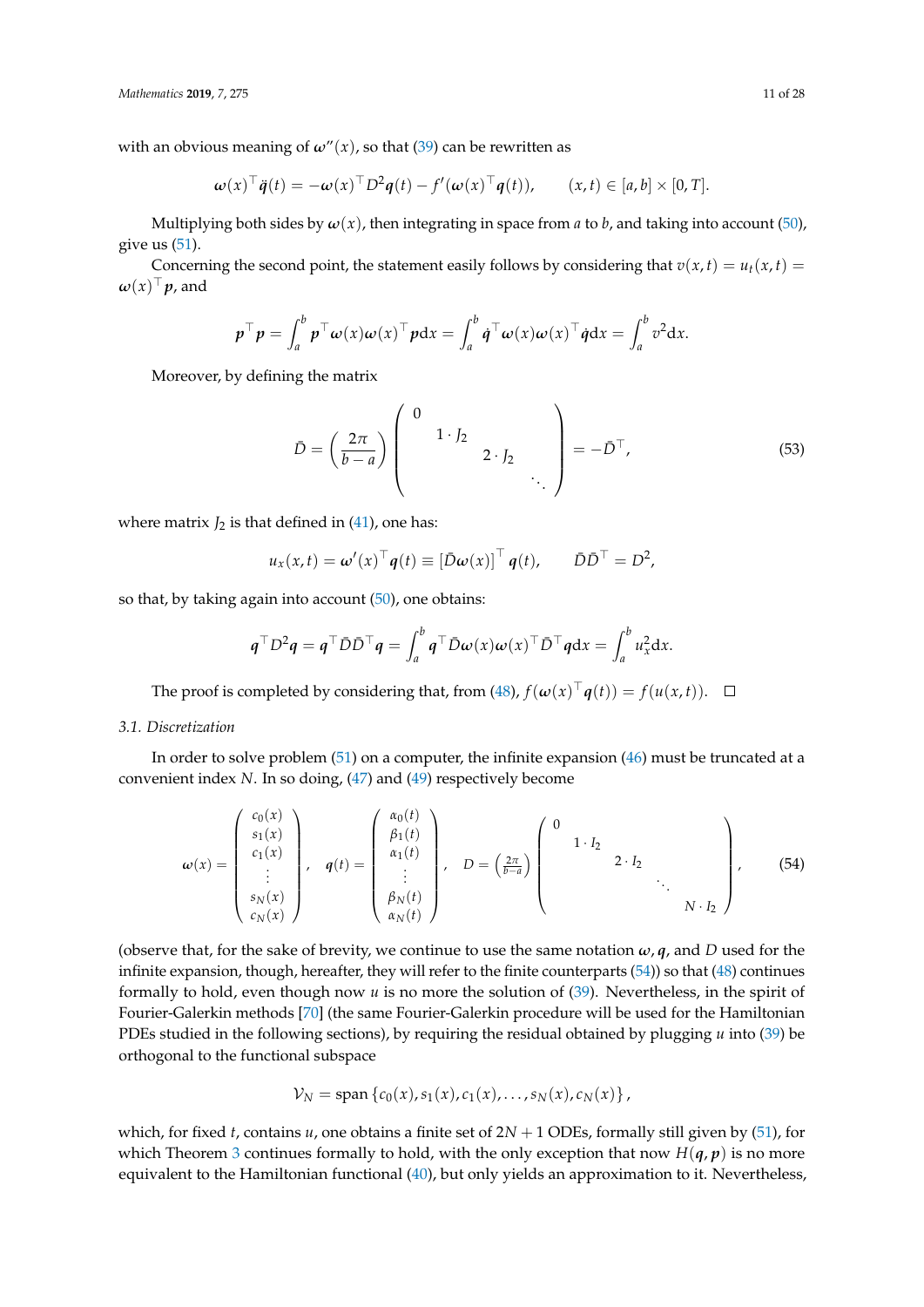it is well known that, under suitable regularity assumptions on  $f$  and the initial data  $u_0$  and  $v_0$ , this truncated version converges exponentially to the original functional [\(40\)](#page-8-2), as  $N \to \infty$  (this phenomenon is usually referred to as *spectral accuracy*), as well as the truncated version of *u* converges to the infinite expansion [\(46\)](#page-9-0).

<span id="page-12-3"></span>The resulting finite-dimensional semi-discrete problem [\(51\)](#page-9-3), which is still Hamiltonian, is the one we will solve by using line-integral methods. Actually, it is not yet ready to be solved, since the integral  $\int_a^b \omega(x) f'(\omega(x)^\top q) dx$ , appearing in it, needs to be evaluated. For this purpose, since we are dealing with an integrand which is periodic in space, a composite trapezoidal rule based at the abscissae

<span id="page-12-1"></span>
$$
x_i = a + i\frac{b-a}{m}, \qquad i = 0, \dots, m,
$$
\n
$$
(55)
$$

can be considered. We refer, e.g., to [\[45\]](#page-26-16) (Theorems 5 and 6), for a proper choice of the number,  $m + 1$ , of points in [\(55\)](#page-11-1), able to preserve the property of spectral accuracy.

Problem [\(51\)](#page-9-3) can then be solved by using a HBVM(*k*,*s*) method, for which the accuracy results of Theorem [1](#page-3-5) hold true. In particular, concerning the conservation of the semi-discrete Hamiltonian [\(52\)](#page-9-4), the next result holds true, which follows from [\(11\)](#page-3-1).

**Theorem 4.** *If a HBVM*(*k*,*s*) *method is used with time-step h for solving [\(51\)](#page-9-3), one has*

<span id="page-12-4"></span>
$$
H(q_1, p_1) - H(q_0, p_0) = \begin{cases} 0, & \text{if } f \in \Pi_v \text{ with } v \le 2k/s, \\ O(h^{2k+1}), & \text{otherwise.} \end{cases} \tag{56}
$$

<span id="page-12-2"></span>*having set*  $q_1 \approx q(h)$  *and*  $p_1 \approx p(h)$  *the new approximations.* 

#### *3.2. The Nonlinear Iteration*

In light of what previously stated, in order to obtain a *spectral accuracy in space* a suitably large value of *N* in [\(54\)](#page-10-0) has to be considered (a practical criterion for its choice will be sketched in Section [6\)](#page-17-0). Consequently, the special second-order problem [\(51\)](#page-9-3) is semilinear, with a bounded nonlinear term, when the solution is bounded, and the linear term given by <sup>−</sup>*D*2*q*. On the other hand, both the size (i.e.,  $2N + 1$ ) and the norm (i.e.,  $\left(\frac{2\pi N}{b-a}\right)$  $\int_0^2$ ) of the matrix  $D^2$  tend to infinity, as  $N \to \infty$ . Consequently, when using a HBVM(*k*,*s*) method for solving [\(51\)](#page-9-3), the blended iteration [\(29\)](#page-6-1), [\(31\)](#page-6-6)–[\(32\)](#page-6-3) can be conveniently used, to get rid of the large norm of the linear term, with matrix  $\Sigma$  approximated as in [\(36\)](#page-7-0). As a result, it turns out to be given by

$$
\Sigma = I_{2N+1} + h^2 \rho_s^2 D^2,\tag{57}
$$

<span id="page-12-5"></span>which is a *diagonal matrix* and, therefore,  $\Sigma^{-1}$  can be cheaply computed and stored. Consequently, the complexity of the blended iteration turns out to be comparable with that of an explicit method, though not suffering from the step-size restrictions of this latter. As a matter of fact, the use of an explicit method usually would require  $h||D|| < 1$ , i.e.,  $h = O(N^{-1})$ , which may be restrictive, when  $N \gg 1$ .

#### *3.3. Extension to Higher Space Dimensions*

<span id="page-12-0"></span>For completeness, in this section we sketch the generalization of most of the previous arguments to the case where the space domain of the wave equation is, for the sake of simplicity, the square  $[a, b]^2 := [a, b] \times [a, b]$ :

<span id="page-12-6"></span>
$$
u_{tt}(x,y,t) = \Delta u(x,y,t) - f'(u(x,t)), \qquad (x,y,t) \in [a,b]^2 \times [0,T],
$$
  
\n
$$
u(x,y,0) = u_0(x,y), \quad u_t(x,y,0) = v_0(x,y), \qquad (x,y) \in [a,b]^2.
$$
\n(58)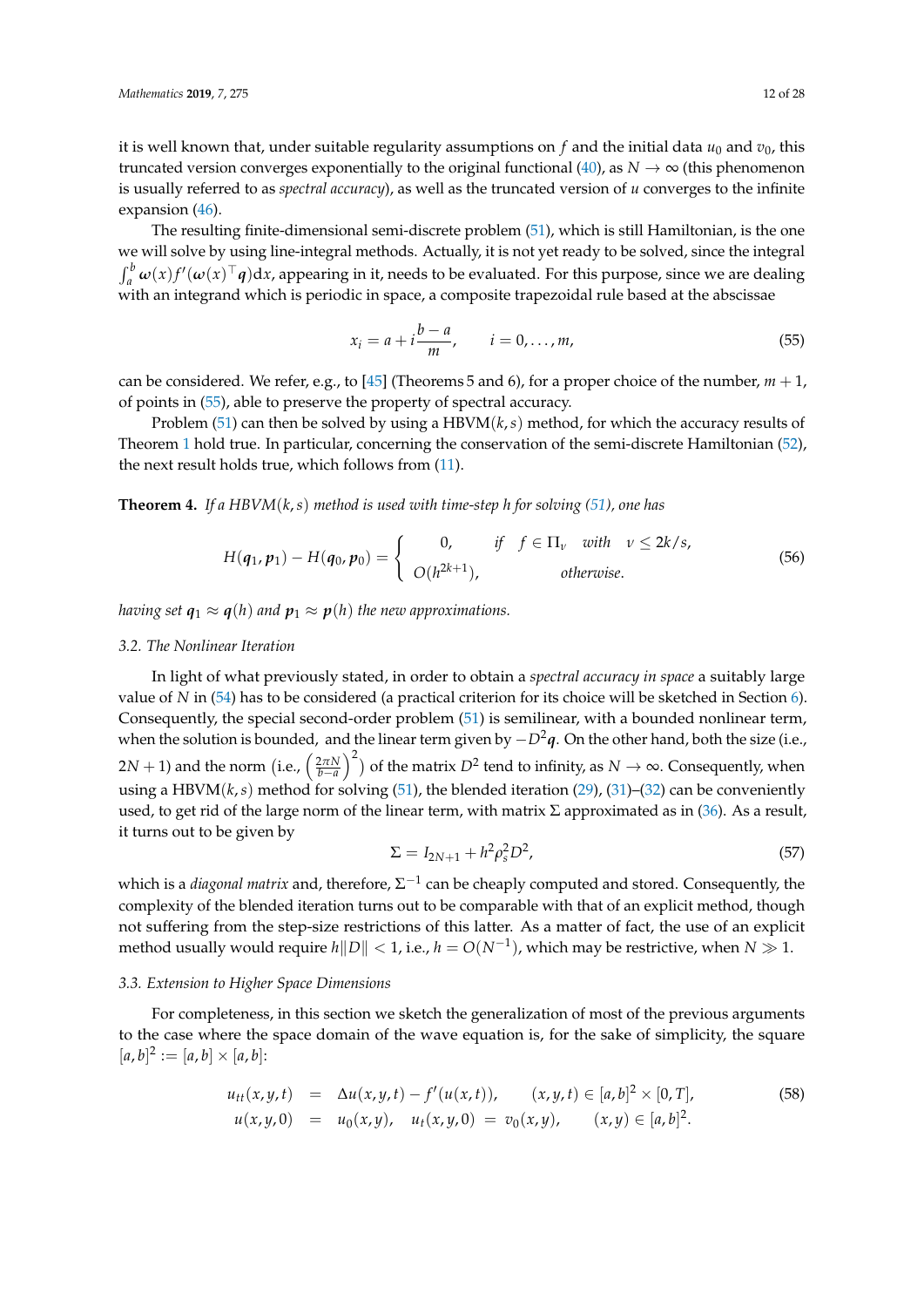*Mathematics* **2019**, *7*, 275 13 of 28

As before, the problem [\(58\)](#page-11-2) is completed by prescribing periodic boundary conditions. In such a case, the Hamiltonian functional becomes, by setting as usual  $v = u_t$ ,

<span id="page-13-0"></span>
$$
\mathcal{H}[u,v](t) = \frac{1}{2} \int_a^b \int_a^b \left[ v^2(x,y,t) + ||\nabla u(x,y,t)||_2^2 + 2f(u(x,y,t)) \right] dxdy.
$$
 (59)

Because of the periodic boundary conditions, we can again consider the orthonormal basis [\(42\)](#page-8-3)–[\(44\)](#page-8-3) in each space dimension, thus obtaining the expansion (for the sake of brevity, let us set  $s_0 \equiv 0$ 

$$
u(x,y,t) = \sum_{j,k \ge 0} [c_j(x)\alpha_j(t) + s_j(x)\beta_j(t)] \cdot [c_k(y)\eta_k(t) + s_k(y)\mu_k(t)],
$$
\n(60)

involving the additional time-dependent coefficients  $\eta_0(t)$ ,  $\mu_1(t)$ ,  $\eta_1(t)$ ,.... With reference to the infinite-dimensional vectors in [\(47\)](#page-9-6), and defining the vectors

<span id="page-13-1"></span>
$$
q_1(t) := q(t),
$$
  $q_2(t) = ( \eta_0(t), \mu_1(t), \eta_1(t), \dots )^\top$ 

the infinite expansion  $(60)$  can be cast in vector form as

<span id="page-13-4"></span><span id="page-13-3"></span>
$$
u(x,y,t) = [\boldsymbol{\omega}(x) \otimes \boldsymbol{\omega}(y)]^\top \boldsymbol{q}_1(t) \otimes \boldsymbol{q}_2(t). \qquad (61)
$$

Consequently, by taking into account [\(49\)](#page-9-7) and [\(50\)](#page-9-2), one obtains that (compare with Theorem [3\)](#page-9-8) problem [\(58\)](#page-11-2) can be recast as the infinite set of second order ODEs:

$$
\ddot{q}_1 \otimes \ddot{q}_2 = -D^2 q_1 \otimes D^2 q_2 - \int_a^b \int_a^b \omega(x) \otimes \omega(y) f' \left( [\omega(x) \otimes \omega(y)]^\top q_1 \otimes q_2 \right) dxdy, \quad t \in [0, T],
$$
  
\n
$$
q_1(0) \otimes q_2(0) = \int_a^b \int_a^b \omega(x) \otimes \omega(y) u_0(x, y) dxdy,
$$
  
\n
$$
\dot{q}_1(0) \otimes \dot{q}_2(0) = \int_a^b \int_a^b \omega(x) \otimes \omega(y) v_0(x, y) dxdy.
$$
\n(62)

By setting  $p_1 \otimes p_2 = \dot{q}_1 \otimes \dot{q}_2$ , one then obtains that problem [\(62\)](#page-12-2) is Hamiltonian, with Hamiltonian function

<span id="page-13-2"></span>
$$
H(q_1 \otimes q_2, p_1 \otimes p_2) = \frac{1}{2} \left( (p_1 \otimes p_2)^\top (p_1 \otimes p_2) + (q_1 \otimes q_2)^\top (D \otimes D)^2 (q_1 \otimes q_2) + 2 \int_a^b \int_a^b f\left( [\omega(x) \otimes \omega(y)]^\top q_1 \otimes q_2 \right) dxdy \right).
$$
 (63)

This latter function, in turn, is equivalent to the Hamiltonian functional [\(59\)](#page-12-3), via the expansion [\(61\)](#page-12-4). Then, as done in the one dimensional case, the vectors  $\omega(x)$ ,  $\omega(y)$ ,  $q_1(t)$ ,  $q_2(t)$ , are truncated after  $2N +$ 1 terms, for a convenient large value of *N*, so that  $(62)$  becomes a Hamiltonian set of  $(2N + 1)^2$  ODEs, with Hamiltonian [\(63\)](#page-12-5). This problem can be solved by adapting the arguments previously explained in the one dimensional case, even though now the complexity is clearly increased. Remarkably enough, however, the diagonal structure of the Jacobian of the linear term in [\(62\)](#page-12-2), i.e.,  $-(D \otimes D)^2$ , is still preserved (evidently, this property holds true whichever is the dimension of the considered space domain).

#### <span id="page-13-5"></span>**4. The Nonlinear Schrödinger Equation**

We now consider the nonlinear Schrödinger equation, which is very important in many applications (see, e.g., the introduction in [\[44\]](#page-26-9)). In real variables, it takes the form,

<span id="page-13-6"></span>
$$
u_t = -v_{xx} - f'(u^2 + v^2)v, \t u(x,0) = u_0(x),
$$
  
\n
$$
v_t = u_{xx} + f'(u^2 + v^2)u, \t v(x,0) = v_0(x), \t (x,t) \in [a,b] \times [0,T],
$$
\n(64)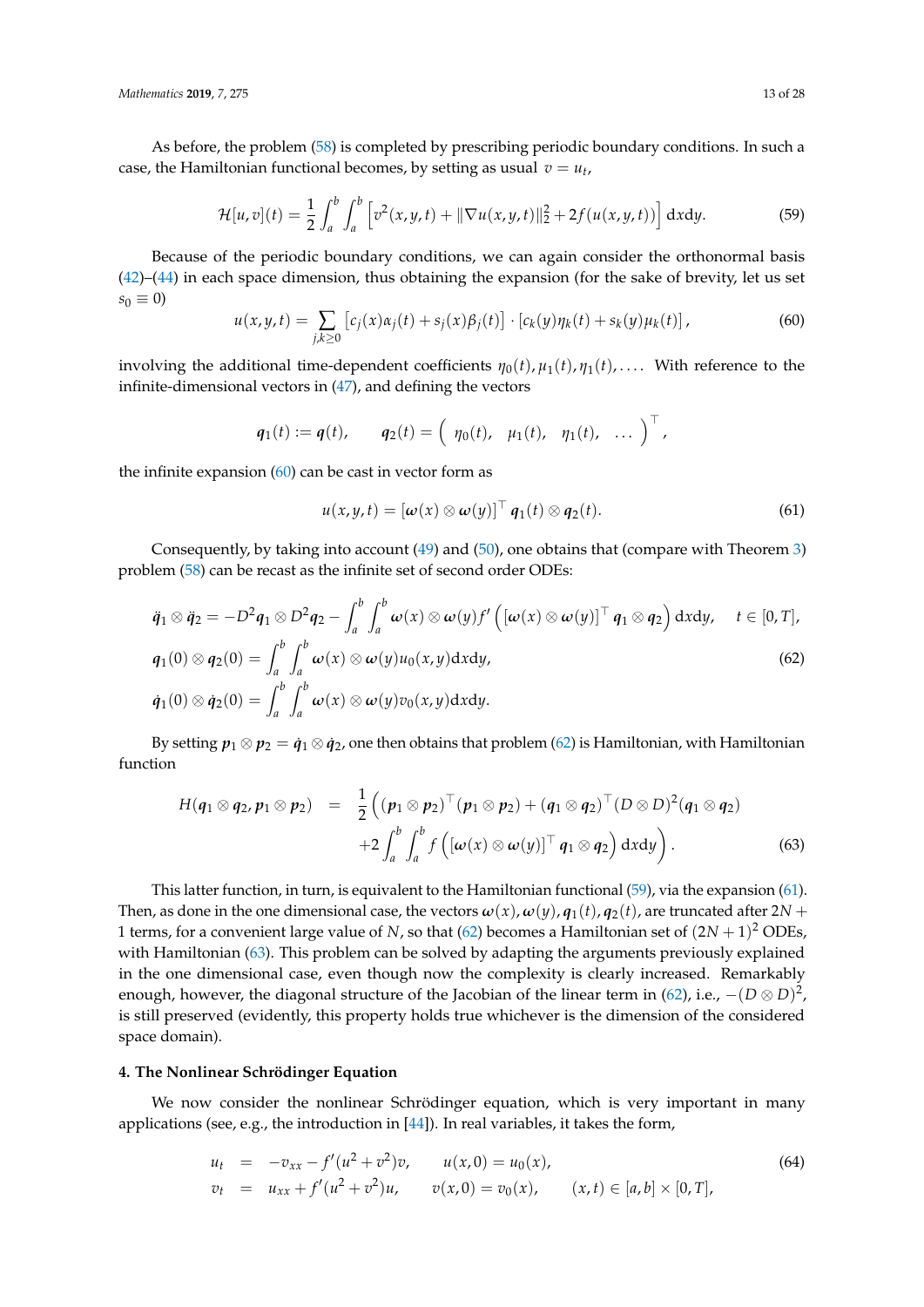*f* ′ being the derivative of a suitably regular function *f* . The problem is completed with periodic boundary conditions and, hereafter, we shall assume the initial functions to be suitably regular (as periodic functions), in order to guarantee a suitably smooth solution. Such an equation can be written in the form [\(41\)](#page-8-4), with  $\nabla \mathcal{H}$  the vector of the functional derivatives of the Hamiltonian functional

<span id="page-14-0"></span>
$$
\mathcal{H}[u,v](t) = \frac{1}{2} \int_{a}^{b} \left[ u_x^2 + v_x^2 - f(u^2 + v^2) \right] dx.
$$
 (65)

This latter functional is conserved, because of the periodic boundary conditions [\[44\]](#page-26-9) (Theorem 1). Additional conserved (quadratic) functionals are the *mass* and the *momentum* [\[44\]](#page-26-9) (Theorem 2), respectively given by:

$$
\mathcal{M}_1[u,v](t) = \int_a^b (u^2 + v^2) \mathrm{d}x, \qquad \mathcal{M}_2[u,v](t) = \frac{1}{2} \int_a^b (v_x u - u_x v) \mathrm{d}x. \tag{66}
$$

<span id="page-14-1"></span>In order to obtain a space discretization which takes into account of the periodic boundary conditions, we consider again the expansion along the Fourier basis  $(42)$ – $(45)$ , for *u* and *v*. The expansion for  $u$  is formally still given by  $(46)$ . Similarly, that for  $v$  will be given by:

$$
v(x,t) = c_0(x)\eta_0(t) + \sum_{j\geq 1} [c_j(x)\eta_j(t) + s_j(x)\mu_j(t)],
$$
\n(67)

for suitable time dependent coefficients,  $\eta_0(t)$ ,  $\eta_1(t)$ ,  $\mu_1(t)$ ,.... By using the infinite vectors [\(47\)](#page-9-6) and

$$
\boldsymbol{p}(t) = \begin{pmatrix} \eta_0(t), & \mu_1(t), & \eta_1(t), & \dots \end{pmatrix}^\top, \tag{68}
$$

we can cast the expansions of *u* and *v* in vector form, respectively, as [\(48\)](#page-9-5) and

$$
v(x,t) = \omega(x)^\top p(t). \tag{69}
$$

As a consequence, the following result holds true, whose proof is similar to that of Theorem [2](#page-8-5) (see also [\[44\]](#page-26-9) (Section 2)).

**Theorem 5.** *With reference to [\(42\)](#page-8-3)–[\(50\)](#page-9-2), problem [\(64\)](#page-12-6) can be rewritten as the infinite-dimensional Hamiltonian ODE problem*

$$
\dot{q} = D^2 p - \int_a^b \left[ \omega(x) f'((\omega(x)^\top q)^2 + (\omega(x)^\top p)^2) \omega(x)^\top p \right] dx,
$$
\n
$$
\dot{p} = -D^2 q + \int_a^b \left[ \omega(x) f'((\omega(x)^\top q)^2 + (\omega(x)^\top p)^2) \omega(x)^\top q \right] dx, \qquad t \in [0, T], \qquad (70)
$$
\n
$$
q(0) = \int_a^b \omega(x) u_0(x) dx =: q_0, \qquad p(0) = \int_a^b \omega(x) v_0(x) dx =: p_0.
$$

*This latter problem is Hamiltonian w.r.t. the Hamiltonian*

$$
H(q,p) = \frac{1}{2} \left( p^{\top} D^2 p + q^{\top} D^2 q - \int_a^b f((\omega(x)^{\top} q)^2 + (\omega(x)^{\top} p)^2) dx \right), \tag{71}
$$

*which turns out to be equivalent to the Hamiltonian functional [\(65\)](#page-13-0). Moreover, the two quadratic invariants [\(66\)](#page-13-1) can be respectively rewritten as*

$$
M_1(q, p) = q^{\top}q + p^{\top}p, \qquad M_2(q, p) = q^{\top}\bar{D}p,
$$
\n(72)

*where*  $\bar{D}$  *is the matrix defined in ([53\)](#page-10-1).*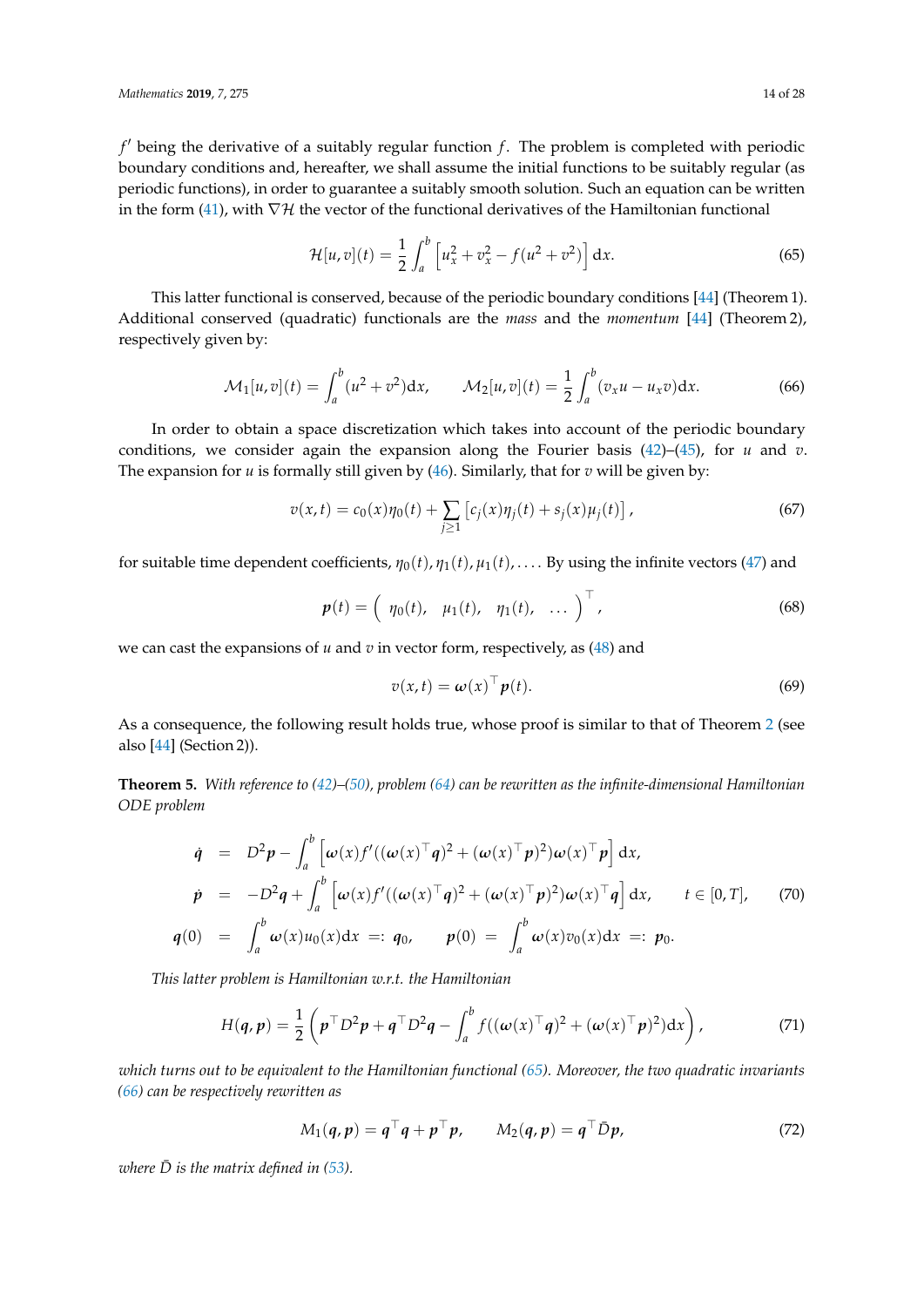<span id="page-15-0"></span>As in the case of the nonlinear wave equation, in order to solve problem [\(70\)](#page-13-2) on a computer, one needs to truncate the infinite expansions [\(46\)](#page-9-0) and [\(67\)](#page-13-3) at a convenient index *N*. In so doing, the infinite vectors and matrices  $(47)$ ,  $(49)$ , and  $(68)$  become those in  $(54)$  and

<span id="page-15-1"></span>
$$
\boldsymbol{p}(t) = \begin{pmatrix} \eta_0(t), & \mu_1(t), & \eta_1(t), & \ldots, & \mu_N(t), & \eta_N(t) \end{pmatrix}^{\top}, \tag{73}
$$

respectively. As a result, one eventually arrives again at the finite-dimensional Hamiltonian ODE problem [\(70\)](#page-13-2), having dimension  $4N + 2$ , with the Hamiltonian and the invariants still given by [\(71\)](#page-13-5) and [\(72\)](#page-13-6), respectively. Again, spectral accuracy is expected, if the solution is regular enough in space (as a periodic function). Finally, we mention that also in this case the integrals in space can be computed by means of a composite trapezoidal rule, based at the abscissae [\(55\)](#page-11-1), for a suitably large value of *m*.

Again, we can use an HBVM(*k*,*s*) method for solving [\(70\)](#page-13-2). Concerning the conservation of the Hamiltonian, the following straightforward result follows from [\(11\)](#page-3-1).

**Theorem 6.** *If a HBVM*(*k*,*s*) *method is used with time-step h for solving [\(70\)](#page-13-2), one has*

<span id="page-15-2"></span>
$$
H(q_1, p_1) - H(q_0, p_0) = \begin{cases} 0, & \text{if } f \in \Pi_v \text{ with } v \le k/s, \\ O(h^{2k+1}), & \text{otherwise.} \end{cases} \tag{74}
$$

*having set*  $q_1 \approx q(h)$  *and*  $p_1 \approx p(h)$  *the new approximations.* 

#### *The Nonlinear Iteration*

Following the same arguments discussed in the previous section, in order to obtain a *spectral accuracy in space* a suitably large value of *N* in [\(54\)](#page-10-0) and [\(73\)](#page-14-0) has to be considered (we remind that a practical criterion for its choice will be given in Section [6\)](#page-17-0). Consequently, the Hamiltonian problem [\(70\)](#page-13-2) is semilinear, with a bounded nonlinear term, if the solution is bounded, and the linear term given by (see [\(41\)](#page-8-4))

<span id="page-15-3"></span>
$$
J_2\otimes D^2\left(\begin{array}{c} q \\ p \end{array}\right).
$$

On the other hand, the norm of the matrix  $D^2$  is  $\left(\frac{2\pi N}{b-a}\right)$  $\Big)^2$ , and tends to infinity, as  $N\rightarrow\infty$ , as well as its size. Consequently, when using a HBVM(*k*,*s*) method for solving [\(70\)](#page-13-2), the blended iteration [\(27\)](#page-6-0)–[\(29\)](#page-6-1) can be conveniently used, to get rid of the large norm of the linear term, with matrix  $\Sigma$ approximated as in [\(34\)](#page-6-4) and, in the present context, given by

<span id="page-15-4"></span>
$$
\Sigma = \left(\begin{array}{cc} I_{2N+1} & -B \\ B & I_{2N+1} \end{array}\right), \qquad B = h\rho_s D^2. \tag{75}
$$

<span id="page-15-6"></span>This is a block matrix with diagonal blocks and, therefore,  $\Sigma^{-1}$  can be cheaply computed and stored. As matter of fact, one has [\[44\]](#page-26-9) (Theorem 5):

<span id="page-15-5"></span>
$$
\Sigma^{-1} = \begin{pmatrix} \Gamma & B \cdot \Gamma \\ -B \cdot \Gamma & \Gamma \end{pmatrix}, \qquad \Gamma = (I_{2N+1} + B^2)^{-1},
$$

which is again a block matrix with diagonal blocks (actually, two vectors are enough to store it). As a consequence, also in the present case the complexity of the blended iteration turns out to be comparable with that of an explicit method, though not suffering from step-size restrictions. As a matter of fact, the use of an explicit method would require  $h||D^2|| < 1$ , i.e.,  $h = O(N^{-2})$ , which may be very restrictive, when  $N \gg 1$ .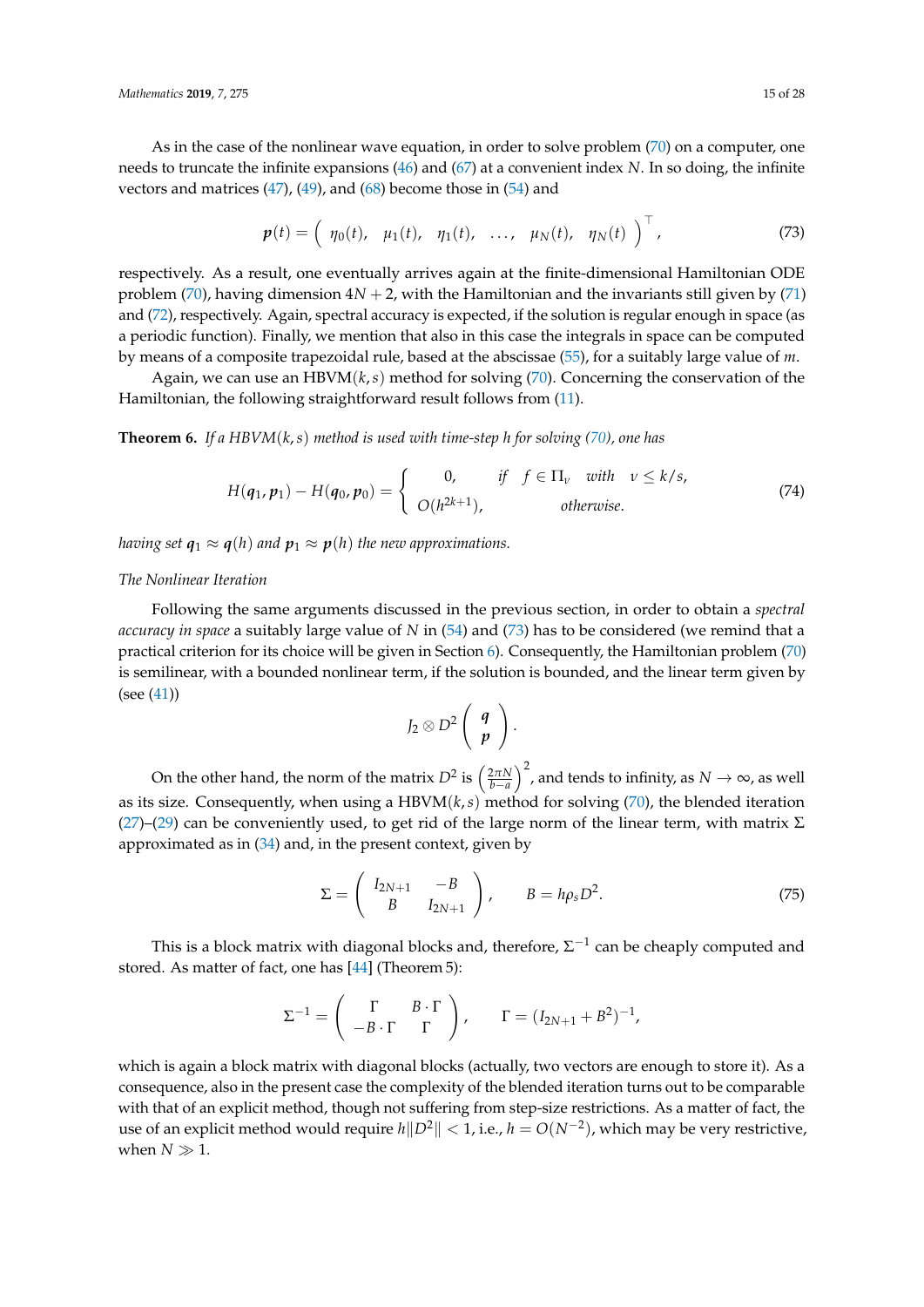#### **5. The Korteweg-de Vries (KdV) Equation**

The last Hamiltonian PDE that we consider is the Korteweg–de Vries equation, recently investigated in [\[46\]](#page-26-17) by using line integral methods,

<span id="page-16-3"></span><span id="page-16-1"></span>
$$
u_t = \alpha u_{xxx} + \beta u u_x, \qquad (x, t) \in [a, b] \times [0, T],
$$
  

$$
u(x, 0) = u_0(x), \qquad (76)
$$

with  $\alpha\beta \neq 0$ , and coupled with periodic boundary conditions. As usual, we shall assume that  $u_0$  is smooth enough, as a periodic function, so that  $u(x, t)$  turns out to be suitably regular, as a periodic function in space [\[71\]](#page-27-16). Equation [\(76\)](#page-15-1) can be written in Hamiltonian form as

$$
u_t = \partial_x \left( \delta_u \mathcal{H}[u] \right)
$$

with  $\mathcal{H}[u]$  the Hamiltonian functional

<span id="page-16-2"></span><span id="page-16-0"></span>
$$
\mathcal{H}[u](t) = \frac{1}{2} \int_a^b \left[ -\alpha u_x(x, t)^2 + \frac{\beta}{3} u(x, t)^3 \right] dt \equiv \int_a^b L(x, t, u, u_x) dx,
$$
 (77)

and

$$
\delta_u \mathcal{H}[u] = (\partial_u - \partial_x \partial_{u_x}) L(x, t, u, u_x),
$$

its functional derivative (actually, it can be seen that there is a further Hamiltonian formulation of [\(76\)](#page-15-1) [\[72\]](#page-27-17), so that the PDE has a so called *bi-Hamiltonian* structure). Because of the periodic boundary conditions, the Hamiltonian functional [\(77\)](#page-15-2) turns out to be conserved. Another conserved functional is given by

$$
\mathcal{U}[u] = \int_{a}^{b} u \, \mathrm{d}x,\tag{78}
$$

as it can be readily shown. In order to obtain a space discretization, we consider an expansion along the usual orthonormal basis [\(42\)](#page-8-3)–[\(45\)](#page-9-1), which provides us with an expression formally still given by [\(46\)](#page-9-0). However, because of the conservation of the functional [\(78\)](#page-15-3), one obtains that

<span id="page-16-4"></span>
$$
\int_a^b u_0(x) dx = \int_a^b u(x,t) dx \equiv \int_a^b c_0(x) \alpha_0(t) dx = (b-a)c_0(x) \alpha_0(t), \quad \forall t \ge 0.
$$

Consequently, the expansion [\(46\)](#page-9-0) now becomes

$$
u(x,t) = \hat{u}_0 + \sum_{j\geq 1} \left[ c_j(x)\alpha_j(t) + s_j(x)\beta_j(t) \right], \qquad \hat{u}_0 = (b-a)^{-1} \int_a^b u_0(x) \, dx. \tag{79}
$$

In order to put this expansion in vector form, let us introduce the infinite vectors

<span id="page-16-6"></span>
$$
c(x) = \begin{pmatrix} c_1(x) \\ c_2(x) \\ \vdots \end{pmatrix}, \quad s(x) = \begin{pmatrix} s_1(x) \\ s_2(x) \\ \vdots \end{pmatrix}, \quad q(t) = \begin{pmatrix} \alpha_1(t) \\ \alpha_2(t) \\ \vdots \end{pmatrix}, \quad p(t) = \begin{pmatrix} \beta_1(t) \\ \beta_2(t) \\ \vdots \end{pmatrix}.
$$
 (80)

In so doing, we can rewrite [\(79\)](#page-15-4) as:

<span id="page-16-5"></span>
$$
u(x,t) = \hat{u}_0 + c(x)^\top \mathbf{q}(t) + s(x)^\top \mathbf{p}(t), \qquad \hat{u}_0 = (b-a)^{-1} \int_a^b u_0(x) dx.
$$
 (81)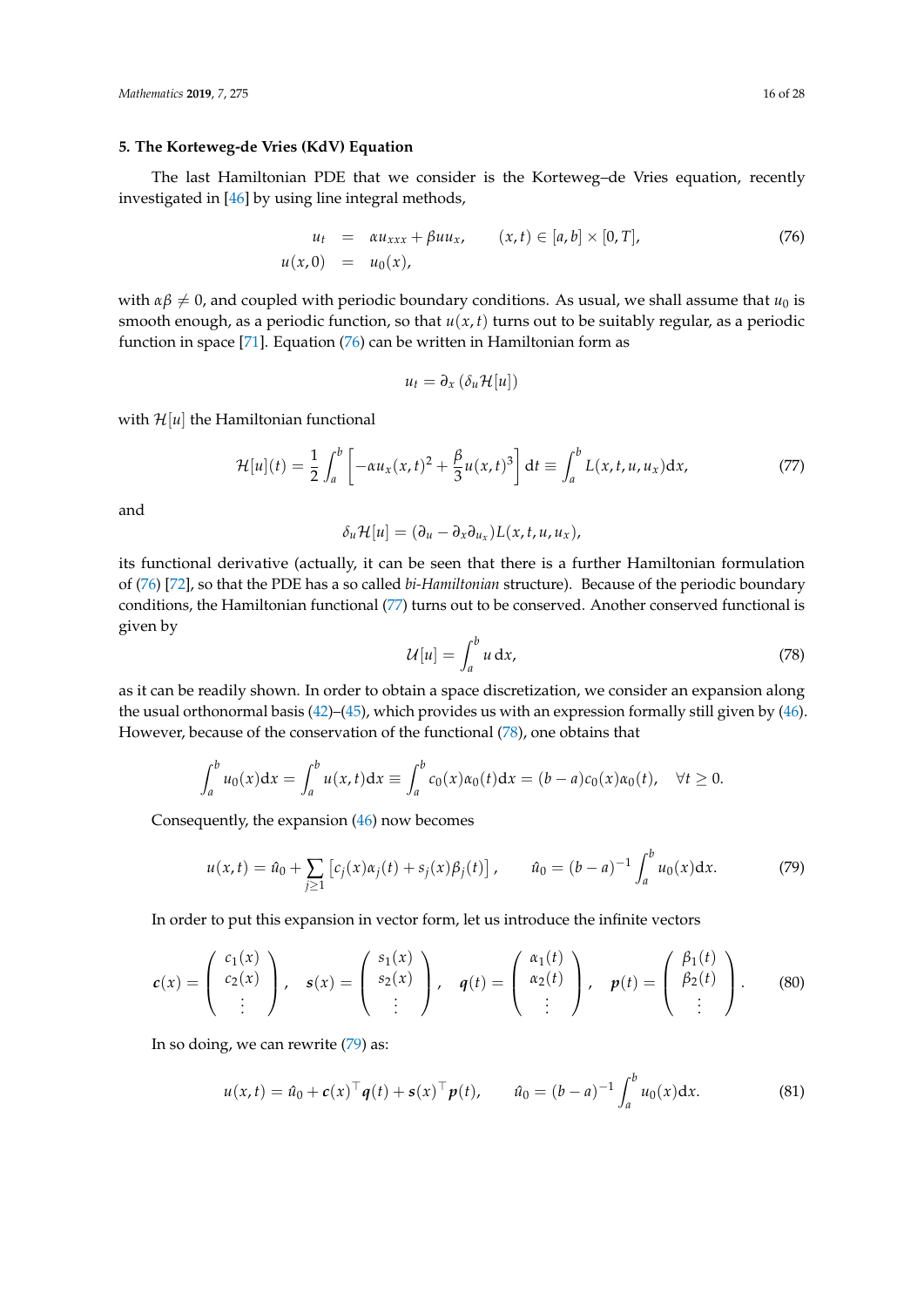Consequently, the conservation of [\(78\)](#page-15-3) is automatically granted. Moreover, by defining the infinite matrix

$$
D = \frac{2\pi}{b-a} \begin{pmatrix} 1 & & \\ & 2 & \\ & & \ddots \end{pmatrix},
$$
 (82)

<span id="page-17-1"></span>such that

$$
c'(x) = -Ds(x), \qquad s'(x) = Dc(x), \tag{83}
$$

and similarly for the higher derivatives, and considering that

$$
\int_a^b c(x)c(x)^\top dx = \int_a^b s(x)s(x)^\top dx = I, \qquad \int_a^b c(x)s(x)^\top dx = O,
$$
\n(84)

one verifies that [\(76\)](#page-15-1) can be rewritten as the infinite dimensional ODE problem (see [\[46\]](#page-26-17) (Lemma 3) for full details)

$$
\dot{q} = D \left[ -\alpha D^2 p + \frac{\beta}{2} \int_a^b s \left( \hat{u}_0 + c^\top q + s^\top p \right)^2 \mathrm{d}x \right],
$$
\n
$$
\dot{p} = -D \left[ -\alpha D^2 q + \frac{\beta}{2} \int_a^b c \left( \hat{u}_0 + c^\top q + s^\top p \right)^2 \mathrm{d}x \right], \qquad t \in [0, T],
$$
\n
$$
q(0) = \int_a^b c(x) u_0(x) \mathrm{d}x =: q_0, \qquad p(0) = \int_a^b s(x) u_0(x) \mathrm{d}x =: p_0.
$$
\n(85)

For this problem, the following result holds true [\[46\]](#page-26-17) (Theorem 1).

**Theorem 7.** *Problem [\(85\)](#page-16-0) is in the form [\(1\)](#page-0-0) with (see [\(41\)](#page-8-4))*

$$
y=\left(\begin{array}{c} q \\ p \end{array}\right), \qquad J=J_2\otimes D,
$$

*and the Hamiltonian given by*

$$
H(q,p) = \frac{1}{2} \left[ -\alpha \left( q^{\top} D^2 q + p^{\top} D^2 p \right) + \frac{\beta}{3} \int_a^b (\hat{u}_0 + c^{\top} q + s^{\top} p)^3 dx \right]. \tag{86}
$$

*This latter is equivalent to the Hamiltonian functional [\(77\)](#page-15-2), via [\(81\)](#page-15-5), [\(83\)](#page-16-1) and [\(84\)](#page-16-2).*

As done before, in order for the problem [\(85\)](#page-16-0) to be solvable on a computer, the infinite expansion in [\(79\)](#page-15-4) must be truncated to a convenient index *N*. In so doing, one still formally retrieves the vector formulation [\(81\)](#page-15-5), where now the vectors

<span id="page-17-0"></span>
$$
c(x) = \begin{pmatrix} c_1(x) \\ \vdots \\ c_N(x) \end{pmatrix}, \quad s(x) = \begin{pmatrix} s_1(x) \\ \vdots \\ s_N(x) \end{pmatrix}, \quad q(t) = \begin{pmatrix} \alpha_1(t) \\ \vdots \\ \alpha_N(t) \end{pmatrix}, \quad p(t) = \begin{pmatrix} \beta_1(t) \\ \vdots \\ \beta_N(t) \end{pmatrix}, \quad (87)
$$

are hereafter used in place of [\(80\)](#page-15-6). Similarly, by replacing matrix [\(82\)](#page-16-3) with

$$
D = \frac{2\pi}{b-a} \begin{pmatrix} 1 & & \\ & \ddots & \\ & & N \end{pmatrix},
$$
 (88)

one obtains a set of 2*N* Hamiltonian equations, formally still given by [\(85\)](#page-16-0), with the Hamiltonian *H* also formally given by [\(86\)](#page-16-4). As for the Hamiltonian PDEs previously studied, spectral accuracy is expected,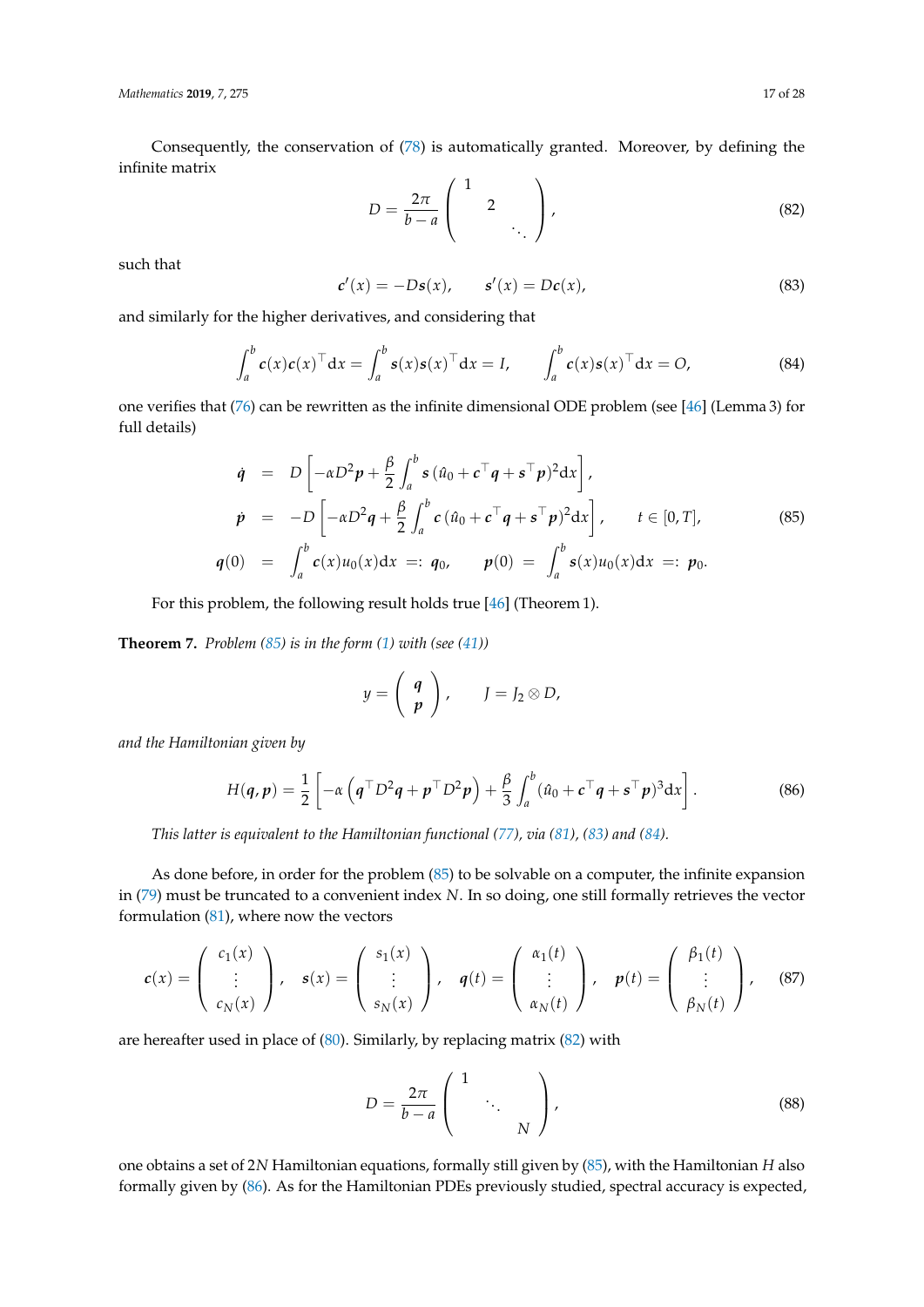as *N*  $\rightarrow \infty$ , upon regularity assumptions on  $u_0$ . Moreover, concerning the integrals appearing in [\(85\)](#page-16-0) and [\(86\)](#page-16-4), they can be exactly computed via a composite trapezoidal rule based at the abscissae [\(55\)](#page-11-1), by choosing  $m > 3N$  [\[46\]](#page-26-17).

Having got the finite dimensional Hamiltonian ODE problem [\(85\)](#page-16-0), we can use a HBVM(*k*,*s*) method for its time integration. Concerning energy conservation, the following result easily follows from [\(11\)](#page-3-1).

<span id="page-18-0"></span>**Theorem 8.** *A HBVM*( $k, s$ ) *method used for solving* [\(85\)](#page-16-0) *is energy-conserving, for all*  $k \geq 3s/2$ *.* 

#### *5.1. The Nonlinear Iteration*

Also in this case, problem [\(85\)](#page-16-0) is semilinear. However, it is worth observing that the Hessian of the Hamiltonian  $H$  in  $(86)$  is given by

<span id="page-18-4"></span>
$$
\nabla^2 H(q,p) = \begin{pmatrix} -\alpha D^2 + \beta \int_a^b u(x,t) c(x) c(x)^\top dx & \beta \int_a^b u(x,t) c(x) s(x)^\top dx \\ \beta \int_a^b u(x,t) s(x) c(x)^\top dx & -\alpha D^2 + \beta \int_a^b u(x,t) s(x) s(x)^\top dx \end{pmatrix},
$$

with  $u(x, t)$  given by the expansion [\(81\)](#page-15-5). Consequently, by considering the constant approximation  $u(x,t) \equiv \hat{u}_0$  (due to the conservation of [\(78\)](#page-15-3)), and taking into account [\(84\)](#page-16-2), one obtains the *constant approximate (diagonal) Hessian*

<span id="page-18-2"></span><span id="page-18-1"></span>
$$
\nabla^2 H(q,p) \approx I_2 \otimes \hat{D}, \qquad \hat{D} := \left[ -\alpha D^2 + \beta \hat{u}_0 I_N \right].
$$

Therefore, the blended iteration [\(27\)](#page-6-0)–[\(29\)](#page-6-1) can be conveniently used, by considering the resulting approximated matrix (see  $(41)$  and  $(88)$ )

$$
\Sigma = I_2 \otimes I_N - h\rho_s (J_2 \otimes D)(I_2 \otimes \hat{D}) \equiv \begin{pmatrix} I_N & -B \\ B & I_N \end{pmatrix}, \qquad B = h\rho_s D\hat{D},
$$

which is a block matrix with diagonal blocks. Moreover, one has [\[46\]](#page-26-17) (Theorem 3):

<span id="page-18-3"></span>
$$
\Sigma^{-1} = \begin{pmatrix} \Gamma & B \cdot \Gamma \\ -B \cdot \Gamma & \Gamma \end{pmatrix}, \qquad \Gamma = (I_N + B^2)^{-1},
$$

which can be easily computed (once for all) and stored (in fact, only two vectors of length *N* are needed). Consequently, the complexity of the blended iteration turns out to be comparable with that of an explicit method, though not suffering from its step-size restrictions which, for the present problem, would require  $h = O(N^{-3})$ .

#### **6. Numerical Tests**

In this section, we report a few numerical tests, aimed at assessing the effectiveness of HBVMs for solving the previously studied Hamiltonian PDEs. In particular, the spectral version of HBVMs (SHBVMs) will be recognized to be very promising. In more details, we shall compare the following methods:

- the symplectic *s*-stage Gauss methods,  $s = 1, 2;$
- the energy-conserving HBVM( $k$ ,  $s$ ) methods,  $s = 1, 2$ , and  $k$  suitably chosen;
- the SHBVM method.

The comparisons will be quite fair, since the same Matlab function, which is a modification of the function hbvm available at [\[63\]](#page-27-10), implements all methods. All numerical tests have been done on a 2.8 GHz Intel Core i7 computer with 16GB of memory, running Matlab 2017b.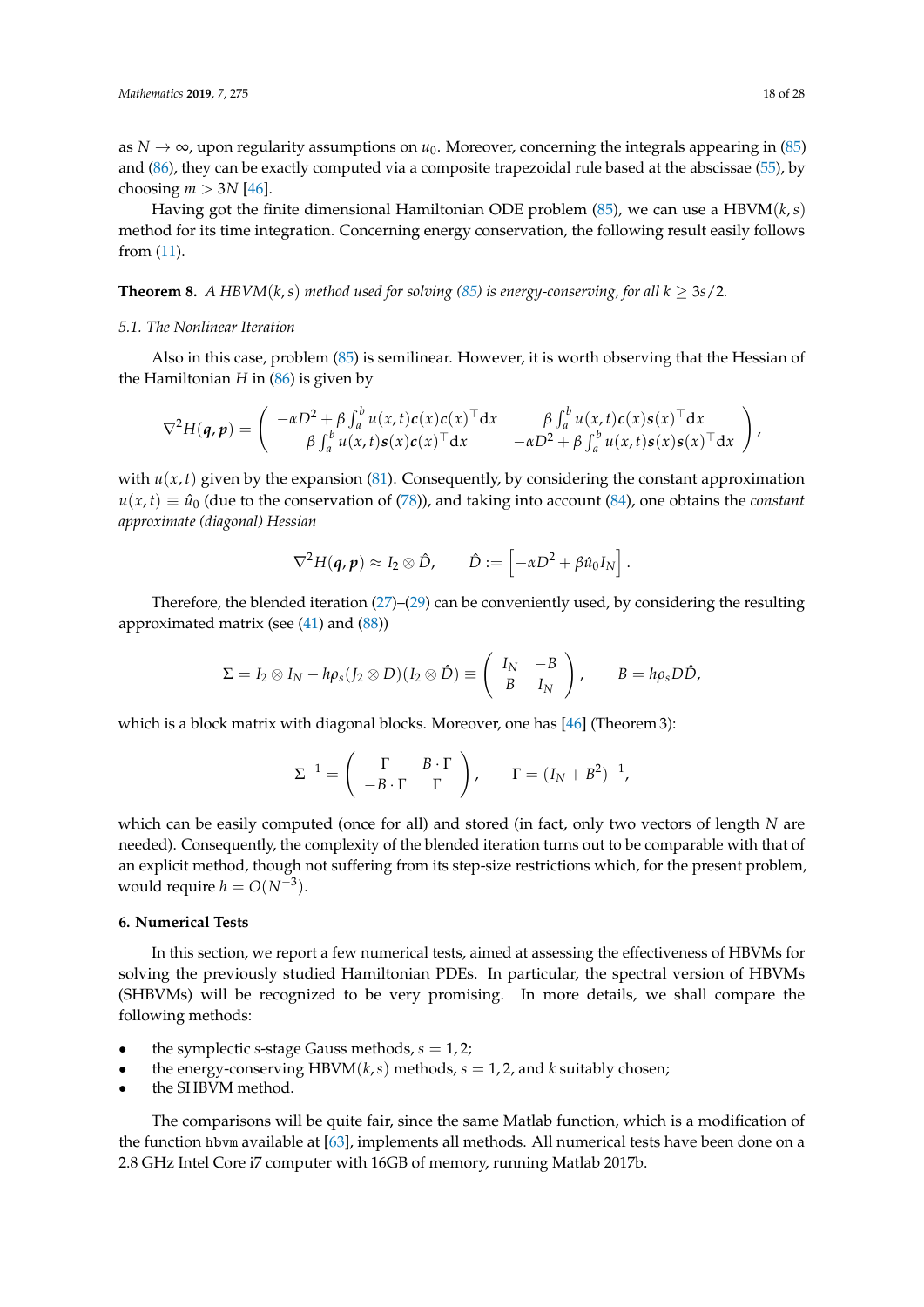<span id="page-19-0"></span>To begin with, let us define the criterion used for getting spectral accuracy in space, i.e., for a correct choice of *N* in [\(54\)](#page-10-0), [\(73\)](#page-14-0), [\(87\)](#page-16-6), and [\(88\)](#page-16-5). In more details, *N* has been chosen in order to fulfil both the two following requirements:

• *a good approximation of the initial condition.* This is achieved by requiring

$$
E_0 := \max \left\{ \|u_0(x) - \boldsymbol{\omega}(x)^\top \boldsymbol{q}_0\|_{\infty}, \|v_0(x) - \boldsymbol{\omega}(x)^\top \boldsymbol{p}_0\|_{\infty} \right\} \leq tol \approx \varepsilon, \tag{89}
$$

with *ε* the machine epsilon, for problems [\(51\)](#page-9-3) and [\(70\)](#page-13-2), or

$$
E_0 := \|u_0(x) - \hat{u}_0 - c(x)^\top \mathbf{q}_0 - \mathbf{s}(x)^\top \mathbf{p}_0\|_{\infty} \leq tol \approx \varepsilon,
$$
\n(90)

for problem [\(85\)](#page-16-0);

*a good approximation of the Hamiltonian.* This is achieved by computing the initial value  $H(q_0, p_0) =$ : *H*<sub>0</sub> of the semi-discrete Hamiltonian (i.e., [\(52\)](#page-9-4), or [\(71\)](#page-13-5), or [\(86\)](#page-16-4)) for consecutive values of *N*, and checking that the absolute value of the difference, ∆*H*0, satisfies:

$$
\Delta H_0 \leq tol \approx \varepsilon. \tag{91}
$$

#### *6.1. The Semilinear Wave Equation*

We consider the so called *sine-Gordon* equation [\[45\]](#page-26-16) (Section 7) with a *breather soliton* solution,

$$
u_{tt} = u_{xx} - \sin(u), \qquad (x, t) \in [-50, 50] \times [0, 100],
$$
  

$$
u(x, 0) = 0, \qquad u_t(x, 0) = \frac{4}{\gamma} \text{sech}\left(\frac{x}{\gamma}\right),
$$
 (92)

where we choose  $\gamma = 1.5$ . Its solution, depicted in the upper plot in Figure [1,](#page-20-0) is:

$$
u(x,t) = 4 \operatorname{atan}\left(\operatorname{sech}\left(\frac{x}{\gamma}\right) \frac{\sin\left(t\sqrt{1-\gamma^{-2}}\right)}{\sqrt{\gamma^2-1}}\right).
$$
 (93)

In the lower plot of Figure [1](#page-20-0) there are the graphs of *E*<sup>0</sup> and ∆*H*0, as defined in [\(89\)](#page-18-0) and [\(91\)](#page-18-1), respectively. From such plots, one infers that the choice  $N = 250$  is adequate to obtain spectral accuracy in space. In Table [1](#page-19-0) we list the obtained numerical results by solving the resulting semi-discrete problem [\(51\)](#page-9-3) with time-step  $h = 100/n$ . In more details: the execution time (in sec), the maximum solution and Hamiltonian errors, *e<sup>u</sup>* and *eH*, respectively, and the rate of convergence, where appropriate; for the SHBVM method, we also list the used values of *k* and *s*, the latter obtained by using  $tol \approx \sqrt{\varepsilon}$  in [\(38\)](#page-7-2) and *k* suitably larger than *s*. From the obtained results, one sees that:

- the higher-order methods perform better than the lower-order ones;
- the energy-conserving methods are slightly more efficient than the symplectic ones, when the largest time-steps are used;
- the spectral method turns out to be the most effective one, and uses much larger time-steps.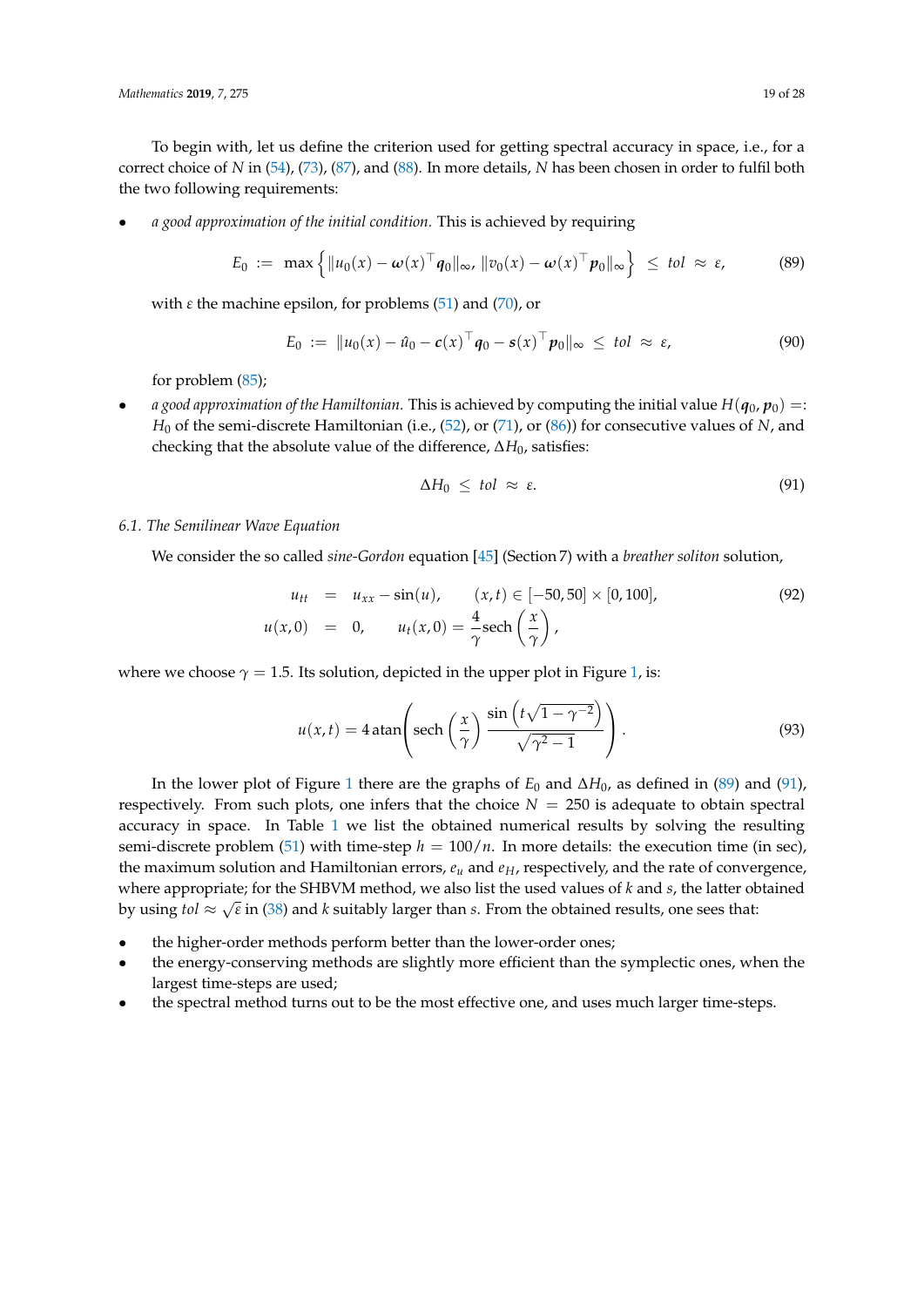| Gauss 1          |      |                        |                          |                        |                        |  |  |
|------------------|------|------------------------|--------------------------|------------------------|------------------------|--|--|
| п                | time | $e_u$                  | rate                     | $e_H$                  | rate                   |  |  |
| 2000             | 2.1  | $4.61 \times 10^{-02}$ | $\equiv$                 | $1.98\times10^{-03}$   |                        |  |  |
| 3000             | 2.8  | $2.05 \times 10^{-02}$ | 2.0                      | $8.79 \times 10^{-04}$ | 2.0                    |  |  |
| 4000             | 3.8  | $1.15 \times 10^{-02}$ | 2.0                      | $4.95 \times 10^{-04}$ | 2.0                    |  |  |
| 5000             | 4.8  | $7.37 \times 10^{-03}$ | 2.0                      | $3.17 \times 10^{-04}$ | 2.0                    |  |  |
| 6000             | 6.1  | $5.12 \times 10^{-03}$ | 2.0                      | $2.20\times10^{-04}$   | 2.0                    |  |  |
|                  |      |                        | Gauss <sub>2</sub>       |                        |                        |  |  |
| $\boldsymbol{n}$ | time | $e_u$                  | rate                     | $e_H$                  | rate                   |  |  |
| 1000             | 2.4  | $2.69 \times 10^{-05}$ | $\overline{\phantom{0}}$ | $2.57 \times 10^{-06}$ |                        |  |  |
| 1500             | 3.3  | $5.28\times10^{-06}$   | 4.0                      | $5.05\times10^{-07}$   | 4.0                    |  |  |
| 2000             | 3.9  | $1.67 \times 10^{-06}$ | $4.0\,$                  | $1.59\times10^{-07}$   | 4.0                    |  |  |
| 2500             | 5.3  | $6.83\times10^{-07}$   | $4.0\,$                  | $6.53 \times 10^{-08}$ | 4.0                    |  |  |
| 3000             | 6.6  | $3.29 \times 10^{-07}$ | 4.0                      | $3.15 \times 10^{-08}$ | 4.0                    |  |  |
|                  |      |                        | HBVM(4,1)                |                        |                        |  |  |
| $\boldsymbol{n}$ | time | $e_u$                  | rate                     | $e_H$                  |                        |  |  |
| 1000             | 2.4  | $1.37 \times 10^{-02}$ | $\overline{\phantom{0}}$ | $7.11 \times 10^{-15}$ |                        |  |  |
| 1500             | 3.3  | $6.15 \times 10^{-03}$ | 2.0                      | $1.07 \times 10^{-14}$ |                        |  |  |
| 2000             | 4.2  | $3.47 \times 10^{-03}$ | 2.0                      | $8.88 \times 10^{-15}$ |                        |  |  |
| 2500             | 5.7  | $2.22 \times 10^{-03}$ | 2.0                      | $1.07\times10^{-14}$   |                        |  |  |
| 3000             | 7.0  | $1.55 \times 10^{-03}$ | 2.0                      | $8.88\times10^{-15}$   |                        |  |  |
| HBVM(4,2)        |      |                        |                          |                        |                        |  |  |
| $\it n$          | time | $e_u$                  | rate                     | $e_H$                  |                        |  |  |
| 1000             | 2.8  | $2.11 \times 10^{-05}$ | $\overline{\phantom{0}}$ | $1.07\times10^{-14}$   |                        |  |  |
| 1500             | 4.0  | $4.18\times10^{-06}$   | 4.0                      | $8.88 \times 10^{-15}$ |                        |  |  |
| 2000             | 4.6  | $1.32\times10^{-06}$   | $4.0\,$                  | $1.07\times10^{-14}$   |                        |  |  |
| 2500             | 6.0  | $5.42 \times 10^{-07}$ | 4.0                      | $7.11 \times 10^{-15}$ |                        |  |  |
| 3000             | 7.0  | $2.61 \times 10^{-07}$ | 4.0                      | $8.88\times10^{-15}$   |                        |  |  |
|                  |      |                        | <b>SHBVM</b>             |                        |                        |  |  |
| п                | time | k                      | $\boldsymbol{S}$         | $e_u$                  | $e_H$                  |  |  |
| 50               | 2.7  | 22                     | 20                       | $2.87 \times 10^{-12}$ | $3.55 \times 10^{-15}$ |  |  |
| 75               | 1.6  | 20                     | 18                       | $3.61 \times 10^{-13}$ | $7.11\times10^{-15}$   |  |  |
| 100              | 1.3  | 15                     | 12                       | $3.53 \times 10^{-13}$ | $3.55 \times 10^{-15}$ |  |  |

<span id="page-20-0"></span>**Table 1.** Numerical solution of the sine-Gordon Equation [\(92\)](#page-18-2) using a time-step  $h = 100/n$ .

<span id="page-20-2"></span><span id="page-20-1"></span>

**Figure 1.** *Cont.*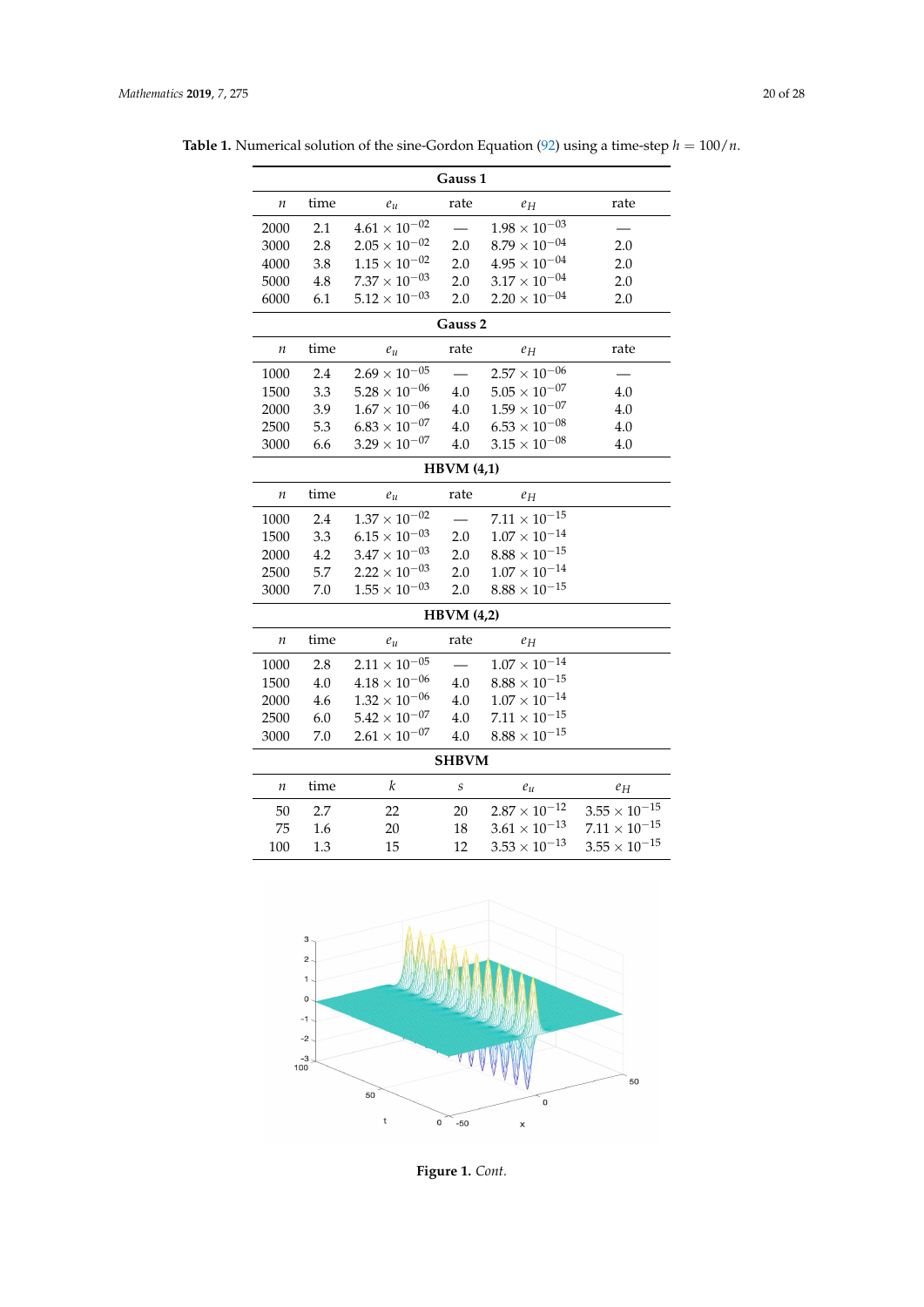<span id="page-21-0"></span>

**Figure 1.** Sine-Gordon Equation [\(92\)](#page-18-2); upper plot: solution [\(93\)](#page-18-3); lower plot:  $E_0$  (see [\(89\)](#page-18-0)) and  $\Delta H_0$ (see [\(91\)](#page-18-1)) versus *N*.

#### *6.2. The Nonlinear Schrödinger Equation*

We consider the so called *focusing* equation (the *de-focusing* case is obtained when the sign of the coupling term is reversed),

$$
u_t = -v_{xx} - 2(u^2 + v^2)v,
$$
  
\n
$$
v_t = u_{xx} + 2(u^2 + v^2)u,
$$
  $(x, t) \in [-40, 120] \times [0, 20],$  (94)

where the initial conditions at  $t = 0$  are taken from the known solution,

$$
u(x,t) = sech(x-4t)\cos(2x-3t), \qquad v(x,t) = sech(x-4t)\sin(2x-3t), \tag{95}
$$

depicted in the upper plot of Figure [2,](#page-22-0) plus (approximate) boundary conditions. In the lower plot of the same figure, there are the plots of *E*<sup>0</sup> and ∆*H*0, as defined in [\(89\)](#page-18-0) and [\(91\)](#page-18-1), respectively. From such plots, one infers that the choice  $N = 600$  is adequate to obtain spectral accuracy in space. For this problem, the symplectic *s*-stage Gauss methods conserve the quadratic invariants [\(72\)](#page-13-6), whereas the HBVM(2*s*,*s*) methods are energy conserving (according to Theorem [6,](#page-14-1) since  $f(x) = x^2$ ). For the SHBVM method, we use  $tol \approx 10^{-1}\sqrt{\epsilon}$  in [\(38\)](#page-7-2). In Table [2](#page-21-0) we list the numerical results obtained by solving the resulting semi-discrete problem [\(70\)](#page-13-2) with time-step  $h = 20/n$ : besides the execution time (in sec), we list the maximum solution, mass, momentum, and Hamiltonian errors, *euv*, *e*1, *e*2, and *eH*, respectively, along with the rate of convergence, where appropriate; for the SHBVM method, we also list the used values of *k* and *s*. We observe that a kind of super-convergence occurs in the invariants (twice the convergence order of the solution) for the Gauss and HBVM methods. In this case, the symplectic and energy-conserving methods turn out to be almost equivalent, with the higher-order methods more efficient than the lower-order ones. However, the SHBVM method outperform all of them, being able to use much larger time-steps, and having a uniformly small error in both the solution and the invariants (which are all conserved within the round-off error level).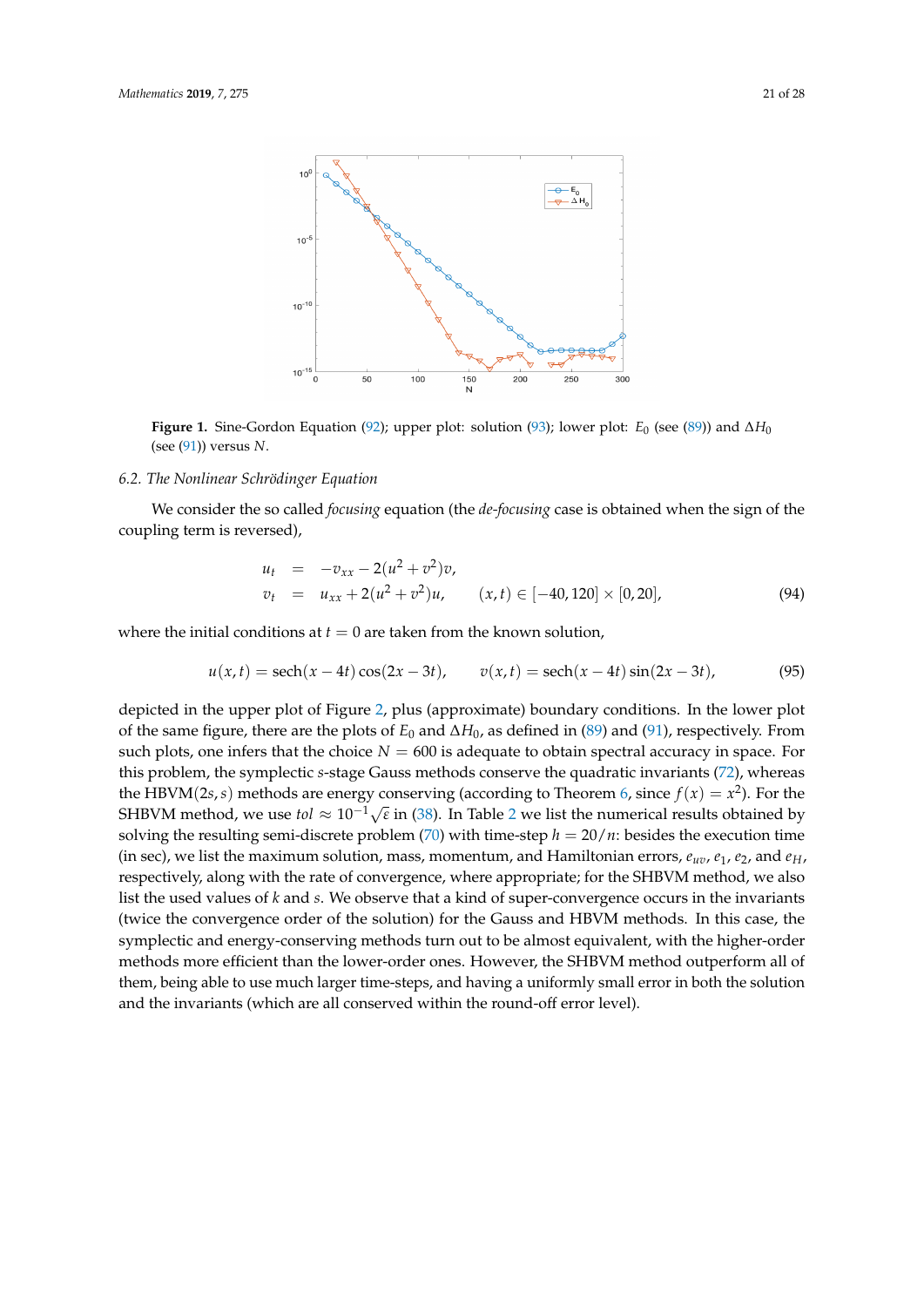|                  |           |                        |                          |                        | Gauss 1                |                        |                        |                        |
|------------------|-----------|------------------------|--------------------------|------------------------|------------------------|------------------------|------------------------|------------------------|
| $\boldsymbol{n}$ | time      | $e_{uv}$               | rate                     | $e_1$                  | e <sub>2</sub>         | $e_H$                  | rate                   |                        |
| 400              | 19.1      | $4.93 \times 10^{-01}$ |                          | $1.60 \times 10^{-14}$ | $2.01 \times 10^{-16}$ | $9.58 \times 10^{-04}$ |                        |                        |
| 600              | 26.3      | $2.32 \times 10^{-01}$ | 1.9                      | $4.75 \times 10^{-14}$ | $6.70 \times 10^{-16}$ | $1.79 \times 10^{-04}$ | 4.1                    |                        |
| 800              | 33.2      | $1.31\times10^{-01}$   | 2.0                      | $2.38\times10^{-14}$   | $1.39 \times 10^{-16}$ | $5.55 \times 10^{-05}$ | 4.1                    |                        |
| 1000             | 40.7      | $8.41 \times 10^{-02}$ | 2.0                      | $2.22 \times 10^{-14}$ | $5.20 \times 10^{-17}$ | $2.25 \times 10^{-05}$ | 4.0                    |                        |
|                  |           |                        |                          |                        | Gauss <sub>2</sub>     |                        |                        |                        |
| $\boldsymbol{n}$ | time      | $e_{uv}$               | rate                     | $e_1$                  | $e_2$                  | $e_H$                  | rate                   |                        |
| 400              | 41.3      | $1.71 \times 10^{-03}$ | $\equiv$                 | $3.13 \times 10^{-14}$ | $3.12 \times 10^{-17}$ | $5.20 \times 10^{-08}$ |                        |                        |
| 600              | 60.4      | $3.41 \times 10^{-04}$ | 4.0                      | $1.91 \times 10^{-14}$ | $2.43 \times 10^{-17}$ | $2.14 \times 10^{-09}$ | 7.9                    |                        |
| 800              | 72.1      | $1.08\times10^{-04}$   | 4.0                      | $1.91 \times 10^{-14}$ | $2.78 \times 10^{-17}$ | $2.18 \times 10^{-10}$ | 7.9                    |                        |
| 1000             | 84.7      | $4.44 \times 10^{-05}$ | 4.0                      | $2.00 \times 10^{-14}$ | $3.82 \times 10^{-17}$ | $3.69 \times 10^{-11}$ | 8.0                    |                        |
|                  |           |                        |                          |                        | HBVM(2,1)              |                        |                        |                        |
| $\it n$          | time      | $e_{uv}$               | rate                     | $e_1$                  | rate                   | $e_2$                  | rate                   | $e_H$                  |
| 400              | 36.3      | $5.23 \times 10^{-01}$ |                          | $1.40\times10^{-04}$   | $\equiv$               | $4.25\times10^{-06}$   |                        | $3.55\times10^{-15}$   |
| 600              | 50.7      | $2.45 \times 10^{-01}$ | 1.9                      | $2.64 \times 10^{-05}$ | 4.1                    | $7.96 \times 10^{-07}$ | 4.1                    | $3.55 \times 10^{-15}$ |
| 800              | 60.1      | $1.38\times10^{-01}$   | 2.0                      | $8.23 \times 10^{-06}$ | 4.1                    | $2.47 \times 10^{-07}$ | 4.1                    | $4.00\times10^{-15}$   |
| 1000             | 74.5      | $8.89 \times 10^{-02}$ | 2.0                      | $3.35 \times 10^{-06}$ | 4.0                    | $1.01 \times 10^{-07}$ | 4.0                    | $4.00 \times 10^{-15}$ |
|                  | HBVM(4,2) |                        |                          |                        |                        |                        |                        |                        |
| $\it n$          | time      | $e_{uv}$               | rate                     | $e_1$                  | rate                   | $e_2$                  | rate                   | $e_H$                  |
| 400              | 43.2      | $1.74 \times 10^{-03}$ | $\overline{\phantom{0}}$ | $6.66\times10^{-09}$   |                        | $1.83\times10^{-10}$   |                        | $4.44\times10^{-15}$   |
| 600              | 61.4      | $3.47 \times 10^{-04}$ | 4.0                      | $2.70 \times 10^{-10}$ | 7.9                    | $7.48 \times 10^{-12}$ | 7.9                    | $3.55 \times 10^{-15}$ |
| 800              | 77.0      | $1.10 \times 10^{-04}$ | 4.0                      | $2.74 \times 10^{-11}$ | 8.0                    | $7.61\times10^{-13}$   | 7.9                    | $4.00 \times 10^{-15}$ |
| 1000             | 92.3      | $4.52 \times 10^{-05}$ | 4.0                      | $4.63 \times 10^{-12}$ | 8.0                    | $1.29 \times 10^{-13}$ | 8.0                    | $3.55 \times 10^{-15}$ |
| <b>SHBVM</b>     |           |                        |                          |                        |                        |                        |                        |                        |
| $\it n$          | time      | k                      | $\boldsymbol{S}$         | $e_{uv}$               | $\boldsymbol{e}_1$     | $e_2$                  | $e_H$                  |                        |
| 50               | 55.0      | 20                     | 18                       | $3.13 \times 10^{-11}$ | $1.35 \times 10^{-14}$ | $6.59 \times 10^{-17}$ | $4.88 \times 10^{-15}$ |                        |
| 75               | 53.6      | 16                     | 14                       | $2.27 \times 10^{-11}$ | $1.33 \times 10^{-14}$ | $7.29 \times 10^{-17}$ | $3.11 \times 10^{-15}$ |                        |
| 100              | 61.6      | 14                     | 12                       | $2.47 \times 10^{-11}$ | $1.40 \times 10^{-14}$ | $6.25 \times 10^{-17}$ | $3.11 \times 10^{-15}$ |                        |

<span id="page-22-0"></span>**Table 2.** Numerical solution of the nonlinear Schrödinger Equation [\(94\)](#page-20-1) using a time-step *h* = 20/*n*.

<span id="page-22-2"></span><span id="page-22-1"></span>

**Figure 2.** *Cont.*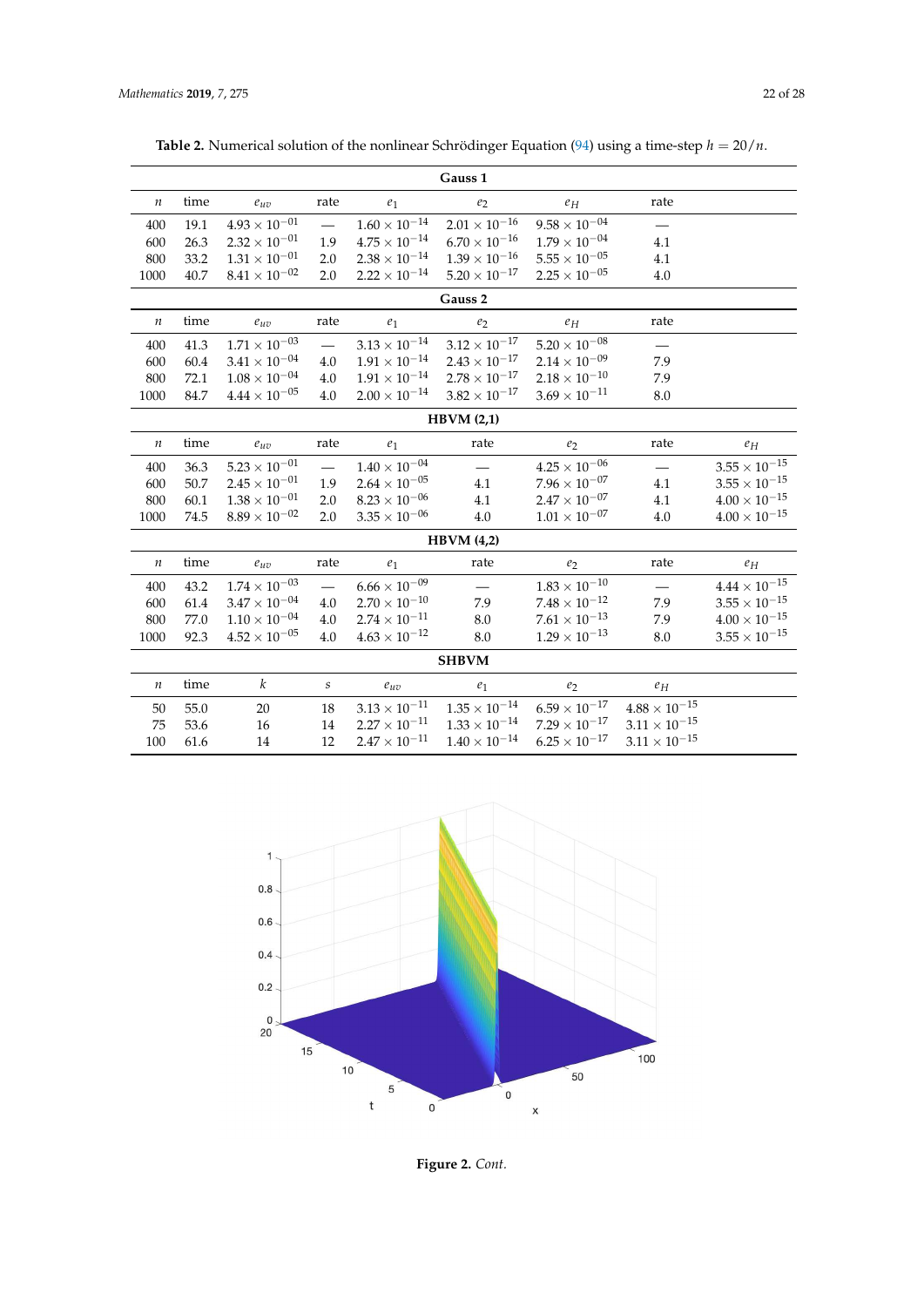<span id="page-23-0"></span>

**Figure 2.** Nonlinear Schrödinger Equation [\(94\)](#page-20-1); upper plot: modulus of the solution [\(95\)](#page-20-2); lower plot: *E*<sub>0</sub> (see [\(89\)](#page-18-0)) and  $\Delta H_0$  (see [\(91\)](#page-18-1)) versus *N*.

#### *6.3. The Korteweg-de Vries Equation*

This example is adapted from [\[46\]](#page-26-17) (Example 2):

$$
u_t + \epsilon u_{xxx} + u u_x = 0, \qquad (x, t) \in [0, 1] \times [0, 10], \tag{96}
$$

equipped with periodic boundary conditions and the initial condition obtained from the known *cnoidal wave solution*,

$$
u(x,t) = a \operatorname{cn}^2 (4K(m)(x - vt - x_0)).
$$
 (97)

Here cn := cn( $z|m$ ) is the Jacobi elliptic function with modulus *m*,  $K(m)$  is the complete elliptic integral of the first kind, and the following parameters have been used:

$$
\epsilon = 10^{-2}
$$
,  $m = 0.9$ ,  $a = 192meK^2(m)$ ,  $v = 64\epsilon(2m - 1)K^2(m)$ ,  $x_0 = 1/2$ .

The initial part of the solution [\(97\)](#page-22-1) is depicted in the upper plot of Figure [3,](#page-24-1) whereas in the lower plot one may find *E*<sup>0</sup> and ∆*H*0, as defined in [\(90\)](#page-18-4) and [\(91\)](#page-18-1), respectively, versus *N* . From the latter plots, one infers that the choice  $N = 50$  is adequate to obtain spectral accuracy in space. By recalling the result of Theorem [8](#page-17-1) for HBVMs, in Table [3](#page-23-0) we list the numerical results obtained by solving the resulting semi-discrete problem [\(85\)](#page-16-0) with time-step  $h = 10/n$ , in terms of: execution time (in sec); maximum solution and Hamiltonian errors, *e<sup>u</sup>* and *eH*, respectively; rate of convergence, where appropriate. We observe that, also in this case, for the Gauss method a super-convergence occurs in the Hamiltonian error. For the SHBVM method, we also list the used values of *k* and *s*, the latter obtained by using *tol* <sup>≈</sup> <sup>10</sup>−1<sup>√</sup> *ε* in [\(38\)](#page-7-2) and *k* suitably larger than *s*. From the obtained results, one sees that the energy-conserving and symplectic methods are almost equivalent, with the higher-order methods performing better than the lower-order ones. Also in this case, however, the spectral method turns out to be the most effective, being able to use much larger time-steps, with uniformly small solution and Hamiltonian errors.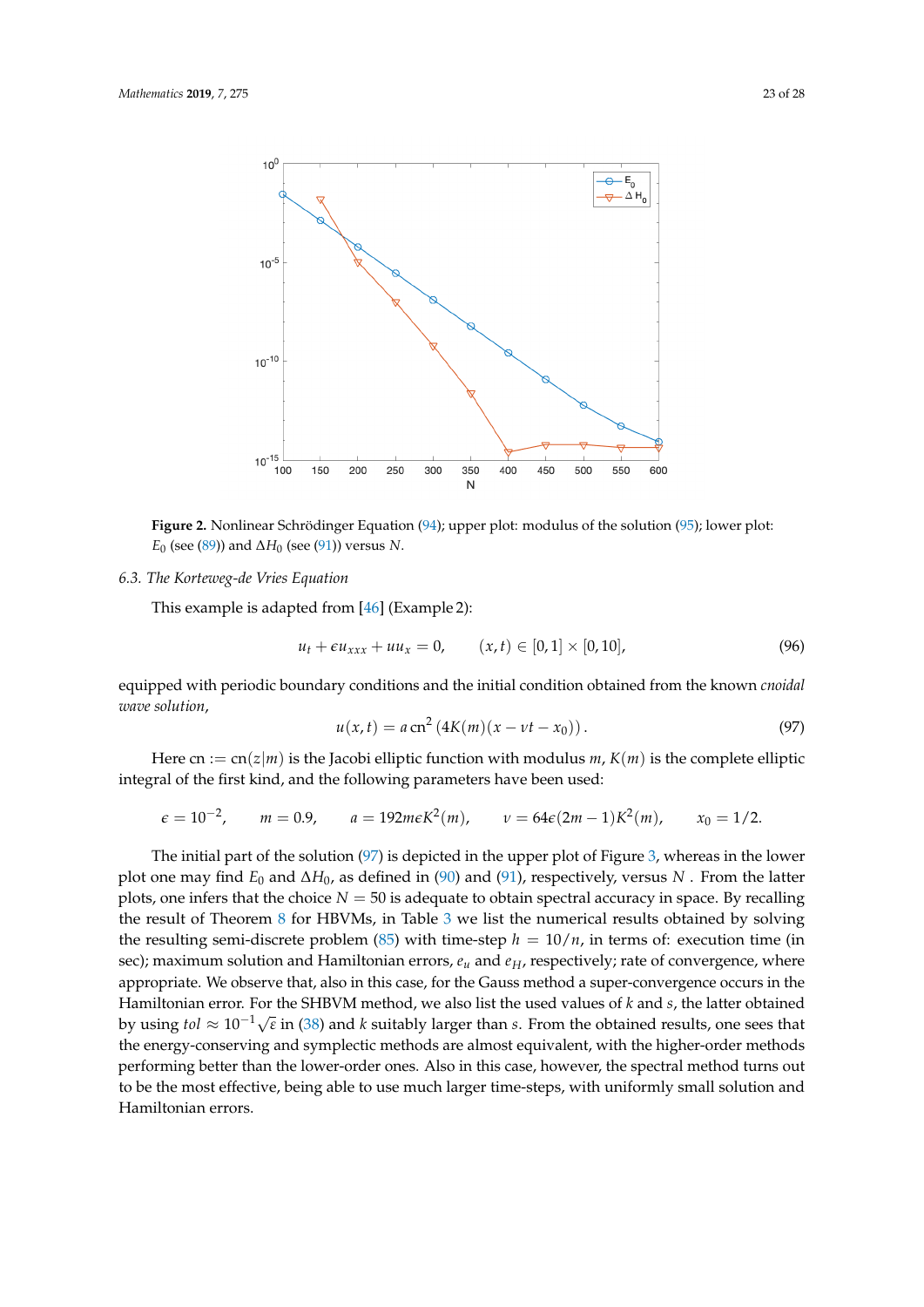|        |      |                        | Gauss 1           |                        |                        |
|--------|------|------------------------|-------------------|------------------------|------------------------|
| п      | time | $e_u$                  | rate              | $e_H$                  | rate                   |
| 10,000 | 5.1  | $1.10 \times 10^{+00}$ |                   | $9.38\times10^{-07}$   |                        |
| 20,000 | 8.6  | $2.75 \times 10^{-01}$ | 2.0               | $5.85 \times 10^{-08}$ | 4.0                    |
| 30,000 | 13.8 | $1.22 \times 10^{-01}$ | 2.0               | $1.16\times10^{-08}$   | 4.0                    |
| 40,000 | 17.6 | $6.88 \times 10^{-02}$ | 2.0               | $3.67\times10^{-09}$   | 4.0                    |
| 50,000 | 20.7 | $4.40 \times 10^{-02}$ | 2.0               | $1.50 \times 10^{-09}$ | 4.0                    |
|        |      |                        | Gauss 2           |                        |                        |
| n      | time | $e_u$                  | rate              | $e_H$                  | rate                   |
| 10,000 | 9.4  | $9.33 \times 10^{-05}$ |                   | $7.30 \times 10^{-12}$ |                        |
| 20,000 | 18.1 | $5.84\times10^{-06}$   | 4.0               | $1.99 \times 10^{-13}$ | 5.2                    |
| 30,000 | 25.3 | $1.15\times10^{-06}$   | 4.0               | $2.84 \times 10^{-13}$ | ***                    |
| 40,000 | 31.3 | $3.65 \times 10^{-07}$ | 4.0               | $6.54\times10^{-13}$   | ***                    |
| 50,000 | 39.5 | $1.50\times10^{-07}$   | 4.0               | $7.25 \times 10^{-13}$ | ***                    |
|        |      |                        | <b>HBVM (2,1)</b> |                        |                        |
| n      | time | $e_u$                  | rate              | $e_H$                  |                        |
| 10,000 | 9.4  | $9.65\times10^{-01}$   |                   | $6.39\times10^{-14}$   |                        |
| 20,000 | 16.6 | $2.42 \times 10^{-01}$ | 2.0               | $5.68\times10^{-14}$   |                        |
| 30,000 | 21.8 | $1.08 \times 10^{-01}$ | 2.0               | $7.11 \times 10^{-14}$ |                        |
| 40,000 | 29.0 | $6.05 \times 10^{-02}$ | 2.0               | $6.39 \times 10^{-14}$ |                        |
| 50,000 | 33.6 | $3.87 \times 10^{-02}$ | 2.0               | $6.39 \times 10^{-14}$ |                        |
|        |      |                        | <b>HBVM</b> (3,2) |                        |                        |
| п      | time | $e_u$                  | rate              | $e_H$                  |                        |
| 10,000 | 12.8 | $8.49\times10^{-05}$   |                   | $5.68\times10^{-14}$   |                        |
| 20,000 | 24.4 | $5.32 \times 10^{-06}$ | 4.0               | $5.68 \times 10^{-14}$ |                        |
| 30,000 | 34.6 | $1.05\times10^{-06}$   | 4.0               | $6.39\times10^{-14}$   |                        |
| 40,000 | 43.0 | $3.32 \times 10^{-07}$ | 4.0               | $5.68\times10^{-14}$   |                        |
| 50,000 | 54.5 | $1.36\times10^{-07}$   | 4.0               | $7.11\times10^{-14}$   |                        |
|        |      |                        | <b>SHBVM</b>      |                        |                        |
| п      | time | $\boldsymbol{k}$       | $\boldsymbol{S}$  | $e_u$                  | $e_H$                  |
| 400    | 7.2  | 20                     | 18                | $1.31 \times 10^{-11}$ | $4.26\times10^{-14}$   |
| 600    | 7.4  | 16                     | 14                | $3.70\times10^{-12}$   | $4.26 \times 10^{-14}$ |
| 800    | 8.6  | 14                     | 12                | $4.75 \times 10^{-12}$ | $4.26 \times 10^{-14}$ |

<span id="page-24-1"></span>**Table 3.** Numerical solution of the Korteweg-de Vries Equation [\(96\)](#page-22-2) using a time-step  $h = 10/n$ .

<span id="page-24-0"></span>

**Figure 3.** *Cont.*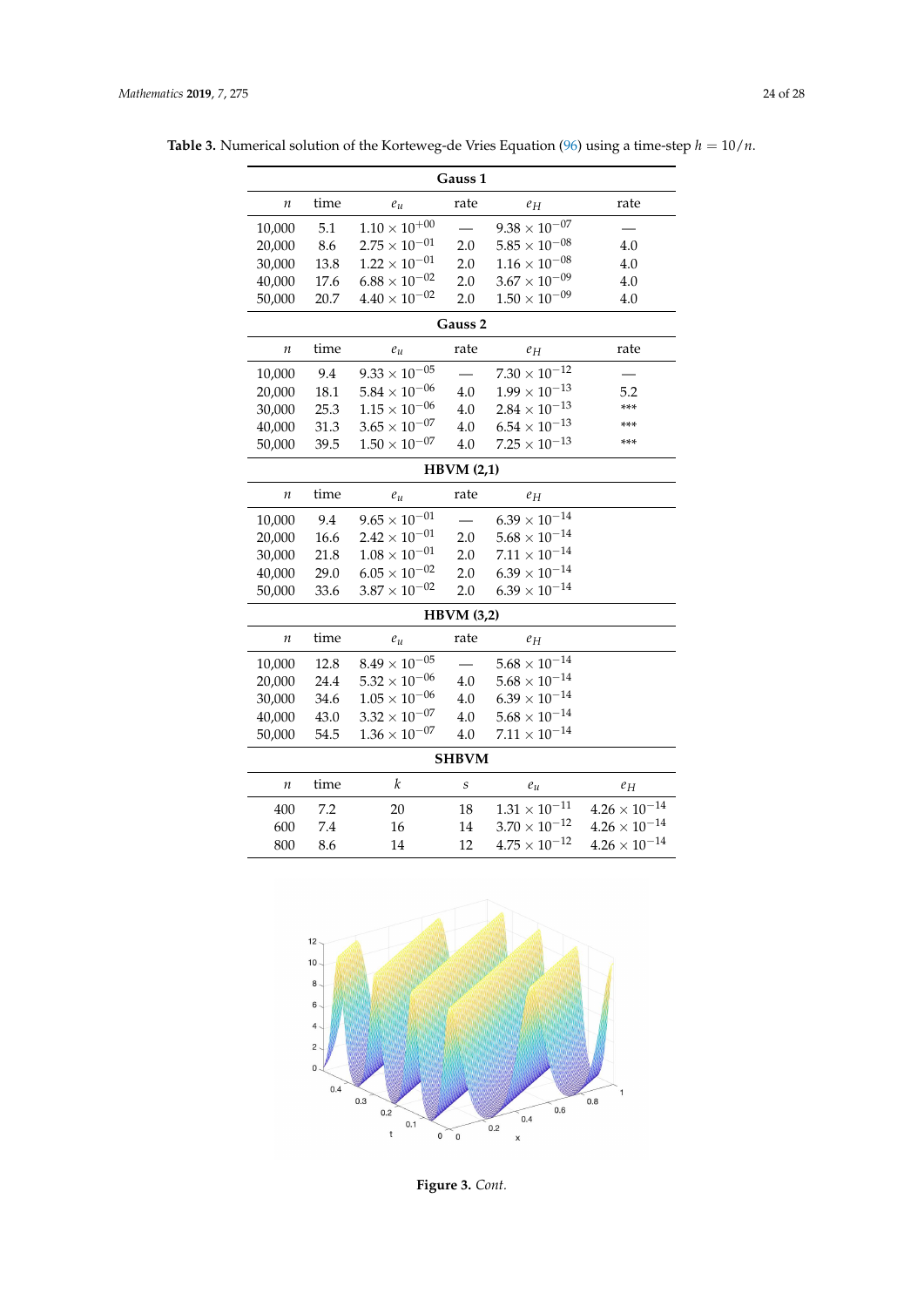<span id="page-25-8"></span><span id="page-25-0"></span>

<span id="page-25-2"></span><span id="page-25-1"></span>**Figure 3.** Korteweg–de Vries Equation [\(96\)](#page-22-2); upper plot: solution [\(97\)](#page-22-1); lower plot:  $E_0$  (see [\(90\)](#page-18-4)) and  $\Delta H_0$ (see [\(91\)](#page-18-1)) versus *N*.

#### *6.4. A Few Remarks*

From the obtained results, we can draw a few conclusions, which we report in the sequel.

- <span id="page-25-4"></span><span id="page-25-3"></span>**Energy-conservation.** When the conservation of energy is not an issue, the performance of energy-conserving HBVMs seems to be comparable with that of the symplectic Gauss formulae of the same order. Clearly, things may change when energy-conservation is an important feature (see, e.g., the example in [\[45\]](#page-26-16) (Section 7)).
- **Order of the methods.** From the numerical results, one clearly sees that the second-order methods are outperformed by higher-order HBVMs and/or Gauss methods. In particular, for problems [\(94\)](#page-20-1) and [\(96\)](#page-22-2), the second-order HBVM(2,1) method is exactly energy-conserving, and can be regarded as a high-performance implementation of the AVF method in [\[73\]](#page-27-18). Despite this, its performance is not comparable with that of the higher-order methods.
- **Spectral methods in time.** The obtained numerical results further confirm what recently observed in [\[41](#page-26-7)[–43\]](#page-26-8), i.e., that the use of HBVMs as spectral methods in time is a very promising way of getting very high-performance ODE solvers, due to the effectiveness of the underlying blended iteration described in Section [2.](#page-1-0)

### **7. Conclusions**

<span id="page-25-6"></span><span id="page-25-5"></span>In this paper we have reviewed the basic facts concerning the use of energy-conserving line integral methods for efficiently solving Hamiltonian PDEs. This has been done by performing, at first, a suitable space discretization, along a Fourier orthonormal basis, thus obtaining a corresponding high-dimensional Hamiltonian problem. In particular, we have studied the semilinear wave equation, the nonlinear Schrödinger equation, and the Korteweg–de Vries equation in one dimension. It is worth mentioning, however, that: as sketched in Section [3.3,](#page-11-0) the used space discretization can be straightforwardly extended to the case of more space dimensions; additional Hamiltonian PDEs have been considered in [\[47](#page-26-15)[,48\]](#page-26-10). In the future, we plan to further investigate Hamiltonian PDEs within the same framework.

**Funding:** This research received no external funding.

<span id="page-25-7"></span>**Conflicts of Interest:** The authors declare no conflict of interest.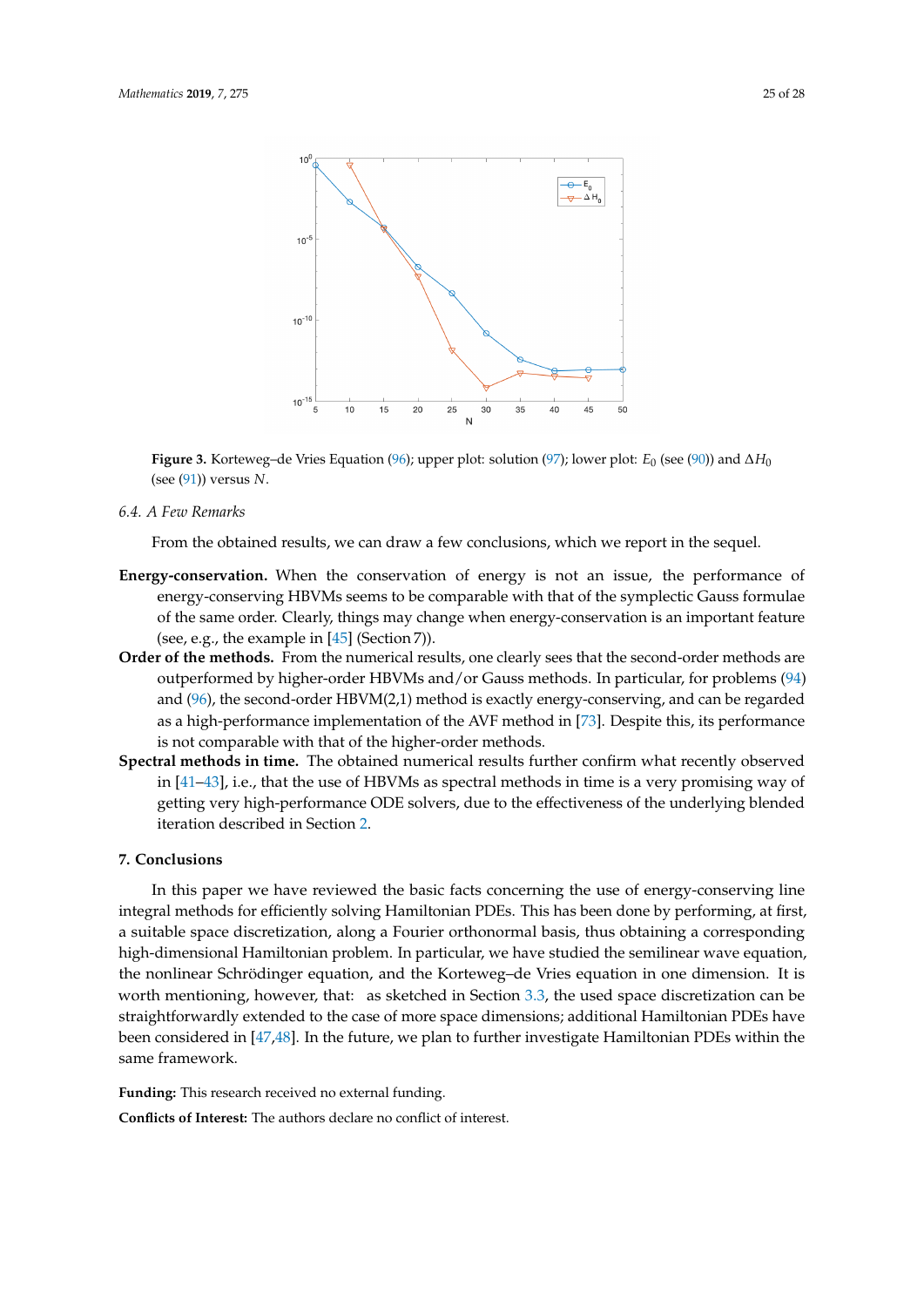#### <span id="page-26-0"></span>**References**

- 1. Blanes, S.; Casas, F. *A Concise Introduction to Geometric Numerical Integration*; Chapman et Hall/CRC: Boca Raton, FL, USA, 2016.
- <span id="page-26-2"></span>2. Brugnano, L.; Iavernaro, F. *Line Integral Methods for Conservative Problems*; Chapman et Hall/CRC: Boca Raton, FL, USA, 2016.
- 3. Hairer, E.; Lubich, C.; Wanner, G. *Geometric Numerical Integration*, 2nd ed.; Springer: Berlin, Germany, 2006.
- 4. Leimkuhler, B.; Reich, S. *Simulating Hamiltonian Dynamics*; Cambridge University Press: Cambridge, UK, 2004.
- <span id="page-26-12"></span>5. Sanz-Serna, J.M.; Calvo, M.P. *Numerical Hamiltonian Problems*; Chapman & Hall: London, UK, 1994.
- <span id="page-26-1"></span>6. Celledoni, E.; Grimm, V.; McLachlan, R.I.; McLaren, D.I.; O'Neal, D.; Owren, B.; Quispel, G.R.W. Preserving energy resp. dissipation in numerical PDEs using the "Average Vector Field" method. *J. Comput. Phys.* **2012**, *231*, 6770–6789.
- <span id="page-26-3"></span>7. Gong, Y.; Cai, J.; Wang, Y. Some new structure-preserving algorithms for general multi-symplectic formulations of Hamiltonian PDEs. *J. Comput. Phys.* **2014**, *279*, 80–102.
- 8. Gong, Y.; Wang, Y. An Energy-Preserving Wavelet Collocation Method for General Multi-Symplectic Formulations of Hamiltonian PDEs. *Commun. Comput. Phys.* **2016**, *20*, 1313–1339.
- 9. Jiang, C.; Sun, J.; Li, H.; Wang, Y. A fourth-order AVF method for the numerical integration of sine-Gordon equation. *Appl. Math. Comput.* **2017**, *313*, 144–158.
- 10. Karasözen, B.; Şimşek, G. Energy preserving integration of bi-Hamiltonian partial differential equations. *Appl. Math. Lett.* **2013**, *26*, 1125–1133.
- 11. McLachlan, R.I.; Quispel, G.R.W. Discrete gradient methods have an energy conservation law. *Discrete Contin. Dyn. Syst.* **2014**, *34*, 1099–1104.
- 12. Dahlby, M.; Owren, B. A general framework for deriving integral preserving numerical methods for PDEs. *SIAM J. Sci. Comput.* **2011**, *33*, 2318–2340.
- <span id="page-26-4"></span>13. Durán, A.; López-Marcos, M.A. Conservative numerical methods for solitary wave interactions. *J. Phys. A Math. Gen.* **2003**, *36*, 7761–7770.
- <span id="page-26-5"></span>14. Durán, A.; Sanz-Serna, J.M. The numerical integration of relative equilibrium solutions. Geometric theory. *Nonlinearity* **1998**, *11*, 1547–1567.
- <span id="page-26-6"></span>15. Frasca-Caccia, G.; Hydon, P.E. Simple bespoke preservation of two conservation laws. *IMA J. Numer. Anal.* **2018**, 1–36, doi:10.1093/imanum/dry087.
- <span id="page-26-7"></span>16. De Frutos, J.; Sanz-Serna, J.M. Accuracy and conservation properties in numerical integration: The case of the Korteweg-de Vries equation. *Numer. Math.* **1997**, *75*, 421–445.
- <span id="page-26-14"></span>17. Furihata, D. Finite Difference Schemes for *∂u*/*∂t* = (*∂*/*∂x*) *α δG*/*δu* that inherit energy conservation or dissipation property. *J. Comput. Phys.* **1999**, *156*, 181–205.
- 18. Furihata, D.; Matsuo, T. *Discrete Variational Derivative Method: A Structure-Preserving Numerical Method for Partial Differential Equations*; CRC Press: Boca Raton, FL, USA, 2011.
- <span id="page-26-8"></span>19. Matsuo, T.; Furihata, D. Dissipative or conservative finite-difference schemes for complex-valued nonlinear partial differential equations. *J. Comput. Phys.* **2001**, *171*, 425–447.
- <span id="page-26-9"></span>20. Guo, L.; Xu, Y. Energy Conserving Local Discontinuous Galerkin Methods for the Nonlinear Schrödinger Equation with Wave Operator. *J. Sci. Comput.* **2015**, *65*, 622–647.
- <span id="page-26-16"></span>21. Iavernaro, F.; Pace, B. *s*-stage trapezoidal methods for the conservation of Hamiltonian functions of polynomial type. *AIP Conf. Proc.* **2007**, *936*, 603–606.
- <span id="page-26-17"></span>22. Iavernaro, F.; Pace, B. Conservative block-Boundary Value Methods for the solution of polynomial Hamiltonian systems. *AIP Conf. Proc.* **2008**, *1048*, 888–891.
- <span id="page-26-15"></span>23. Iavernaro, F.; Trigiante, D. On some conservation properties of the trapezoidal method applied to Hamiltonian systems. In *ICNAAM, International Conference on Numerical Analysis and Applied Mathematics 2005*; Wiley-Vch Verlag GmbH & Co.: Weinheim, Germany, 2005; pp. 254–257.
- <span id="page-26-10"></span>24. Iavernaro, F.; Trigiante, D. Discrete Conservative Vector Fields Induced by the Trapezoidal Method. *JNAIAM J. Numer. Anal. Ind. Appl. Math.* **2006**, *1*, 113–130.
- <span id="page-26-13"></span><span id="page-26-11"></span>25. Iavernaro, F.; Trigiante, D. High-order Symmetric Schemes for the Energy Conservation of Polynomial Hamiltonian Problems. *JNAIAM J. Numer. Anal. Ind. Appl. Math.* **2009**, *4*, 87–101.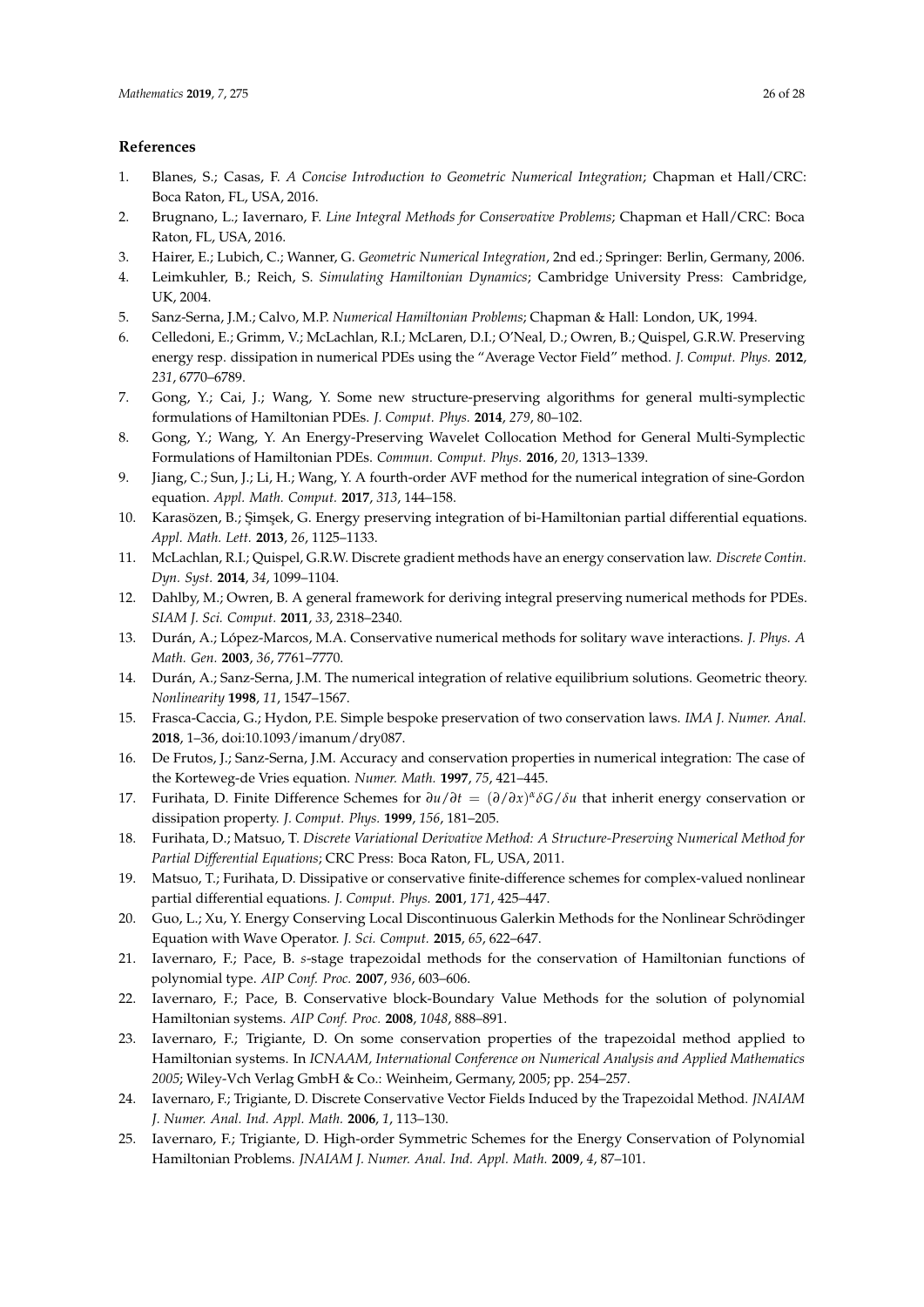- <span id="page-27-0"></span>26. Brugnano, L.; Iavernaro, F.; Susca, T. Numerical comparisons between Gauss-Legendre methods and Hamiltonian BVMs defined over Gauss points. *Monografías Real Academia Ciencias Zaragoza* **2010**, *33*, 95–112.
- 27. Brugnano, L.; Iavernaro, F.; Trigiante, D. Hamiltonian BVMs (HBVMs): A family of "drift-free" methods for integrating polynomial Hamiltonian systems. *AIP Conf. Proc.* **2009**, *1168*, 715–718.
- <span id="page-27-1"></span>28. Brugnano, L.; Iavernaro, F.; Trigiante, D. Hamiltonian Boundary Value Methods (Energy Preserving Discrete Line Integral Methods). *JNAIAM. J. Numer. Anal. Ind. Appl. Math.* **2010**, *5*, 17–37.
- <span id="page-27-2"></span>29. Brugnano, L.; Iavernaro, F.; Trigiante, D. The lack of continuity and the role of Infinite and infinitesimal in numerical methods for ODEs: The case of symplecticity. *Appl. Math. Comput.* **2012**, *218*, 8053–8063.
- <span id="page-27-3"></span>30. Brugnano, L.; Iavernaro, F.; Trigiante, D. A simple framework for the derivation and analysis of effective one-step methods for ODEs. *Appl. Math. Comput.* **2012**, *218*, 8475–8485.
- <span id="page-27-4"></span>31. Brugnano, L.; Iavernaro, F.; Trigiante, D. Analisys of Hamiltonian Boundary Value Methods (HBVMs): A class of energy-preserving Runge-Kutta methods for the numerical solution of polynomial Hamiltonian systems. *Commun. Nonlinear Sci. Numer. Simul.* **2015**, *20*, 650–667.
- <span id="page-27-5"></span>32. Brugnano, L.; Calvo, M.; Montijano, J.I.; Ràndez, L. Energy preserving methods for Poisson systems. *J. Comput. Appl. Math.* **2012**, *236*, 3890–3904.
- <span id="page-27-6"></span>33. Brugnano, L.; Gurioli, G.; Iavernaro, F. Analysis of Energy and QUadratic Invariant Preserving (EQUIP) methods. *J. Comput. Appl. Math.* **2018**, *335*, 51–73.
- <span id="page-27-7"></span>34. Brugnano, L.; Iavernaro, F. Line Integral Methods which preserve all invariants of conservative problems. *J. Comput. Appl. Math.* **2012**, *236*, 3905–3919.
- <span id="page-27-8"></span>35. Brugnano, L.; Iavernaro, F.; Trigiante, D. Energy and Quadratic Invariants Preserving Integrators of Gaussian Type. *AIP Conf. Proc.* **2010**, *1281*, 227–230.
- <span id="page-27-9"></span>36. Brugnano, L.; Iavernaro, F.; Trigiante, D. A two-step, fourth-order method with energy preserving properties. *Comput. Phys. Commun.* **2012**, *183*, 1860–1868.
- <span id="page-27-10"></span>37. Brugnano, L.; Iavernaro, F.; Trigiante, D. Energy and QUadratic Invariants Preserving integrators based upon Gauss collocation formulae. *SIAM J. Numer. Anal.* **2012**, *50*, 2897–2916.
- <span id="page-27-11"></span>38. Brugnano, L.; Sun, Y. Multiple invariants conserving Runge-Kutta type methods for Hamiltonian problems. *Numer. Algorithms* **2014**, *65*, 611–632.
- <span id="page-27-12"></span>39. Amodio, P.; Brugnano, L.; Iavernaro, F. Energy-conserving methods for Hamiltonian Boundary Value Problems and applications in astrodynamics. *Adv. Comput. Math.* **2015**, *41*, 881–905.
- <span id="page-27-13"></span>40. Brugnano, L.; Gurioli, G.; Iavernaro, F.; Weinmüller, E.B. Line integral solution of Hamiltonian systems with holonomic constraints. *Appl. Numer. Math.* **2018**, *127*, 56–77.
- 41. Brugnano, L.; Iavernaro, F.; Montijano, J.I.; Rández, L. Spectrally accurate space-time solution of Hamiltonian PDEs. *Numer. Algorithms* **2018**, 1–20, doi:10.1007/s11075-018-0586-z.
- 42. Brugnano, L.; Montijano, J.I.; Rández, L. On the effectiveness of spectral methods for the numerical solution of multi-frequency highly-oscillatory Hamiltonian problems. *Numer. Algorithms* **2018**, 1–32, doi:10.1007/s11075-018-0552-9.
- <span id="page-27-15"></span><span id="page-27-14"></span>43. Amodio, P.; Brugnano, L.; Iavernaro, F. Analysis of Spectral Hamiltonian Boundary Value Methods (SHBVMs) for the numerical solution of ODE problems. *arXiv* **2018**, arXiv:1811.06800.
- <span id="page-27-16"></span>44. Barletti, L.; Brugnano, L.; Frasca-Caccia, G.; Iavernaro, F. Energy-conserving methods for the nonlinear Schrödinger equation. *Appl. Math. Comput.* **2018**, *318*, 3–18.
- <span id="page-27-17"></span>45. Brugnano, L.; Frasca-Caccia, G.; Iavernaro, F. Energy conservation issues in the numerical solution of the semilinear wave equation. *Appl. Math. Comput.* **2015**, *270*, 842–870.
- <span id="page-27-18"></span>46. Brugnano, L.; Gurioli, G.; Sun, Y. Energy-conserving Hamiltonian Boundary Value Methods for the numerical solution of the Korteweg-de Vries equation. *J. Comput. Appl. Math.* **2019**, *351*, 117–135.
- 47. Brugnano, L.; Gurioli, G.; Zhang, C. Spectrally Accurate Energy-preserving Methods for the Numerical Solution of the "Good" Boussinesq Equation. *Numer. Meth. Part. Differ. Equ.* **2019**, 1–20, doi:10.1002/NUM.22353.
- 48. Brugnano, L.; Zhang, C.; Li, D. A class of energy-conserving Hamiltonian boundary value methods for nonlinear Schrödinger equation with wave operator. *Commun. Nonlinear Sci. Numer. Simul.* **2018**, *60*, 33–49.
- 49. Brugnano, L.; Iavernaro, F. Line Integral Solution of Differential Problems. *Axioms* **2018**, *7*, 36, doi:10.3390/axioms7020036.
- 50. Dahlquist, G.; Björk, Å. *Numerical Methods in Scientific Computing*; SIAM: Philadelphia, PA, USA, 2008; Volume 1.